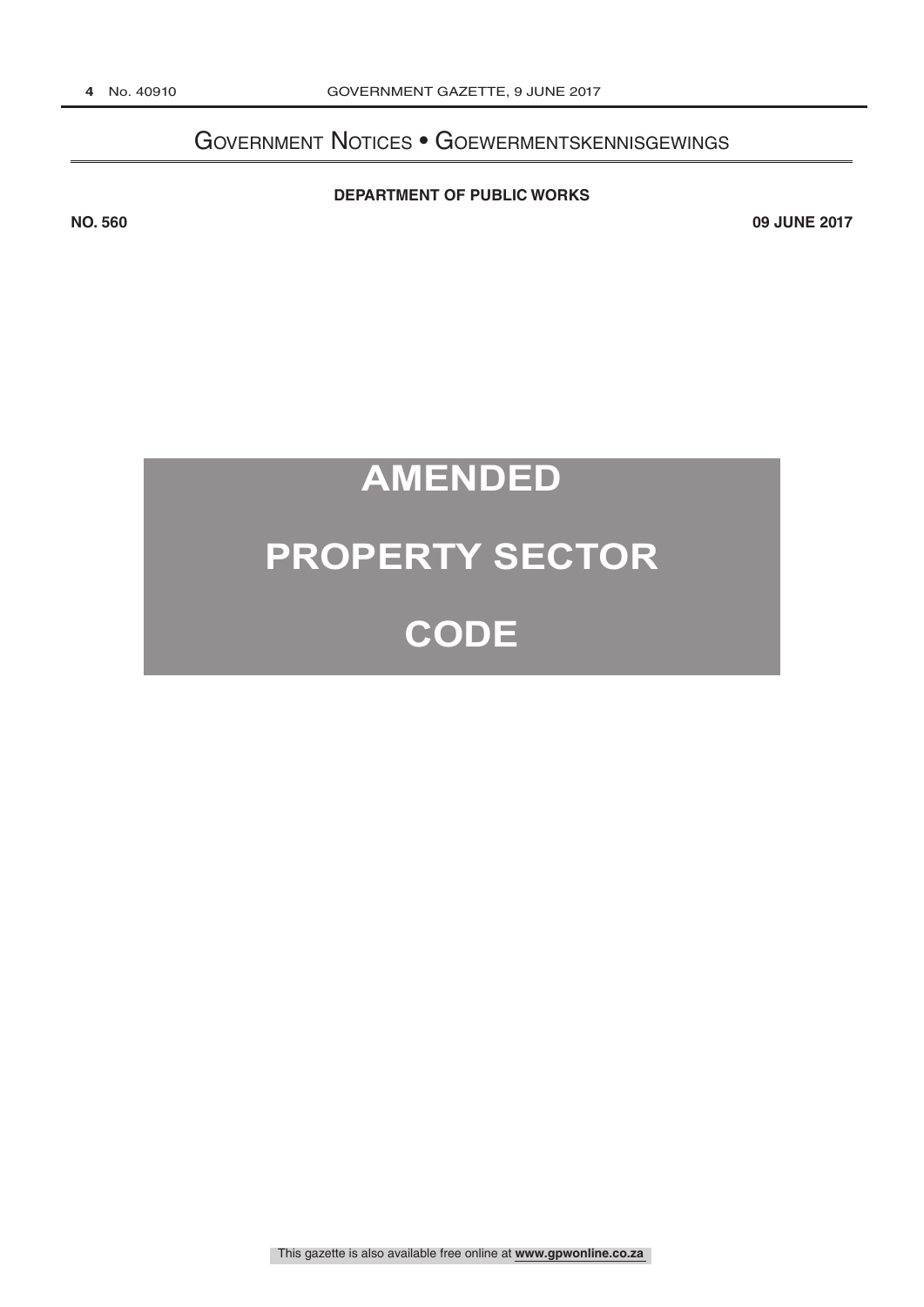#### **1. PREAMBLE**

- 1.1 The property sector commits itself to the implementation of transformation within the property sector. This commitment was made noting that:
	- 1.1.1 Despite significant progress since the establishment of a democratic government in 1994, South African society, including the property sector, remains characterised by racially based income and social services inequalities. This is not only unjust but inhibits South Africa's ability to achieve its full economic potential;
	- 1.1.2 The property sector believes that a positive and proactive response through the implementation of the principles enshrined in the draft aligned Property sector code would address inequalities in the sector, unlock the sector's potential, and enhance growth;
	- 1.1.3 The Constitution of the Republic of South Africa, 1996, in particular section 9 thereof, (relating to equality and unfair discrimination), states the imperative of redressing historical and social inequalities; and
	- 1.1.4 Broad Based Black Economic Empowerment (B-BBEE) is a mechanism aimed at addressing inequalities and mobilizing the potential of all South Africans. It will contribute towards sustained economic growth, development and social transformation in South Africa.
- 1.2 This Amended Property sector code ("amended sector code") supports the commitment of all the stakeholders within the property sector that strive for transformed property relations in South Africa and to promote a vibrant and growing property sector that reflects the South African nation as a whole. It contributes towards development and the establishment of an equitable society.
- 1.3 This amended sector code:
	- 1.3.1 Constitutes a framework and establishes the principles upon which B-BBEE will be implemented in the property sector;
	- 1.3.2 Establishes targets and qualitative undertakings in respect of each element of B-BBEE; and
	- 1.3.3 Outlines processes for implementing the commitments contained in the draft aligned sector code, as well as mechanisms to monitor and report on progress.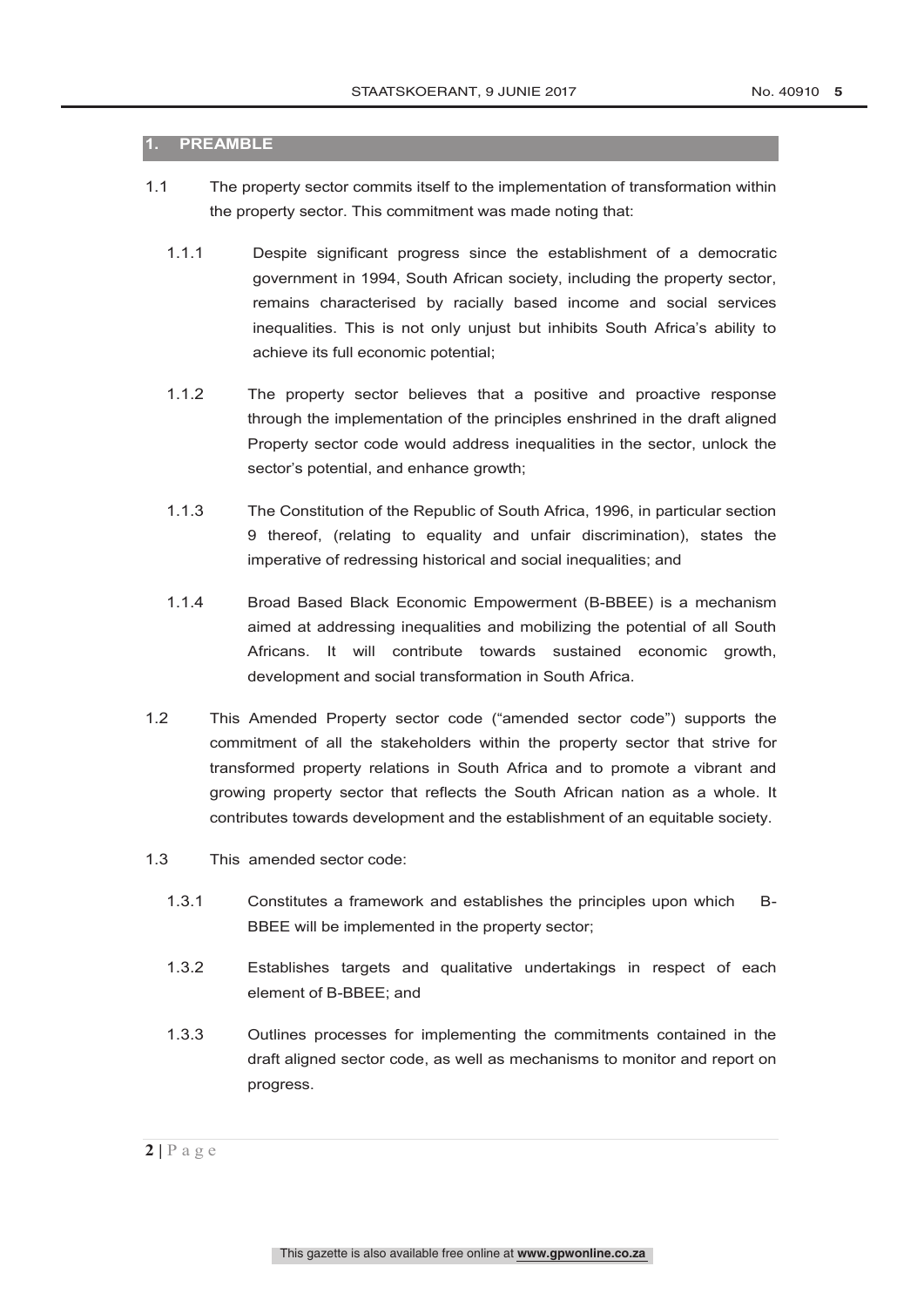#### **2. THE CHALLENGES FACING THE PROPERTY SECTOR**

- 2.1 Immovable property ("*property*") ownership and the complex system that has evolved around it is the foundation of wealth creation in the world today. Historically, property has been viewed as a right. In South Africa, however, black people were denied access to productive land through the Native Land Act, 27 of 1913, and subsequent discriminatory policy and legislation.
- 2.2 Black people could not own property nor could they effectively trade in the same. In many cases land was held by the Government in trust for the various tribes, which precluded people living on tribal land from obtaining title deeds. These laws affected the ability of Black people to create or accumulate wealth.
- 2.3 Consequently, significant numbers of South Africans have never in the history of their families experienced formal property ownership and its wealth creation benefits. This has had a fundamental impact on the economic potential of South Africa and Black people in particular.
- 2.4 Despite legislative and policy interventions to eradicate these inequalities, in practice skewed patterns of ownership, participation and benefit remain.
- 2.5 Black people continue to be significantly under-represented in the ownership of property, whilst administrative, and financial constraints restrict the ability of black people to participate in the property market.
- 2.6 Commercially, direct property ownership is dominated by institutional investors, large private owners, collective investment schemes, and listed property entities, with Government being the largest commercial player.
- 2.7 The ownership of commercially driven activities surrounding property, including development, management and sales, rests largely in white hands. There is insufficient financing available to address the skewed patterns of ownership. This situation is exacerbated by legal and administrative obstacles to property ownership.
- 2.8 There is limited participation of Black people, particularly women, in control that have authority and have power to influence the strategic & operational direction of the businesses in the property industry.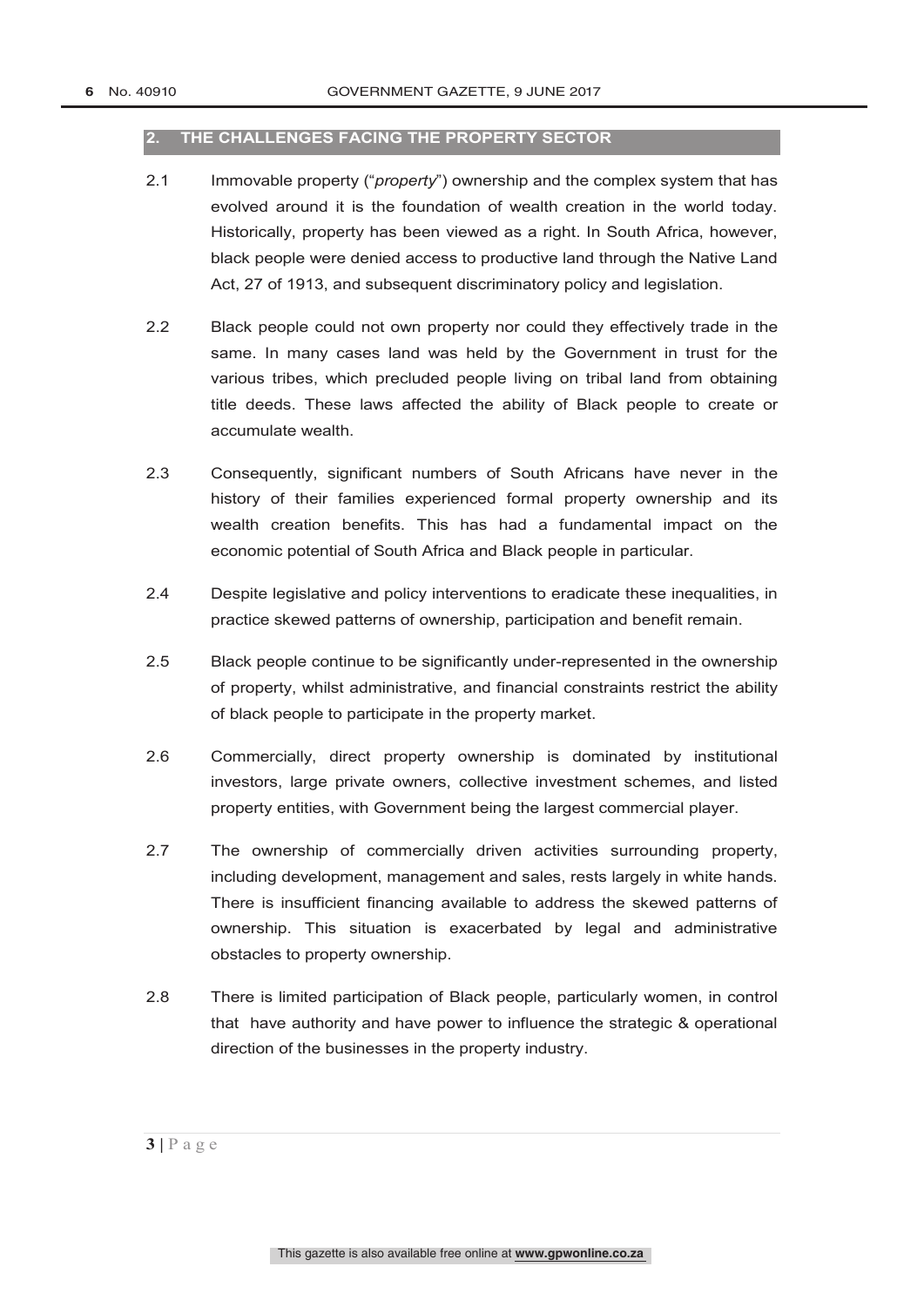- 2.9 Enterprises in the sector have not adequately addressed employment equity, with the result that the sector continues to be under-represented in terms of race and gender.
- 2.10 There is limited investment and commitment in skills development and workplace training.
- 2.11 At tertiary education level, property is inadequately supported as a profession, combined with a lack of appreciation of property as a career.
- 2.12 There has been some reasonable efforts by some companies to implement preferential procurement whilst some enterprises have not been able to demonstrate any progress in increasing spend on targeted suppliers or implementing appropriate preferential procurement policies.
- 2.13 The sector has only recorded limited progress in the growth of sustainable enterprises through enterprise development support.
- 2.14 There has been some reasonable efforts in investing in property development in under-resourced areas, with effort to address service inequalities and improve tradability of properties and consequently the wealth and capital creation potential of those properties. The investment must be defined broader than just development of retail shopping centres, and the aim is to allow the local community member to be the targeted beneficiaries of that development impacting ownership, control, management, employment equity and skill development; and
- 2.15 When investments are made especially shopping centres, local people in those areas are sometimes excluded, including those who would like to participate as tenants.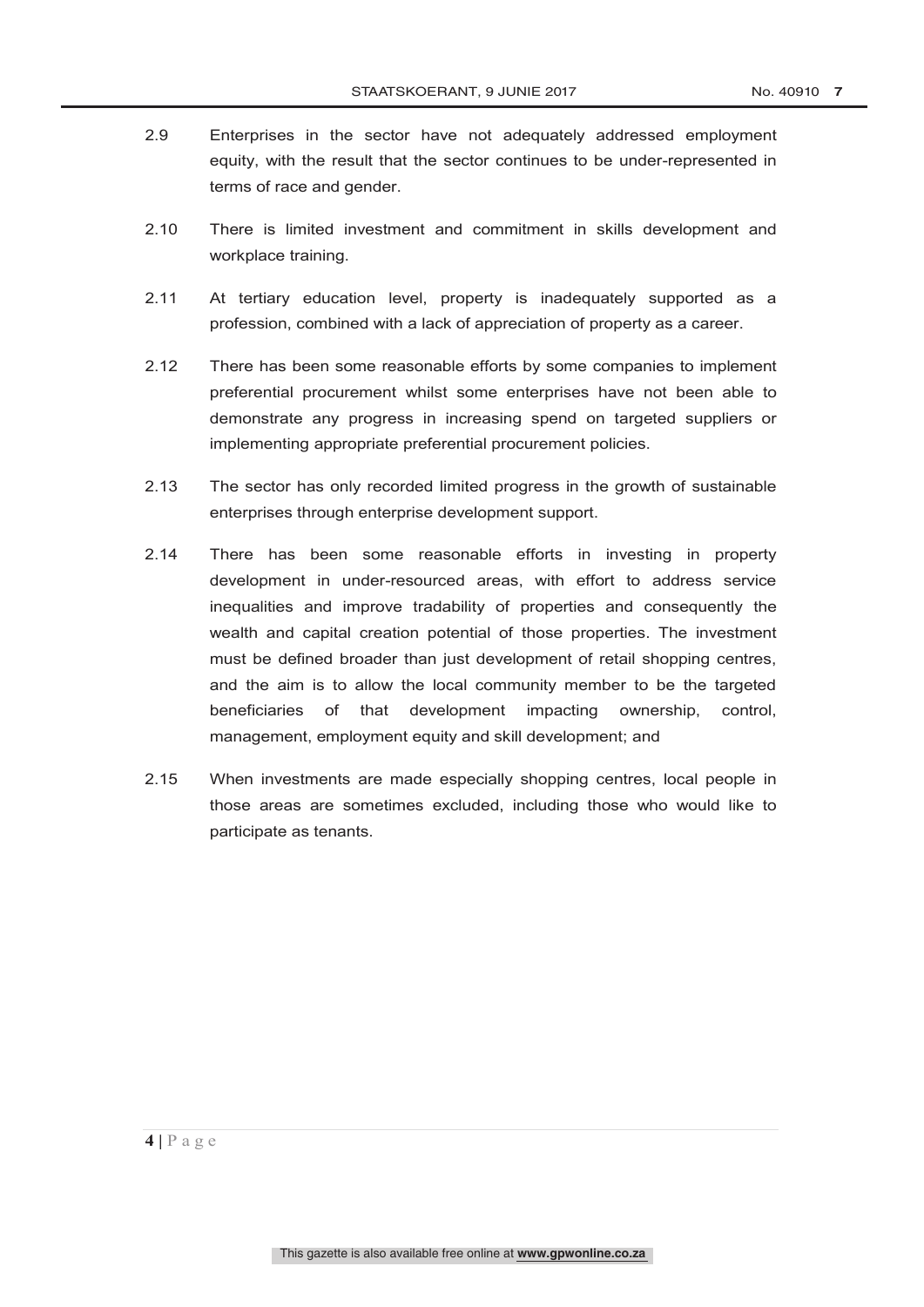#### **3. GENDER TRANSFORMATION**

- 3.1 The sector continues to reflect vast inequalities in representation of women in general and Black women in particular in ownership, control, management and in skilled professions in the sector.
- 3.2 In acknowledging the cross-cutting nature of gender across all elements of B-BBEE and its integral nature to transformation of the sector, the parties to this draft sector code commit to:
	- 3.2.1 Enhance gender awareness in the workplace and promote a conducive and empowering environment for women in general;
	- 3.2.2 Target skills development and employment equity for women particularly in areas that are presently male dominated;
	- 3.2.3 Design targeted enterprise and supplier development programmes which increase the participation of women as owners in business and property assets in the sector;
	- 3.2.4 Identify barriers for Black women advancement and design targeted programmes to increase the representation and the empowerment of black women in the sector as outlined in all elements of this draft aligned code; and
	- 3.2.5 Promote policies on gender that address the above objectives.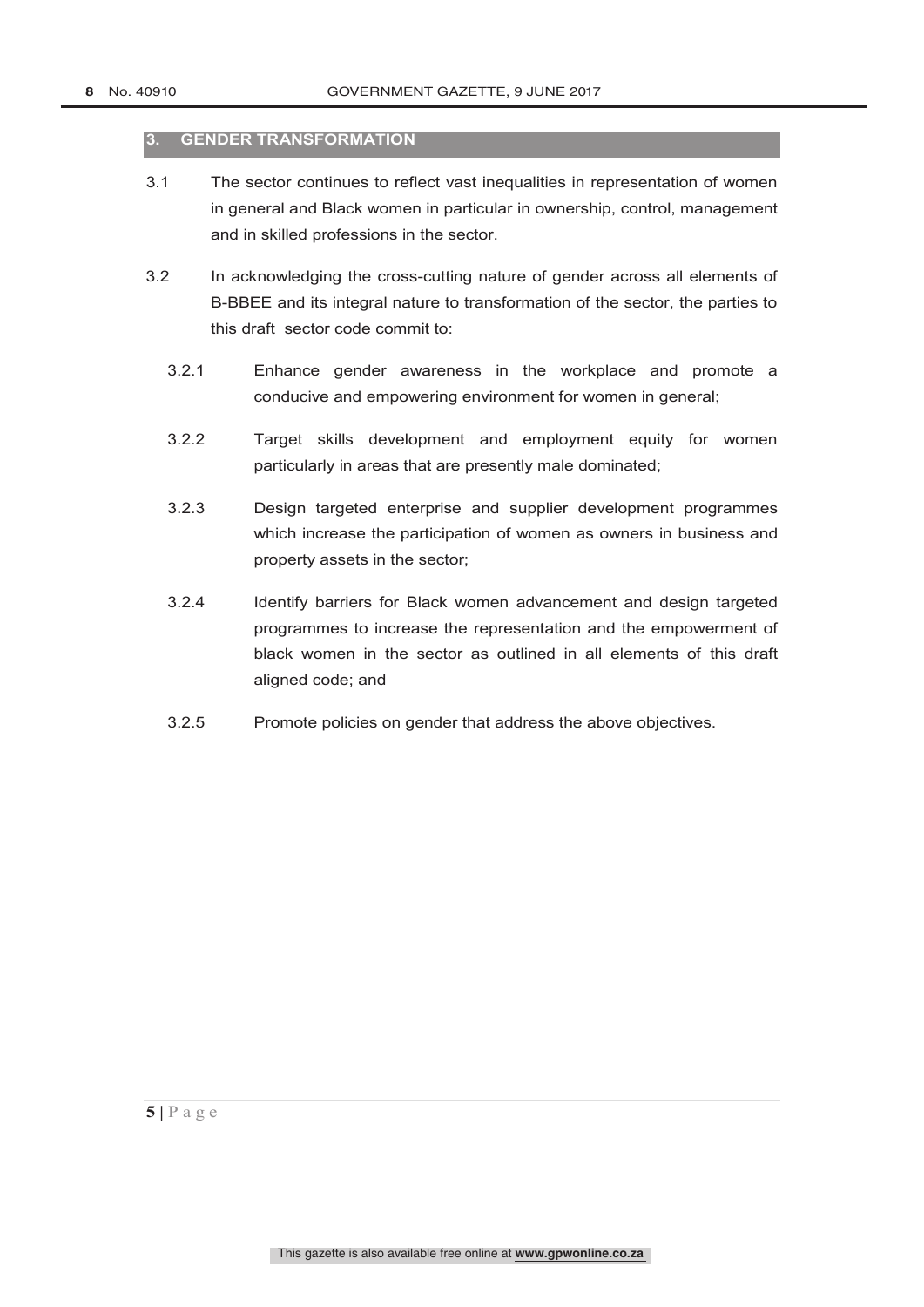#### **4. OBJECTIVES OF THE AMENDED PROPERTY SECTOR CODE**

- 4.1 This amended sector code aims to promote the objectives contained in the B-BBEE Amendment Act as these relate to the property sector and, in particular, but without limitation:
	- 4.1.1 Promote economic transformation in the property sector in order to enable meaningful participation of Black people including women, the youth and people with disabilities;
	- 4.1.2 Unlock obstacles to property ownership and participation in the property market by black people;
	- 4.1.3 Promote development and investment in under-resourced areas which enhances basic infrastructure, encourages investment and supports micro and small enterprises;
	- 4.1.4 Achieve a substantial change in the racial and gender composition of ownership, control and management and enhance the participation of Black people (including Black women) and designated groups in the property sector;
	- 4.1.5 Promote the effective advancement of employment equity in the property sector and encourage diverse organisational cultures;
	- 4.1.6 Increase the pool of intellectual capital amongst Black people, particularly black women, in the sector by focusing on attracting new entrants and developing appropriate curricula;
	- 4.1.7 Address skills development in a manner that accelerates the advancement of black people (especially Black women and Black people with disabilities) with increased investment in the skills development and training of new entrants;
	- 4.1.8 Enhance entrepreneurial development and increase the number of B-BBEE firms and SMMEs providing services and products to the sector whilst promoting sustainable growth of such firms;
	- 4.1.9 Increase the procurement of goods and services from B-BBEE compliant suppliers;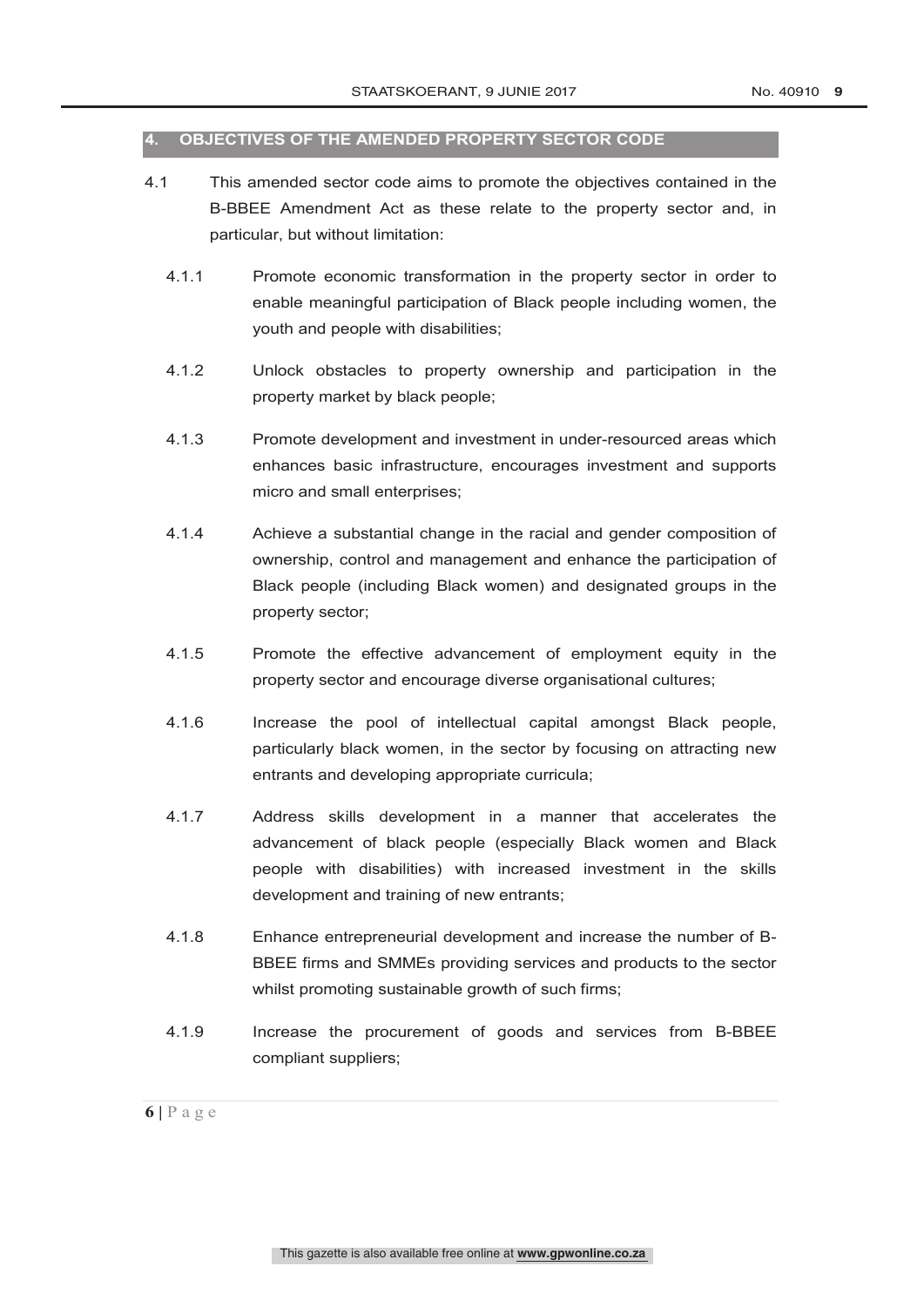- 4.1.10 Facilitate the accessibility of finance for property ownership and property development;
- 4.1.11 Encourage good corporate citizenship amongst enterprises in the sector, including participation in corporate social investment projects and adherence to triple bottom line accountability;
- 4.1.12 Promote investment in and contribute to growth of the sector; and
- 4.1.13 Enhance uniformity and consistency in the application of the principles contained in the aligned sector code.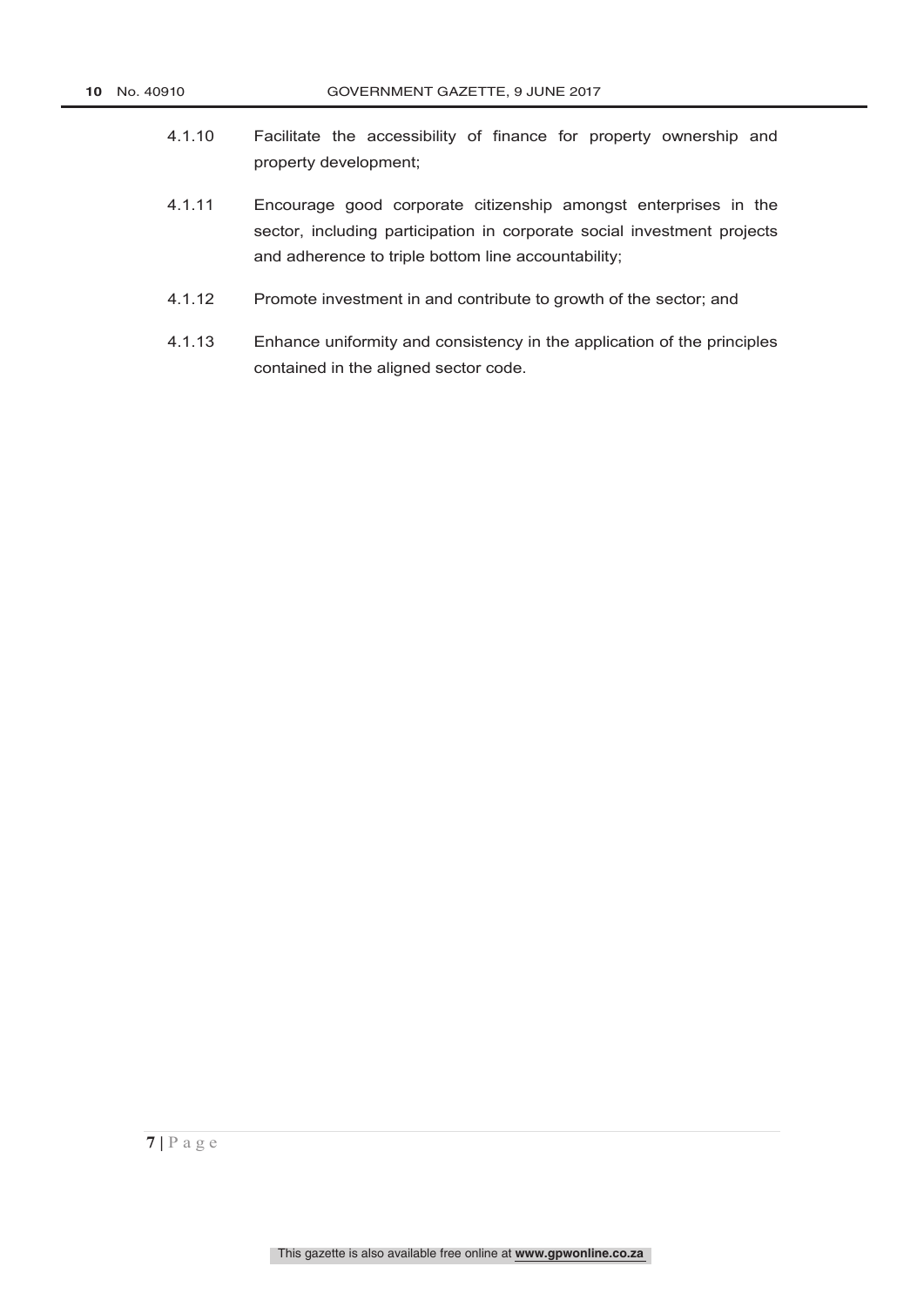#### **5. REGULATORY ISSUES**

- 5.1 It is acknowledged that the amended Codes of Good Practice will govern the measurement of B-BBEE. In this regard the stakeholders acknowledge that to the extent that the measurement principles contained in the amended Codes of Good Practice differ materially from those in the amended sector code, the measurement principles in the amended Codes of Good Practice, will take precedence over the content of this amended sector code.
- 5.2 To the extent that any of the amended Codes of Good Practice specify further measurable elements of B-BBEE, the stakeholders commit to apply the utmost good faith in seeking to ensure that such elements are integrated into this amended sector code.
- 5.3 The parties to the amended sector code commit to review on an on-going basis any legislation, policy and standards which may have a direct impact on the empowerment outcomes of the amended sector code with intention to ensure that the property sector remains committed to the attainment of the national B-BBEE objectives and priorities.
- 5.4 This could include, but would not be limited to, government's regulatory framework in respect of property transactions where and whenever they have to apply for rights or ask for consent from government, including access to development land and rights and zoning rights and transactions.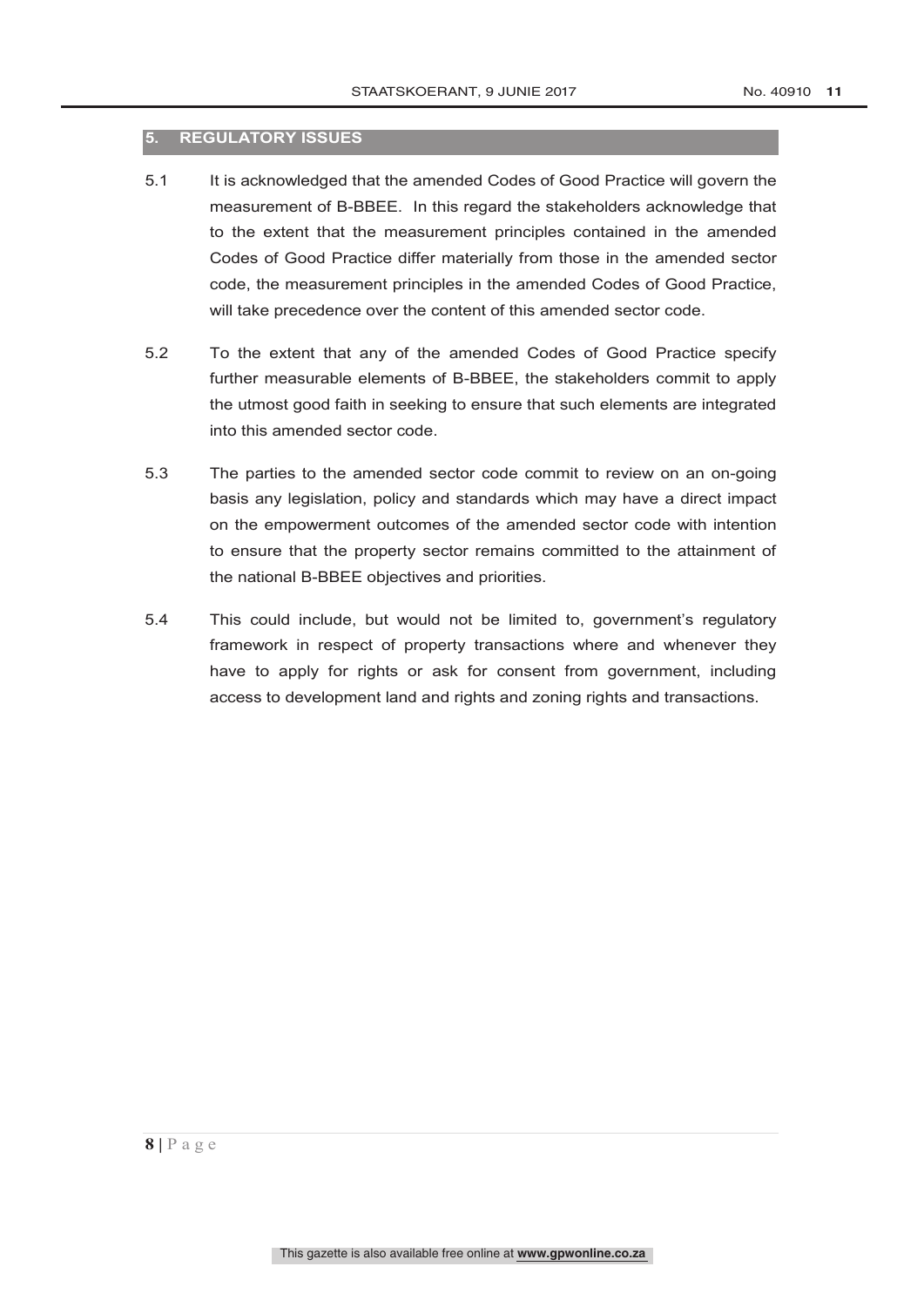#### **6. SCOPE OF APPLICATION**

- 6.1 This amended sector code (including the scorecard incorporated herein) applies to all privately owned and public enterprises within the property sector. In addition it is binding to all organs of state and public entities, organized labour and communities involved with or interested in the Property Sector.
- 6.2 The scope of this amended sector code is applicable but not limited to commercial activities in the following industries:
	- 6.2.1 Residential property industry, which includes:
		- 6.2.1.1 Housing;<br>6.2.1.2 Commun
		-
		- 6.2.1.2 Community schemes; and<br>6.2.1.3 Land zoned for developme Land zoned for development.
	- 6.2.2 Commercial property industry, which includes:
		- 6.2.2.1 Office property industry;<br>6.2.2.2 Industrial property indus
		- 6.2.2.2 Industrial property industry;<br>6.2.2.3 Leisure property industry:
		- Leisure property industry:
		- 6.2.2.4 Retail property industry; and
		- 6.2.2.5 Land zoned for development.
	- 6.2.3 Including other Property value chain areas in Property Sector (but not limited to):
		- 6.2.3.1 Property Development<br>6.2.3.2 Property Ownership
		- 6.2.3.2 Property Ownership<br>6.2.3.3 Property Services
		- Property Services<br>6.2.3.3.1 Proper
			- Property Management
			- 6.2.3.3.2 Facility Management
			- 6.2.3.3.3 Broking<br>6.2.3.3.4 Estate /
		- 6.2.3.3.4 Estate Agents<br>6.2.3.4 Professionals
		- **Professionals**
		- 6.2.3.4.1 Property Valuation<br>6.2.3.5 Regulators (in Property Sector
		- Regulators (in Property Sector)
		- 6.2.3.6 Organs of state

 $9 | P a g e$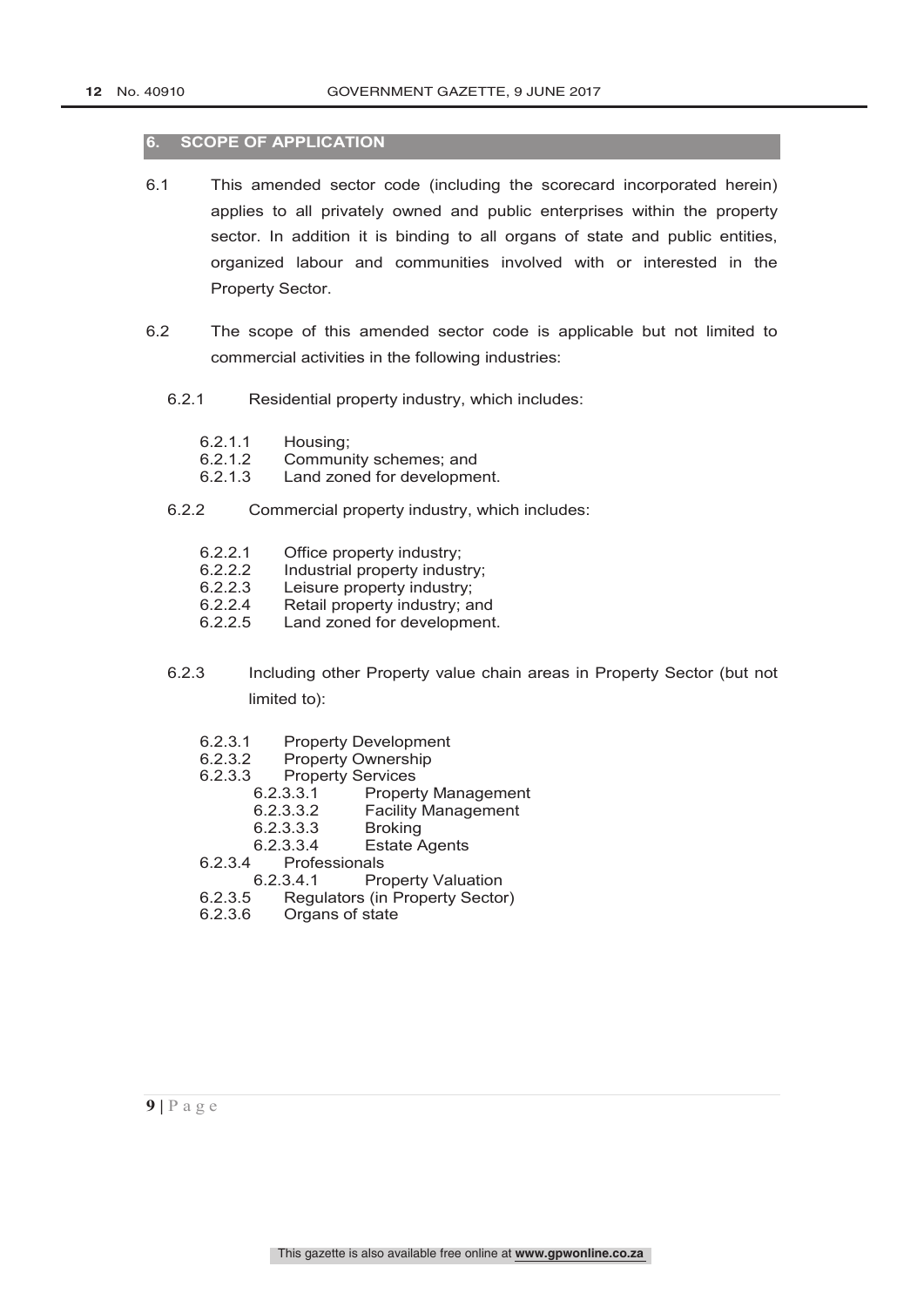#### **7. FOCUS OF APPLICATION**

- 7.1 This amended sector code applies to the South African property sector, and in particular to all enterprises engaged in property ownership or the provision of property services, and includes without limitation, practitioners and enterprises engaging in property development. It does not include any property enterprise outside the borders of Republic of South Africa.
- 7.2 The stakeholders all acknowledge that the scope defined in this paragraph 7.1 represents a basis for delineation of the property sector based upon common commercial characteristics.
- 7.3 Subject to any provisions to the contrary contained in any provision of the amended codes of good practice issued under the B-BBEE Amendment Act:
	- 7.3.1 This amended sector code will be applicable to a subsidiary of a holding company or a division or business unit of a company if the primary business of the subsidiary, division or business unit of that company ("the entity") is dealing in property or providing property services ("the services"), even if the company or holding company has to comply with provisions of another code issued in terms of Section 9(1) of the B-BBEE Act as amended. Notwithstanding the above, where a company or holding company has to comply with the provisions of another code issued in terms of Section 9(1) of the B-BBEE Act as amended and the entity of such company or holding company provides the services, this code shall not apply to such entity if the services provided by such entity:
		- 7.3.1.1 relate to the internal business requirements of such entity, company or holding company;
		- 7.3.1.2 relate to an in-house function of such entity, company or holding company; and
		- 7.3.1.3 does not compete in the open market with services provided by entities to which this code applies.
		- 7.3.1.4 For the avoidance of doubt this code shall, among other, not apply to the following activities undertaken by entities such as but not limited to: mortgage loans, securitisation of mortgage loans,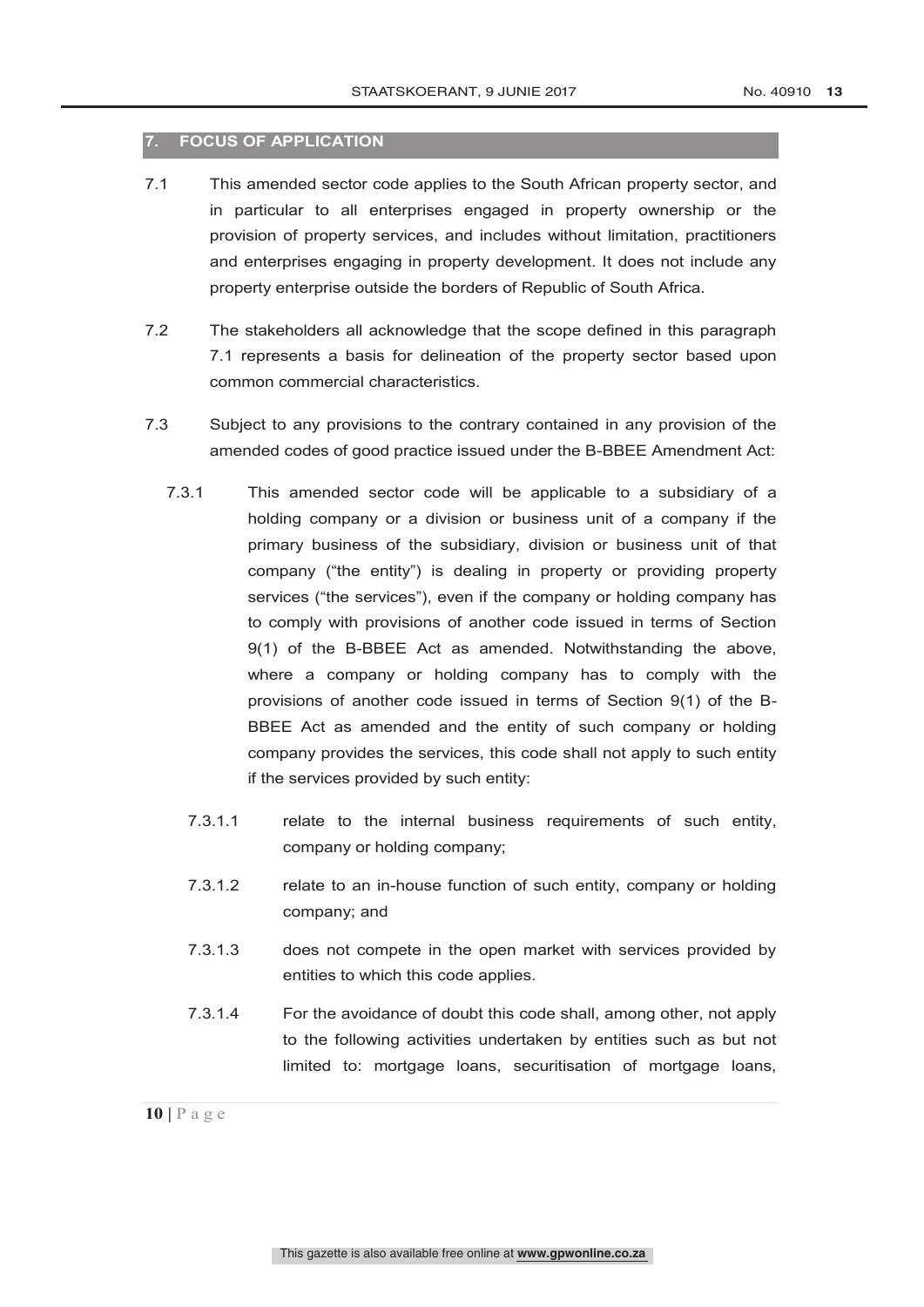properties in possession of banks, properties owned, leased or otherwise used for the conducting of the business of the company or holding company and in-house property management services.

- 7.3.1.5 In case of doubt, please refer to the technical guideline and verification manual.
- 7.4 All Measured Entities falling within the scope of the amended Property Sector Code as set out in 6 above may only be measured for compliance in accordance with this Amended Property Sector Code.
- 7.5 A section 9(1) code is legally binding on the applicable sector, organ of state or public and private entities.
- 7.6 The determining factor for a holding company/group of companies or subsidiary compliance with the aligned Property sector code is the scope of application of the aligned Property sector code and/or revenue. If a holding company/group of companies of subsidiary derives over 50% of its revenue and/or have its significant core from "this sector" then such measured entity will be measured in accordance with the scorecard of this aligned Property sector code.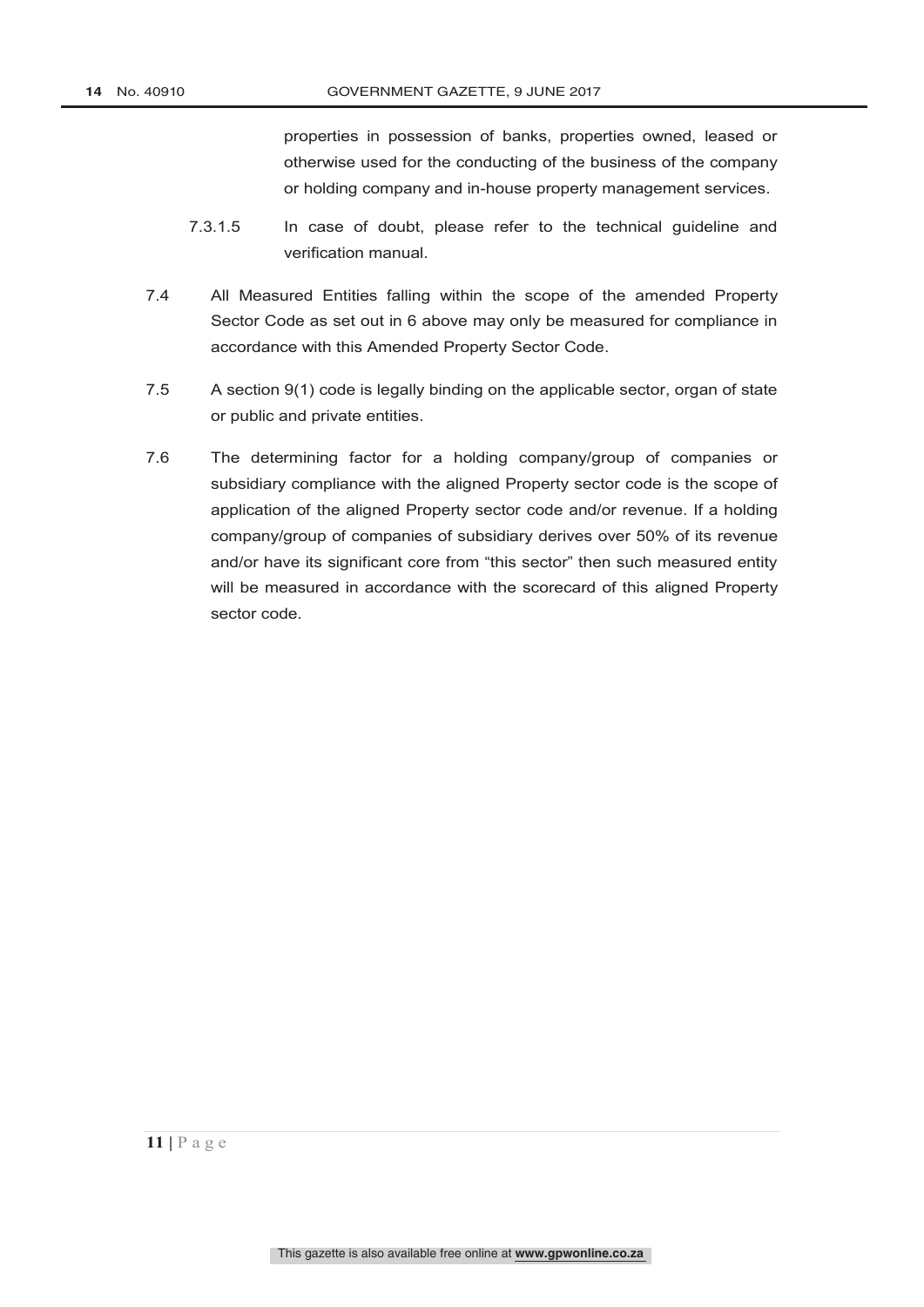#### **8. ELEGIBILITY AS AN EXEMPTED MICRO ENTERPRISE (EME)**

- 8.1 Any enterprise with an annual total turnover of R10 Million or less qualifies as an Exempted Micro-Enterprise.
- 8.2 Despite 8.1 measurement of B-BBEE Exempted Micro Enterprise (EME) for the below mentioned property segments, will apply as shown in the table below:

|                                                |                        | <b>ASSET</b><br><b>BASED</b> | <b>SERVICE</b><br><b>BASED</b> | <b>ESTATE</b><br><b>AGENCIES/</b><br><b>BROKING/</b><br><b>VALUATION</b><br><b>COMPANIES</b> |
|------------------------------------------------|------------------------|------------------------------|--------------------------------|----------------------------------------------------------------------------------------------|
| <b>Exempted</b><br>Micro<br><b>Enterprises</b> | <b>Net Assets</b>      | Less than R 80 M             |                                |                                                                                              |
|                                                | <b>Annual Turnover</b> |                              | Less than R10M                 | Less than<br><b>R2.5M</b>                                                                    |

- 8.3 An Exempted Micro-Enterprise is deemed to have a B-BBEE Status of "Level Four Contributor" having a B-BBEE recognition level of 100% as per the Amended Codes of Good Practice recognition level.
- 8.4 Enhanced B-BBEE recognition level for an Exempted Micro-Enterprise:
	- 8.4.1 Despite paragraphs 8.3 an EME which is 100% Black owned qualifies for elevation to "Level One Contributor" having a B-BBEE recognition level of 135%.
	- 8.4.2 Despite paragraph 8.3 and 8.4.1, an EME which is at least 51% Black owned qualifies for elevation to "Level Two Contributor" having a B-BBEE recognition level of 125%.
- 8.5 Despite paragraphs 8.3 and 8.4 an EME is allowed to be measured in terms of the QSE scorecard should they wish to maximise their points and move to a higher B-BBEE recognition level.
- 8.6 An EME is only required to obtain a sworn affidavit or Certificate from the Companies and Intellectual Property Commission (CIPC) on an annual basis, confirming the following: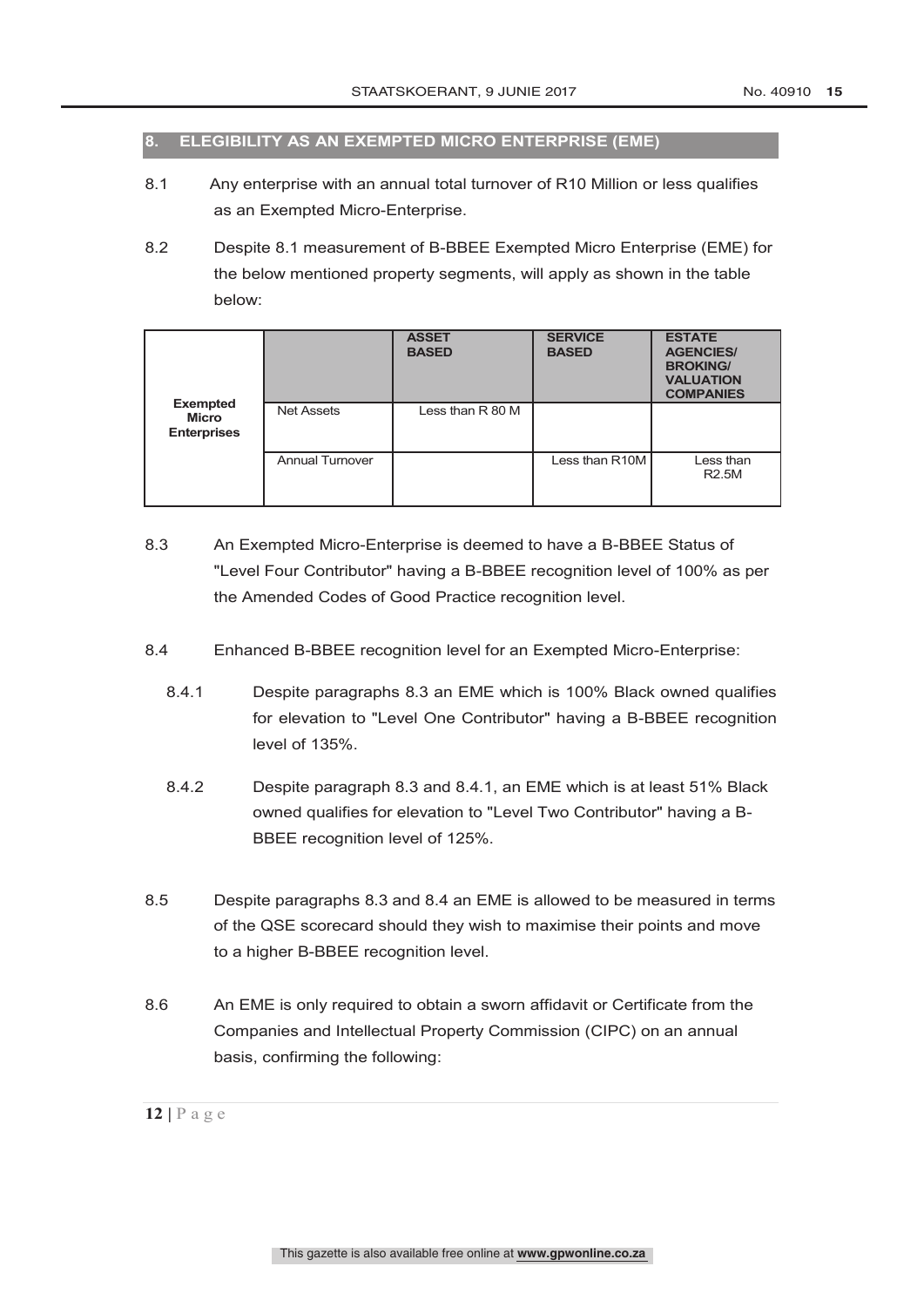- 8.6.1 Annual total turnover based on the EME threshold table above.
- 8.6.2 Level of Black ownership.
- 8.7 Any misrepresentation in terms of Para 8.3 above constitutes a criminal offence as set out in the B-BBEE Act as amended.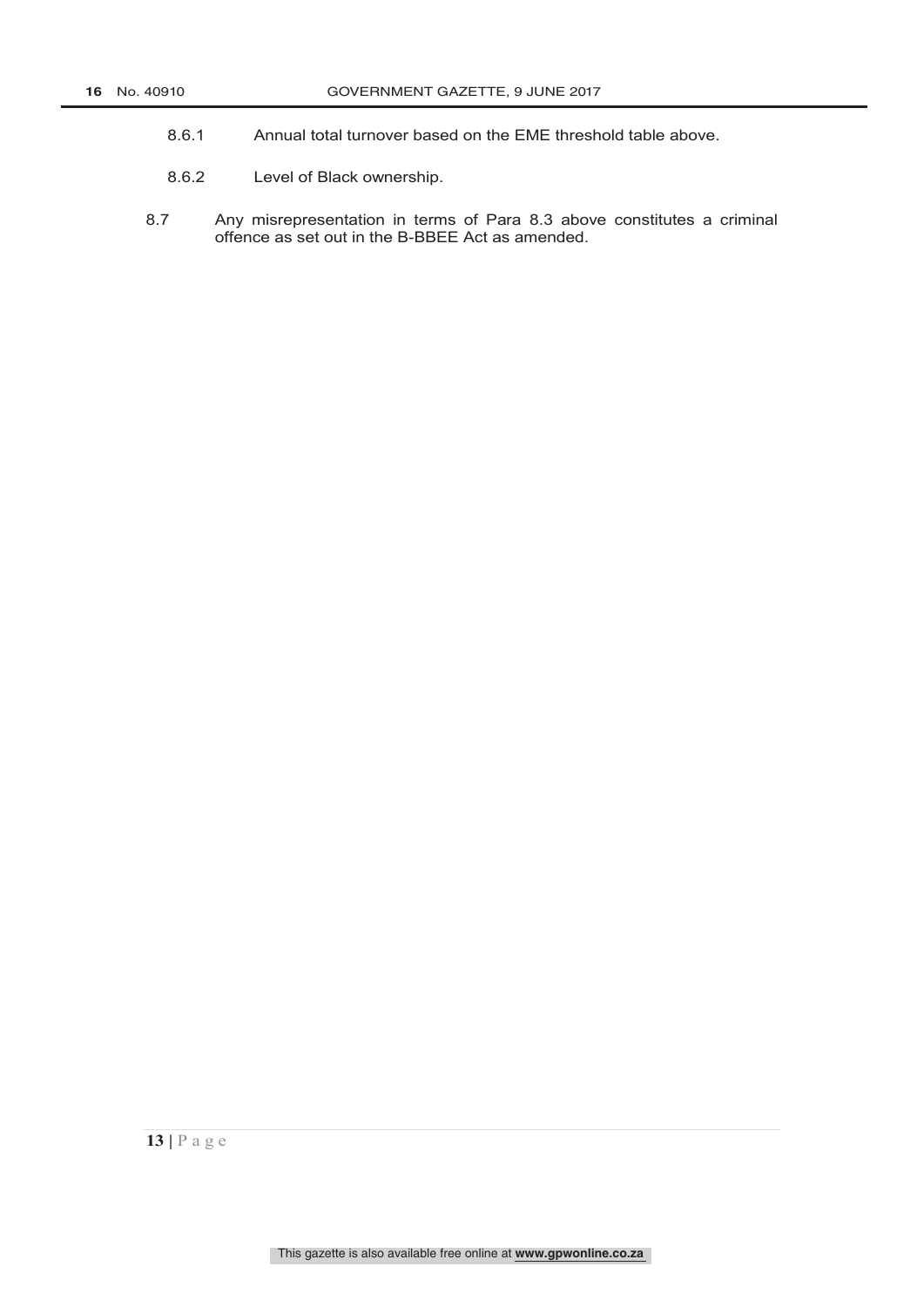#### **9. ELIGIBILITY AS A QUALIFYING SMALL ENTERPRISES (QSE)**

9.1 Measurement of B-BBEE in Qualifying Small Enterprises for the below mentioned property segments, will apply as shown in the table below.

| Qualifying                         |                        | <b>ASSET</b><br><b>BASED</b> | <b>SERVICE</b><br><b>BASED</b> | <b>ESTATE</b><br><b>AGENCIES/</b><br><b>BROKING/</b><br><b>VALUATION</b><br><b>COMPANIES</b> |
|------------------------------------|------------------------|------------------------------|--------------------------------|----------------------------------------------------------------------------------------------|
| <b>Small</b><br><b>Enterprises</b> | <b>Net Assets</b>      | Less than R400M              |                                |                                                                                              |
|                                    | <b>Annual Turnover</b> |                              | Less than R50M                 | Less than R35M                                                                               |

- 9.2 A QSE must comply with all of the elements of B-BBEE for the purposes of measurement.
- 9.3 Enhanced B-BBEE recognition level for QSE:
	- 9.3.1 A QSE which is 100% Black owned qualifies for an elevation to Level One contributor of B-BBEE recognition level.
	- 9.3.2 A QSE which is at least 51% Black owned qualifies for an elevation to Level Two contributor of B-BBEE recognition level.
	- 9.3.3 QSEs mentioned under 9.3.1 and 9.3.2 above are only required to obtain a sworn affidavit or Certificate from the Companies and Intellectual Property Commission (CIPC) on an annual basis, confirming the following:
		- 9.3.3.1.1 Annual total revenue based on the QSE threshold table above.
		- 9.3.3.1.2 Level of black ownership.
- 9.4 Any misrepresentation in terms of Para 9.3 above constitutes a criminal offence as set out in the B-BBEE Act as amended.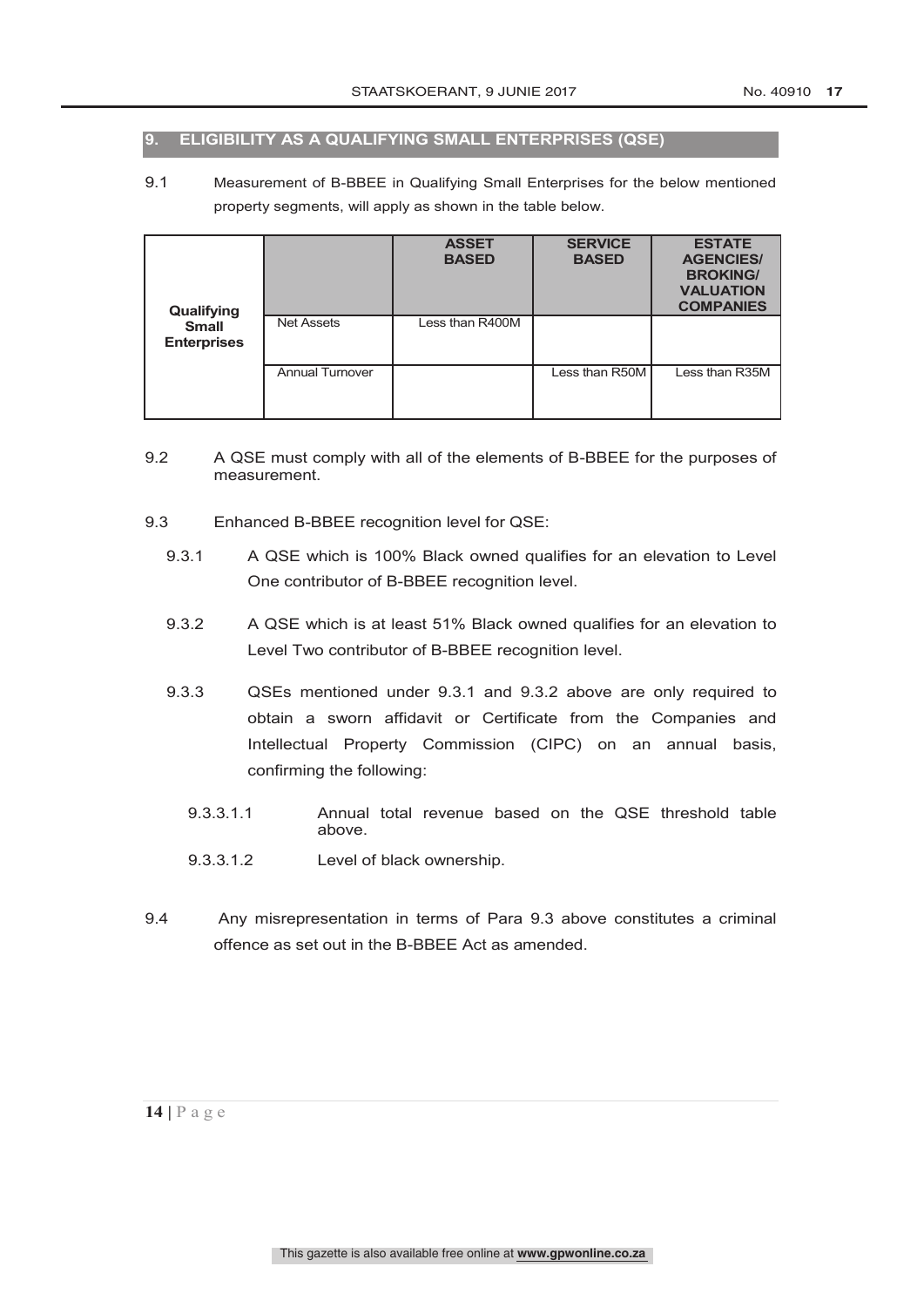#### **10. THE AMENDED PROPERTY SECTOR CODE SCORECARD**

- 10.1 The Ownership element, measures effective ownership of entities by Black people.
- 10.2 The Management Control element for the Amended Property Sector Code has been split into Management Control and Employment Equity. Management Control measures the effective control of entities Black people and the Employment Equity measures initiatives intended to achieve equity in the workplace under the Act, and the Employment Equity Act.
- 10.3 The Skills Development element, measures the extent to which employers carry out initiatives designed to develop the competencies of Black employees and Black people internally and externally.
- 10.4 The Enterprise and Supplier Development element, measures the extent to which entities buy goods and services from Empowering Suppliers which are EME or QSE Suppliers with at least 51% Black Ownership. This element also measures the extent to which enterprises carry out supplier development and enterprise development initiatives intended to assist and accelerate the growth and sustainability of black enterprises.
- 10.5 The Socio-Economic Development and sector specific contributions element, measures the extent to which entities carry out initiatives that promote access to the economy for Black people contributing towards Socio-Economic Development or sector specific initiatives.
- 10.6 The Economic Development element is the unique element of the amended Property sector code, measures the extent to which entities contribute towards development in under resourced areas.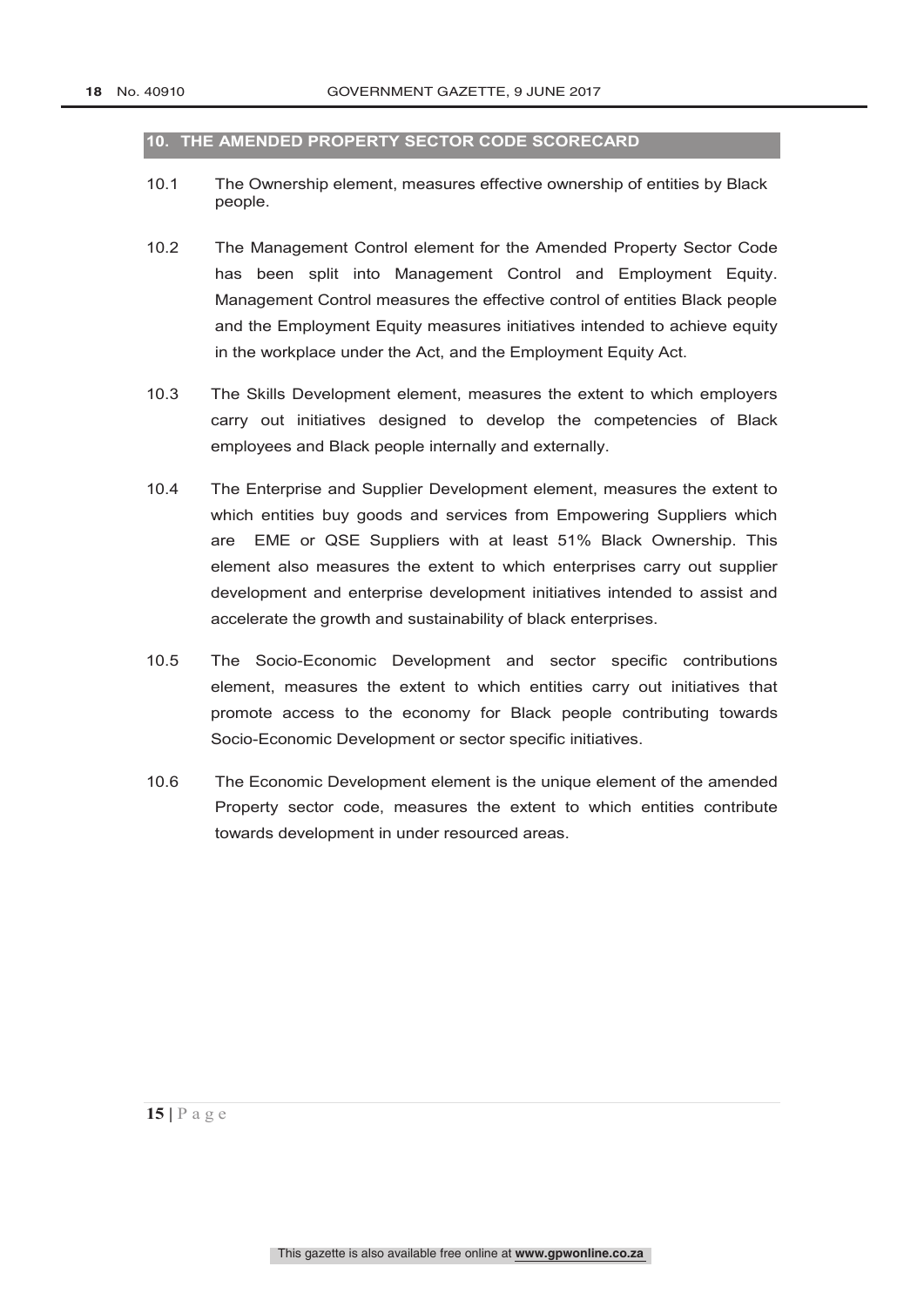#### **11. THE B-BBEE AMENDED PROPERTY SECTOR CODE QSE SCORECARD**

11.1 The amended Property QSE Sector code scorecard element weighting is as follows:

| <b>ELEMENT</b>                         | <b>CODE</b><br><b>NUMBERS</b> | <b>WEIGHTING</b> |  |  |  |
|----------------------------------------|-------------------------------|------------------|--|--|--|
| <b>AMENDED PROPERTY SECTOR CODE</b>    |                               |                  |  |  |  |
| Ownership                              | Code 701                      | 27 points        |  |  |  |
| <b>Management Control</b>              | Code 702A                     | 9 points         |  |  |  |
| <b>Employment Equity</b>               | Code 702B                     | 11 points        |  |  |  |
| <b>Skills Development</b>              | Code 703                      | 17 points        |  |  |  |
| Enterprise and Supplier<br>Development | Code 704                      | 35 points        |  |  |  |
| Socio-Economic Development             | <b>Code 705</b>               | 2 points         |  |  |  |
| Economic Development                   | Code 706                      | 4 points         |  |  |  |
| TOTAL                                  |                               | 105 points       |  |  |  |

#### **12. THE B-BBEE AMENDED PROPERTY SECTOR CODE GENERIC SCORECARD**

12.1 The amended Property Sector Generic Code scorecard element weighting is as follows:

| <b>ELEMENT</b>                            | <b>CODE NUMBERS</b> | <b>WEIGHTING</b> |  |  |  |
|-------------------------------------------|---------------------|------------------|--|--|--|
| <b>AMENDED PROPERTY SECTOR CODE</b>       |                     |                  |  |  |  |
| Ownership                                 | Code 100            | 30 points        |  |  |  |
| <b>Management Control</b>                 | Code 200A           | 9 points         |  |  |  |
| <b>Employment Equity</b>                  | Code 200B           | 13 points        |  |  |  |
| <b>Skills Development</b>                 | Code 300            | 19 points        |  |  |  |
| <b>Enterprise Supplier</b><br>Development | Code 400            | 39 points        |  |  |  |
| Socio-Economic Development                | Code 500            | 2 points         |  |  |  |
| Economic Development                      | Code 600            | 5 points         |  |  |  |
| <b>TOTAL</b>                              |                     | 117 points       |  |  |  |

12.2 The maximum weighting points available under the Amended Property Sector Code, including Bonus Points are:

| <b>Generic Entities</b> | $132(117+15)$ |
|-------------------------|---------------|
| <b>QSE Entities</b>     | $110(105+5)$  |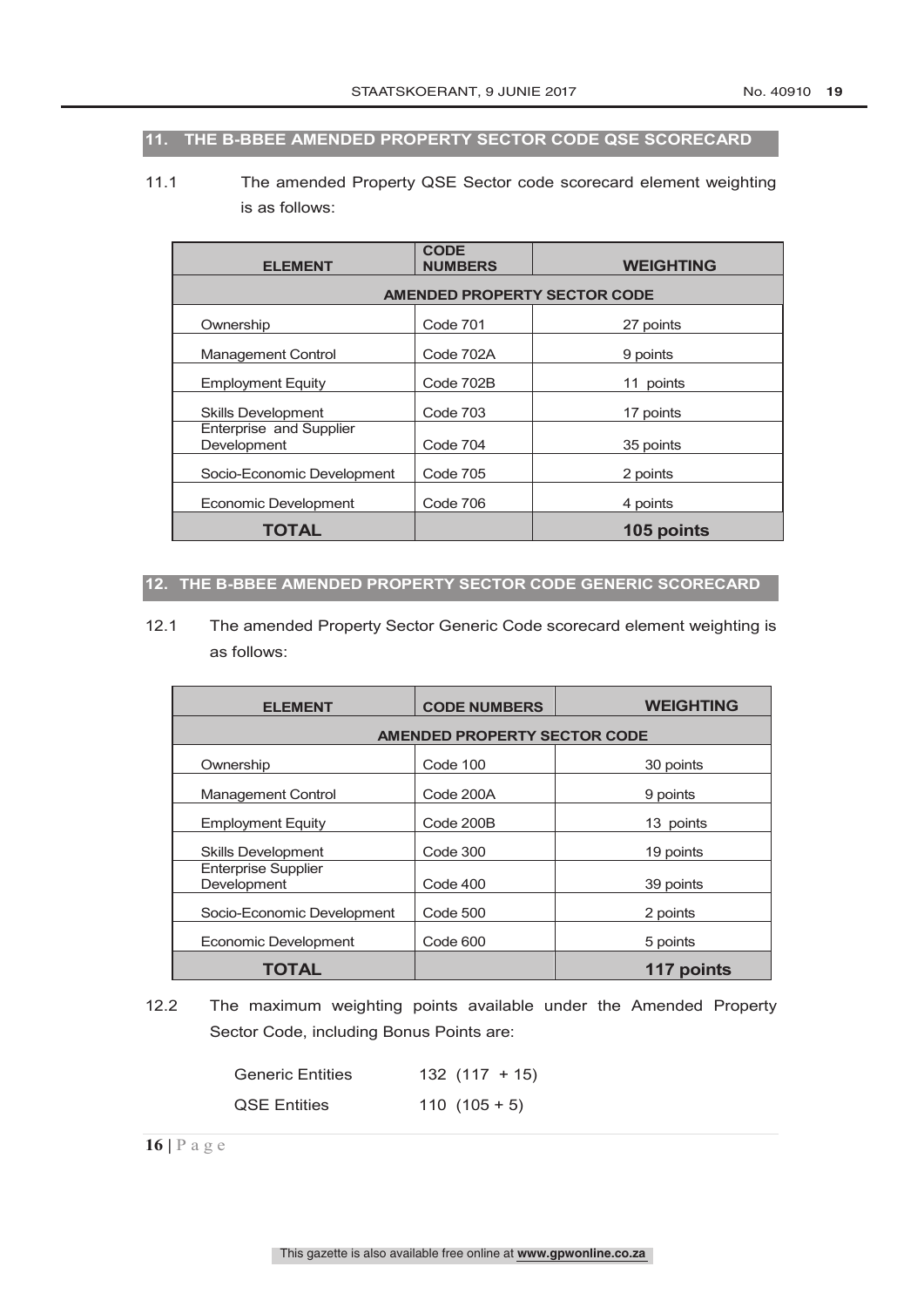Since the achievable points for entities within the property Sector vary depending on the relevant segment as per the Complex Structure Table clause 13.2, the points calculation for BEE Level qualification is according to the following formula:

 $A = \frac{B}{c} x D$  where

A= Points for BEE level qualification

B= Maximum Points under Code

C= Maximum Points available to Measured entity as per clause 13.2 and relevant segment.

It should be noted that if a Measured Entity does not qualify for specific points such as Disposal of Assets or Property Development, the points under C are reduced accordingly.

#### Example

A Generic entity measured as an Asset Management organisation does not have to be measured under the Economic Development element as per clause 13.2. Thus, the maximum points available to that entity is 127 points. If that Measured Entity scores 85 points, the calculation for BEE Level qualification is as follows: -

 $\frac{132}{127}$  x 85 = 88.35 = BEE Level 4 (100% recognition).

- 12.3 The B-BBEE recognition level of a property sector enterprise will be recognised based on the status framework as indicated in the DTI Codes, Code 000: B-BBEE Status.
- 12.4 In case of doubt, refer to the sector code technical guidelines to work out the recognition level based on a varying denominator.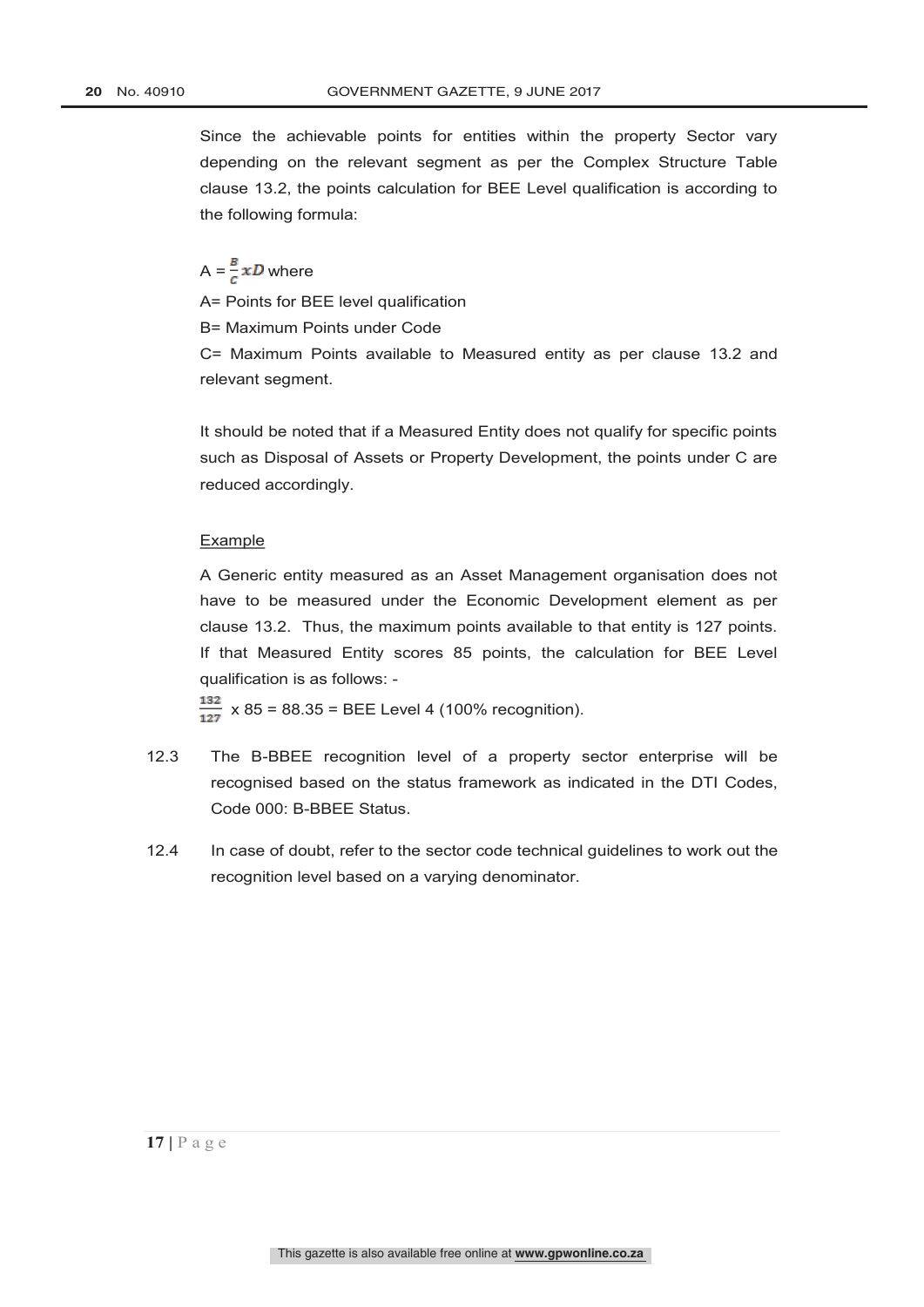#### **13. ROLE OF COUNCIL**

- 13.1 The Property Sector Charter Council ("*the Charter Council*") represents all stakeholders in the sector. The mandate of the Charter Council includes:
	- 13.1.1 To constitute an executive structure with adequate capacity;
	- 13.1.2 To oversee and monitor the implementation of the sector code;
	- 13.1.3 To receive, consider and approve annual enterprise B-BBEE reports;
	- 13.1.4 To issue guidance notes on the interpretation and application of the sector code; and
	- 13.1.5 To prepare annual reports on progress in implementing the sector code.
	- 13.1.6 May offer support to the industry where conflicting opnions between regulators exist.

#### **14. MONITORING AND REPORTING**

- 14.1 Measured entities within the property sector will be encouraged to contribute towards funding the Charter Council and this will be recognised as Enterprise Development or Supplier Development contribution.
- 14.2 Each enterprise will submit a B-BBEE report annually to the Charter Council. The report, must contain the BBBEE certificate and enterprise's scorecard, verified by an accredited BEE verification agency. and other information may be requested from time to time by the Charter Council.
- 14.3 The first annual report will be for the enterprise's first full financial year after the effective date of the code and must be submitted to the sector charter council within two months after the request from the Charter Council office.
- 14.4 Once the sector code is gazetted, it will be binding and enforceable with immediate effect and the verification certificates issued before the gazetting of the sector code will remain valid for 12 months.
- 14.5 The Charter Council will comprehensively review progress on the implementation of the sector code after five (5) years from the effective date of this sector code or at the review of the Codes of Good Practice – which ever one comes first.
- 14.6 All verification agencies must submit Property Sector BBBEE certificate and scorecard report within 30 days of issue at the following email address **admin@propertycharter.co.za.**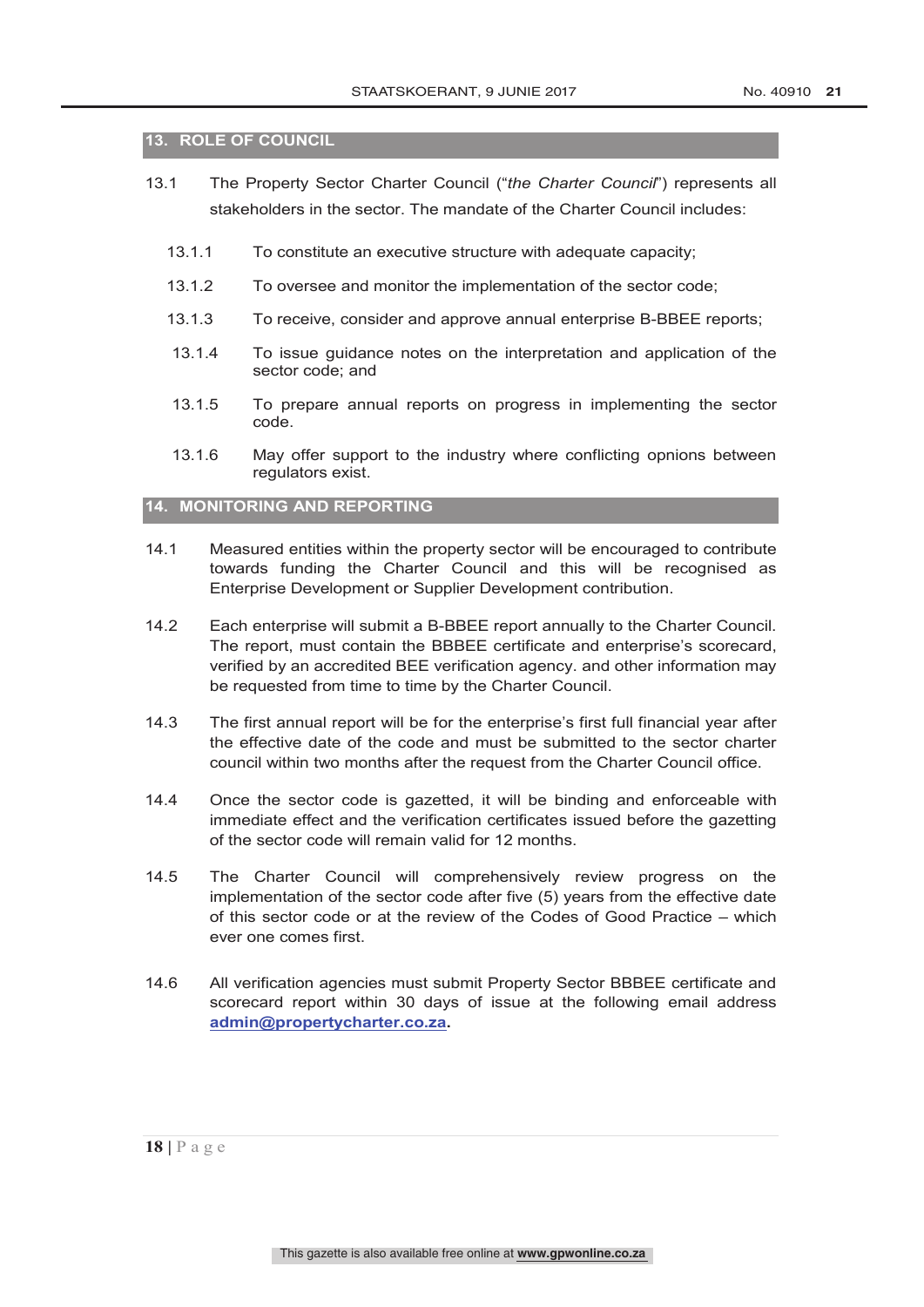#### **STATEMENT 000:**

## **GENERAL PRINCIPLES AND GENERAL SCORECARD AS APPLIED TO THE AMENDED PROPERTY SECTOR CODE**

## **Issued under section 9(1) of the Broad-Based Black Economic Empowerment act of 2003 as amended**

#### **1. OBJECTIVES OF THIS STATEMENT**

All the objectives indicated in the DTI codes, Code 000 will be applicable to the Property sector code.

#### **2. KEY PRINCIPLES**

- 2.1 The fundamental principle for measuring B-BBEE compliance is that substance takes precedence over legal form.
- 2.2 Where 'this code' is silent in terms of certain provisions then the amended Codes of Good Practice will apply.
- 2.3 In interpreting the provisions of the Codes any reasonable interpretation consistent with the objectives of the B-BBEE Act as amended and the B-BBEE strategy must take precedence.
- 2.4 The basis for measuring B-BBEE initiatives under this sector code is the B-BBEE compliance of the Measured Entity at the date of measurement.
- 2.5 Any misrepresentation or attempt to misrepresent a Measured Entity's true BBBEE Status will be dealt with in accordance with the provisions as set out in the B-BBEE Act as amended,
- 2.6 Initiatives which split, separate or divide a Measured Entity as a means of ensuring eligibility as an Exempted Micro-Enterprise, a Qualifying Small Enterprise or a Start-Up Enterprise may constitute an offence and will be dealt with in accordance with the provisions as set out in the B-BBEE Act as amended.
- 2.7 Any representation made by an entity about its B-BBEE compliance must be supported by suitable evidence or documentation. A Measured Entity that does not provide evidence or documentation supporting any initiative must not receive any recognition for that initiative.
- 2.8 Wherever a Standard Valuation Method applies to measuring an indicator, the same standard should apply, as far as reasonably possible, consistently in all other applicable calculations in this statement.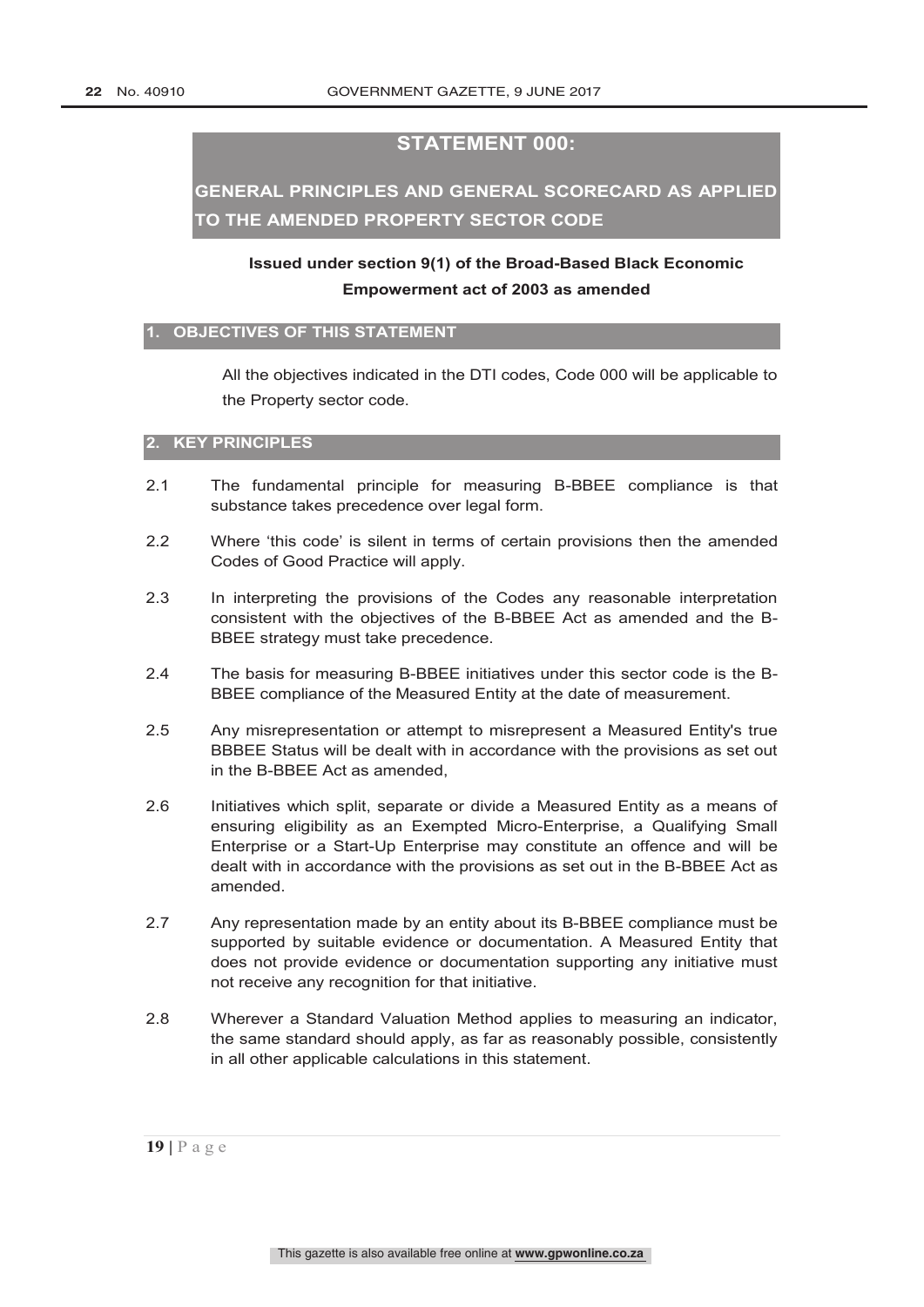#### **3. APPLICATION OF THE CODES**

- 3.1. All measured entities that are scoped under this sector code (under statement 6.2) must be measured under this sector code.
- 3.2. The basis for measuring the B-BBEE compliance of an entity in terms of paragraph is:
	- 3.2.1. Using the eligibility of Exempted Micro-Enterprise;
	- 3.2.2. The Generic Scorecard and QSE Scorecard, in the case of other Measured Entities.
	- 3.2.3. A measured entity in a sector in respect of which a sector code has been issued in terms of Section 9(1) of the B-BBEE Act as amended, may only be measured for compliance in accordance with this code.

#### 3.3. **PRIORITY ELEMENTS, SUBMINIMUM AND DISCOUNTING PRINCIPLE**

3.3.1. The Priority Elements are as follows:

#### 3.3.2. **Ownership:**

The sub-minimum requirement for Ownership is 40% of the Net Value points based on the property owning company time based graduation factor.

#### 3.3.3. **Skills Development:**

The sub-minimum requirement for Skills Development is 40% of the total weighting points for Skills Development excluding bonus points.

#### 3.3.4. **Enterprise and Supplier Development:**

The sub-minimum requirement for Enterprise and Supplier Development is 40% for each of the three weighting points excluding bonus points, within the Enterprise and Supplier Development element, namely Preferential Procurement; Supplier Development And Enterprise Development.

#### 3.4. **COMPLIANCE TO PRIORITY ELEMENTS**

3.4.1. A Large Enterprise is required to comply with all the Priority Elements;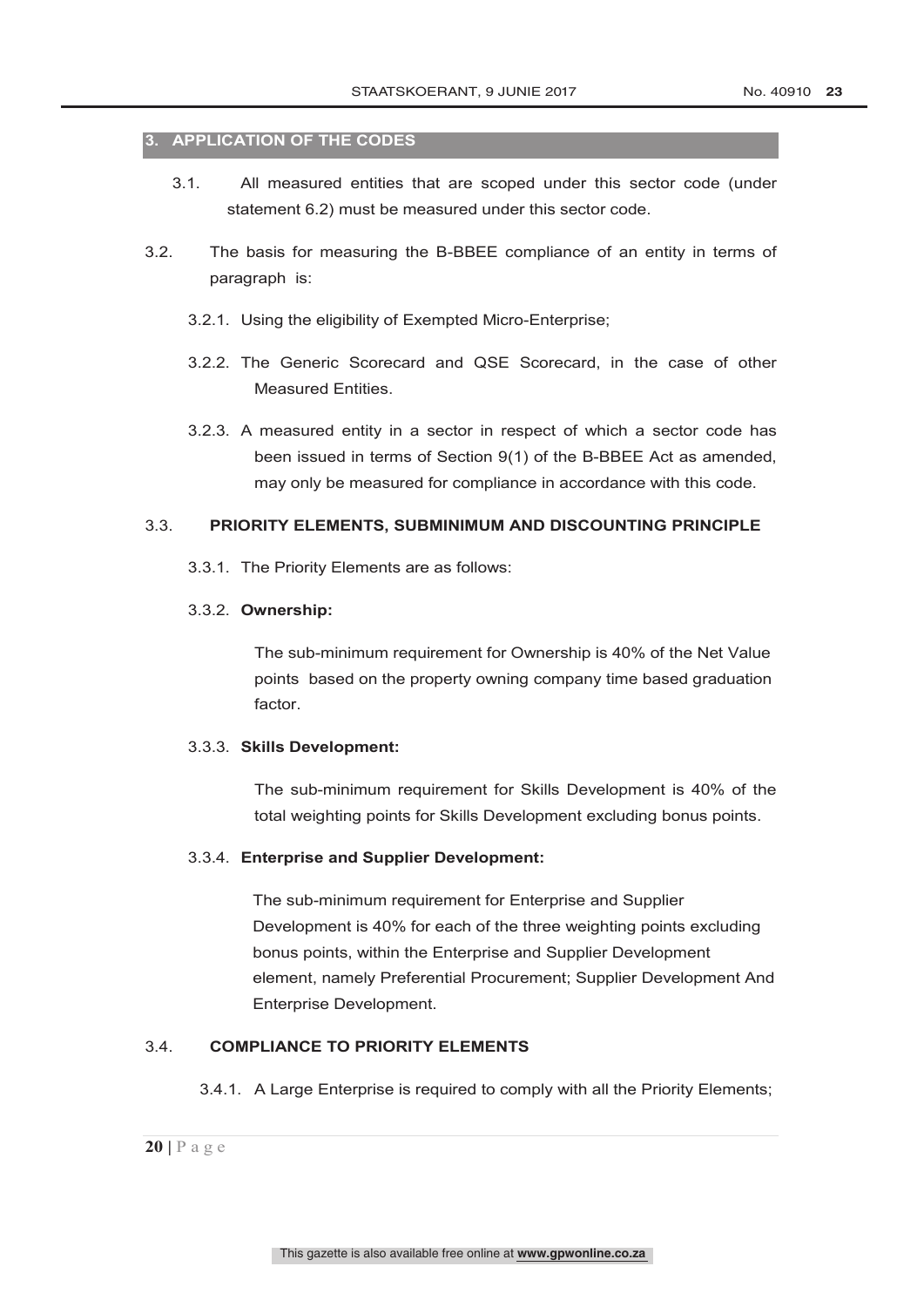3.4.2. A Qualifying Small Enterprise is required to comply with Ownership as a compulsory element, and either Skills Development or Enterprise and Supplier Development.

|                                       | <b>Applicable</b>           | Sub-                                 | <b>Generic</b>                  |                        | <b>QSE</b> |
|---------------------------------------|-----------------------------|--------------------------------------|---------------------------------|------------------------|------------|
|                                       | area                        | <b>Minimum</b><br><b>Requirement</b> | Property<br>Owning<br>companies | All other<br>companies |            |
| Ownership                             | <b>Net Equity</b>           | 40%                                  | 3.2                             | 4                      | 4          |
| <b>Skills</b><br><b>Development</b>   | Total<br>Weighting          | 40%                                  | 7.6                             |                        | 6.8        |
| <b>Enterprise &amp;</b>               | Preferential<br>Procurement | 40%                                  | 9.6                             |                        | 10         |
| <b>Supplier</b><br><b>Development</b> | Supplier<br>Development     | 40%                                  | 4                               |                        | 2          |
|                                       | Enterprise<br>Development   | 40%                                  | 2                               |                        | 2          |

#### 3.5. **DISCOUNTING PRINCIPLE EFFECT**

- 3.5.1. Non-compliance with the 40% sub-minimum requirements of any of the applicable priority elements, will result in the following outcomes for both Large Enterprises and Qualifying Small Enterprises:
- 3.5.1.1 The discounted level that the Measured Entity achieved because of non-compliance with the 40% sub-minimum requirements will be recognised by the Verification Professional ("the Recognition Level");
- 3.5.2. Notwithstanding the recognition in the point above, the Measured Entity's B-BBEE status level will be discounted by one level down;
- 3.5.3. The requirement to submit data to the Department of Labour under the Employment Equity Act 55 of 1998 as amended from time to time is only applicable to 'designated employers' who employ 50 or more employees or are above the threshold as gazetted in the Amendments to the Employment Equity Act

#### 3.6. **BONUS POINTS**

3.6.1. Bonus points are calculated on pro-rata basis and unless otherwise stated.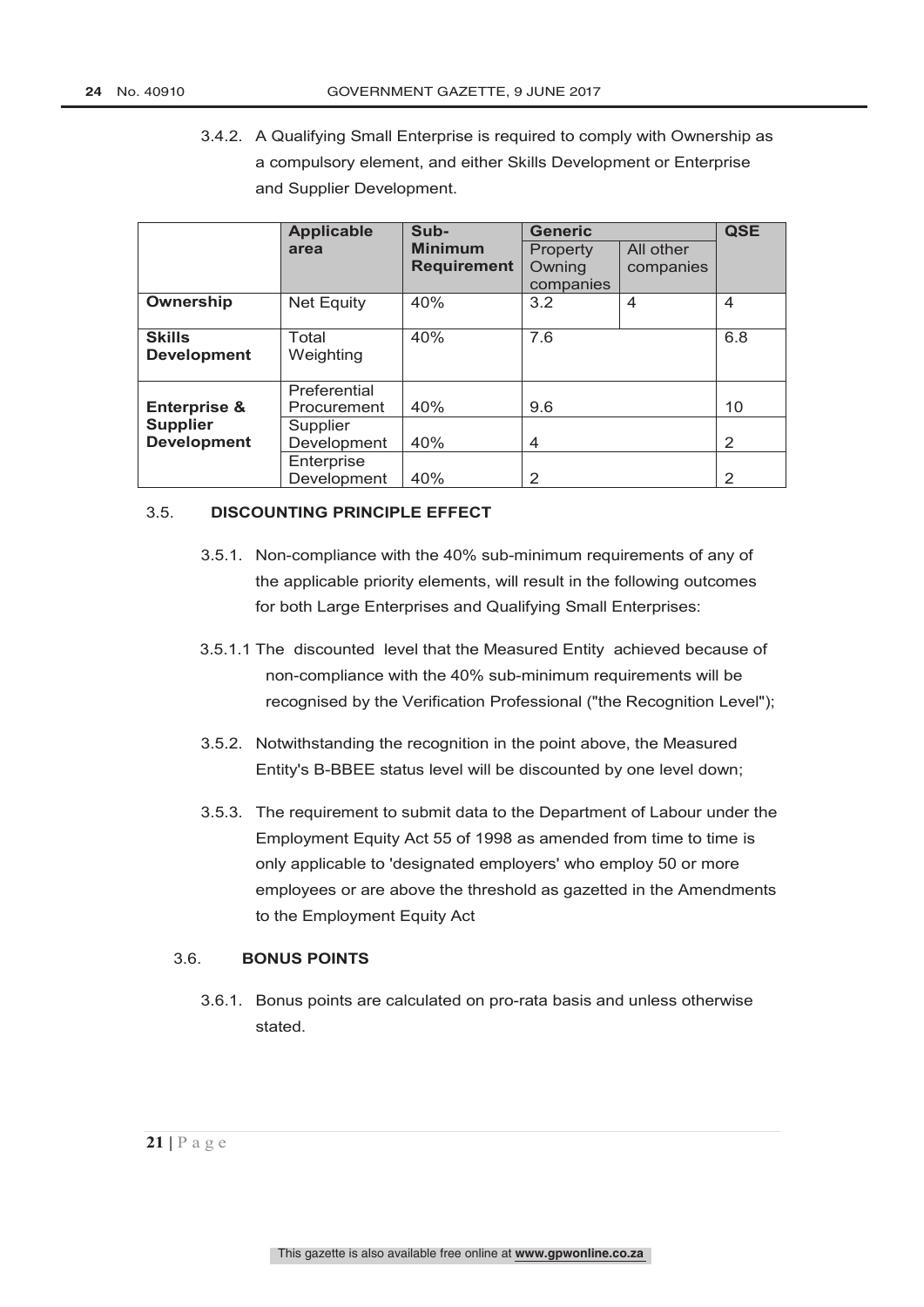#### 4. **START-UP ENTERPRISES**

- 4.1 Start-up Enterprise incorporated within 12 months must be measured as an Exempted Micro-Enterprise under this statement for the first year following their formation or incorporation. This provision applies regardless of the expected total turnover of the Start-up Enterprise.
- 4.2 Start-up Enterprise is deemed to have the qualifying B-BBEE Status in accordance with the principles of eligibility of an Exempted Micro Enterprises (EME).
- 4.3 In order to qualify as a Start-up Enterprise, the enterprise must provide an independent confirmation of its status.
- 4.4 Despite paragraph 4.1 and 4.2, a Start-up Enterprise must submit a QSE scorecard when tendering for any contract, or seeking any other economic activity covered by Section 10 of the B-BBEE Act as amended, with a value higher than R10 million but less than R50 million. For contracts of R50 million or more they should submit the Generic scorecard. The preparation of such scorecards must use annualised data.

#### 5. **DURATION OF THE B-BBEE CODES**

5.1 A Code remains in effect until amended, substituted or repealed under Section 9 of the B-BBEE Act as amended.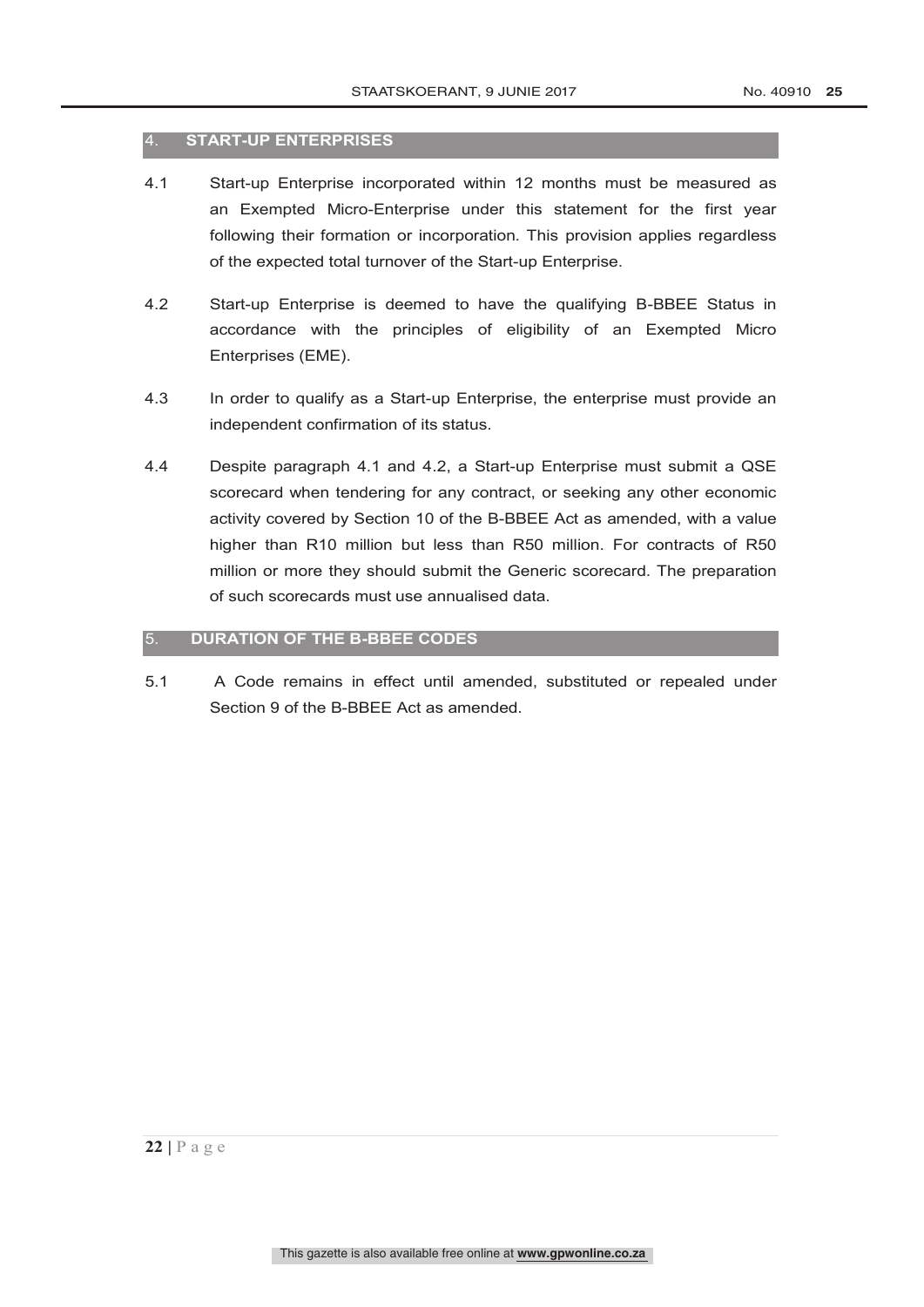#### 6. **OWNERSHIP**

- 6.1. To date the commercial activities surrounding property continue to reflect inequalities in ownership, with little transformation having taken place. The situation is further exacerbated by skewed ownership patterns of property in general.
- 6.2. There are two Ownership scorecards which relate to generic: Property owning companies and all other companies. The All other companies must comply with ownership scorecard is as indicated in the DTI Codes.
- 6.3. This code aims to address the low levels of black ownership in property enterprises (including property services enterprises), as well as deal with obstacles to ownership by black people of property assets.
- 6.4. Each property sector enterprise commits to achieve the following targets:
	- at least 27% ownership and economic interest held by black people and 27% exercisable by black people in such enterprises;
	- at least 10% ownership and economic interest held by black women and 10% votes exercisable by black women in such enterprises;
	- at least 3% participation in ownership and economic interest held by broad-based ownership schemes and/or designated groups; and
	- at least 3% participation in ownership and economic interest held by new entrants.
- 6.5. For property owning companies only, the following measurement of net equity (realisation points) will be applied as indicated in the table below, whilst for the all other companies in the property sector the measurement of net equity (realisation points) as indicated in the DTI Codes will apply.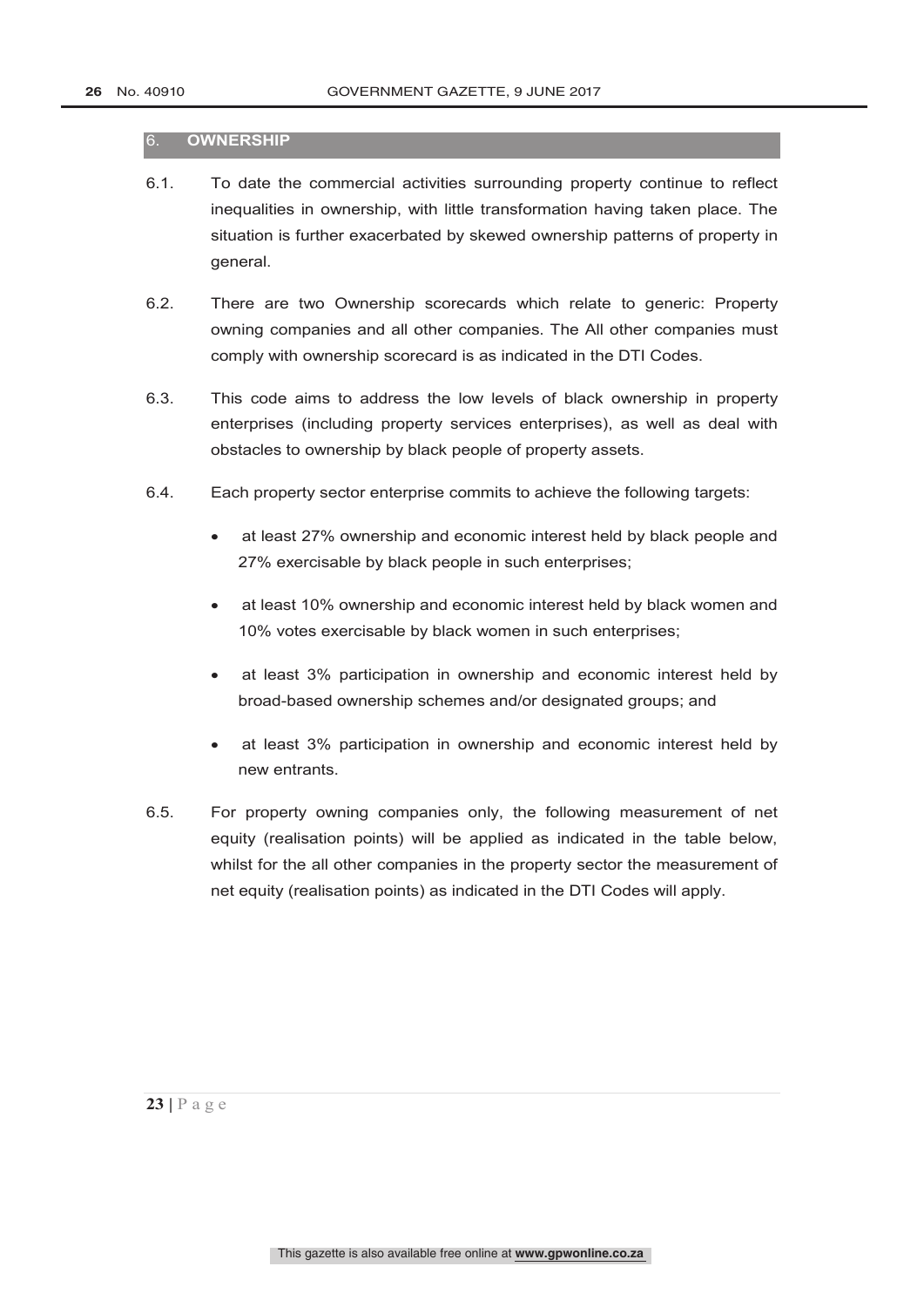| Year              | Percentage |
|-------------------|------------|
| Year 1            | 3%         |
| Year 2            | 7%         |
| Year <sub>3</sub> | 10%        |
| Year <sub>4</sub> | 15%        |
| Year <sub>5</sub> | 19%        |
| Year <sub>6</sub> | 24%        |
| Year <sub>7</sub> | 30%        |
| Year <sub>8</sub> | 36%        |
| Year 9            | 43%        |
| Year 10           | 50%        |

- 6.6. Given that the majority of the listed share register have a mandated investments that are far beyond 40%, a special consent is given for only property listed companies and property unit trusts or REITS companies to cap the mandated investment at 50%. Despite this provision, the cap shall be 40% as in the Generic Codes for those listed companies and property unit trusts, unless there is consistent evidence of 50% or more of the mandated investment ownership from the time the measured entity got listed or three years prior to being verified of their B-BBEE status.
- 6.7. The Property Listed industry is such that there is high level of dilution of Economic Interest than in any other listed companies. To address the excessive dilution of BEE shareholdings in property listed companies relative to other listed corporate companies, as a result of frequent equity capital raisings a normalisation formula has been created:
	- The formula seeks to calculate the deemed number of shares in issue. The deemed number of shares in issue is calculated as:

#### **Y x (1+X) ⁿ**

Where:

.

- o **Y=** number of shares in issue at the time of doing direct BBBEE deal
- o **X**=Average 10 year compounded increase in number of shares in issue for the top 50 listed companies (excluding real estate)
- n= year of Measurement (e.g. Year 1)
- X in the formula will be calculated by an independent external party and published by the PSCC at the beginning of every year
- X=0.8% applicable from 1 June 2017-December 2017 and thereafter the number will be independently calculated and published every year by PSCC, to be applied at the beginning of each calendar year.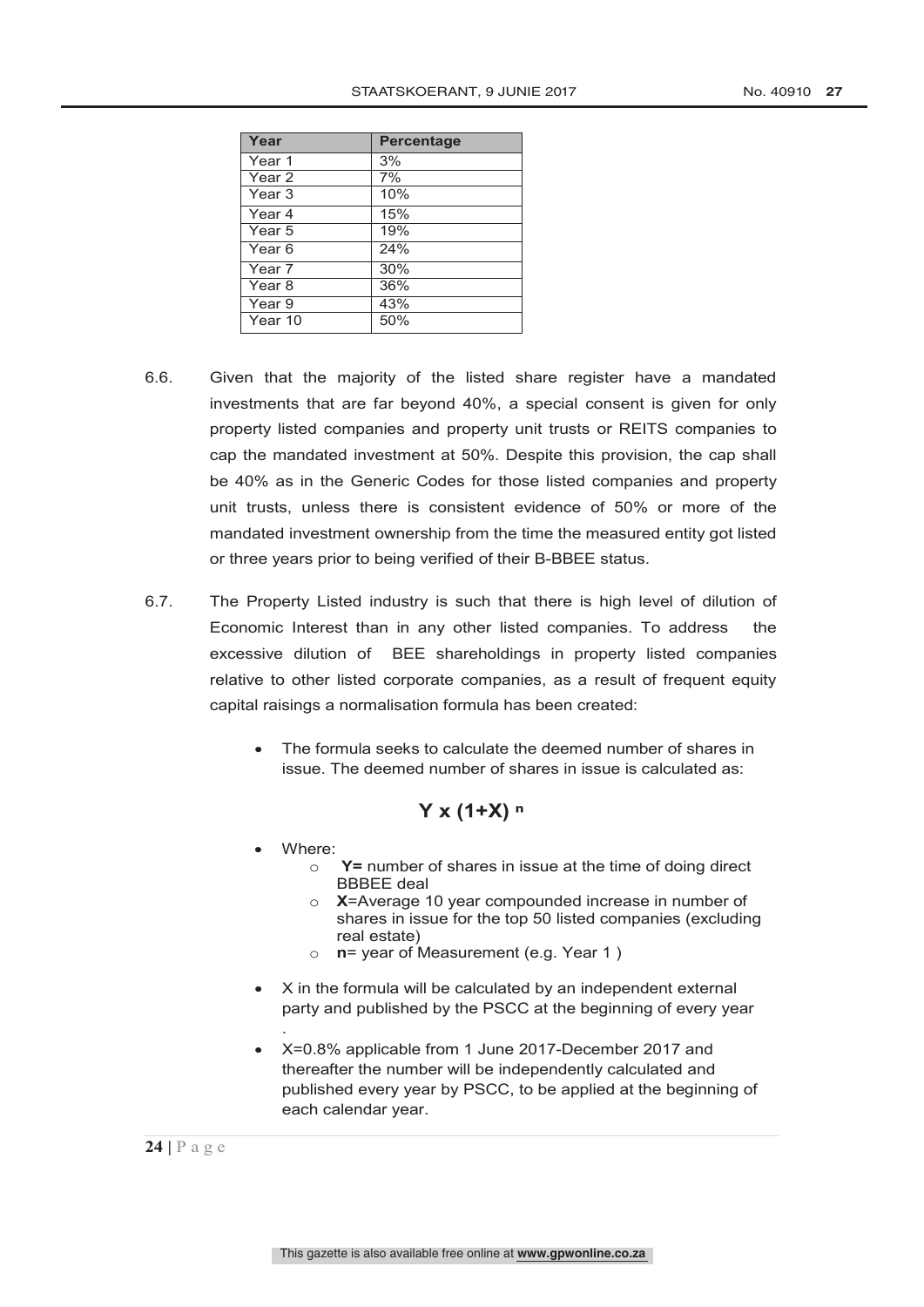- 6.8. Peculiar cases will be reviewed and assessed on a case to case basis via an application to the Sector Charter Council office and the DTI (BEE Unit). The application would have to provide detailed and full justification that warrants a special concession.
- 6.9. Property Sector commits to providing financial support to Black owned and controlled companies with at least 51% black ownership (level 1-3) measured as a percentage of development/redevelopment spend on properties not currently owned by the measured entity. The target to graduate over a period of time as follows:
	- 6.9.1. 1% from the first to the end of third calendar year (1-3 year) after commencement;
	- 6.9.2. 2% from the first calendar day of the fourth year to the last calendar day of the fifth year (4-5 year) after commencement.
- 6.10. The financial support sub-element in ownership is subject to the measured entity doing development or redevelopment at any given year.
- 6.11. Where the measured entity has not done any form of development or redevelopment, it will calculate its overall performance based on the total maximum points minus the weighting allocated the financial support subelement.
- 6.12. If the measured entity choose under this provision to give financial support that result in ownership points, the same provision can not be counted again under Enterprise and Supplier Development
- 6.13. Black people and designated groups including black women, black youth, black people with disabilities and black people living in rural areas who are already involved in the sector should be given preference in case of any competitive bids for equity ownership opportunities in enterprises within the property sector.
- 6.14. The funding structures should facilitate the transfer of full economic interest to the black partners and longer term shareholder-type relationships.
- 6.15. Any provisions in Code 100 relating to the recognition of ownership contributions arising from the sale of shares, businesses or assets by enterprises, shall apply to enterprises in the property sector, provided that the sale itself is not counted under enterprise development.

 $25$  |  $P$  a g e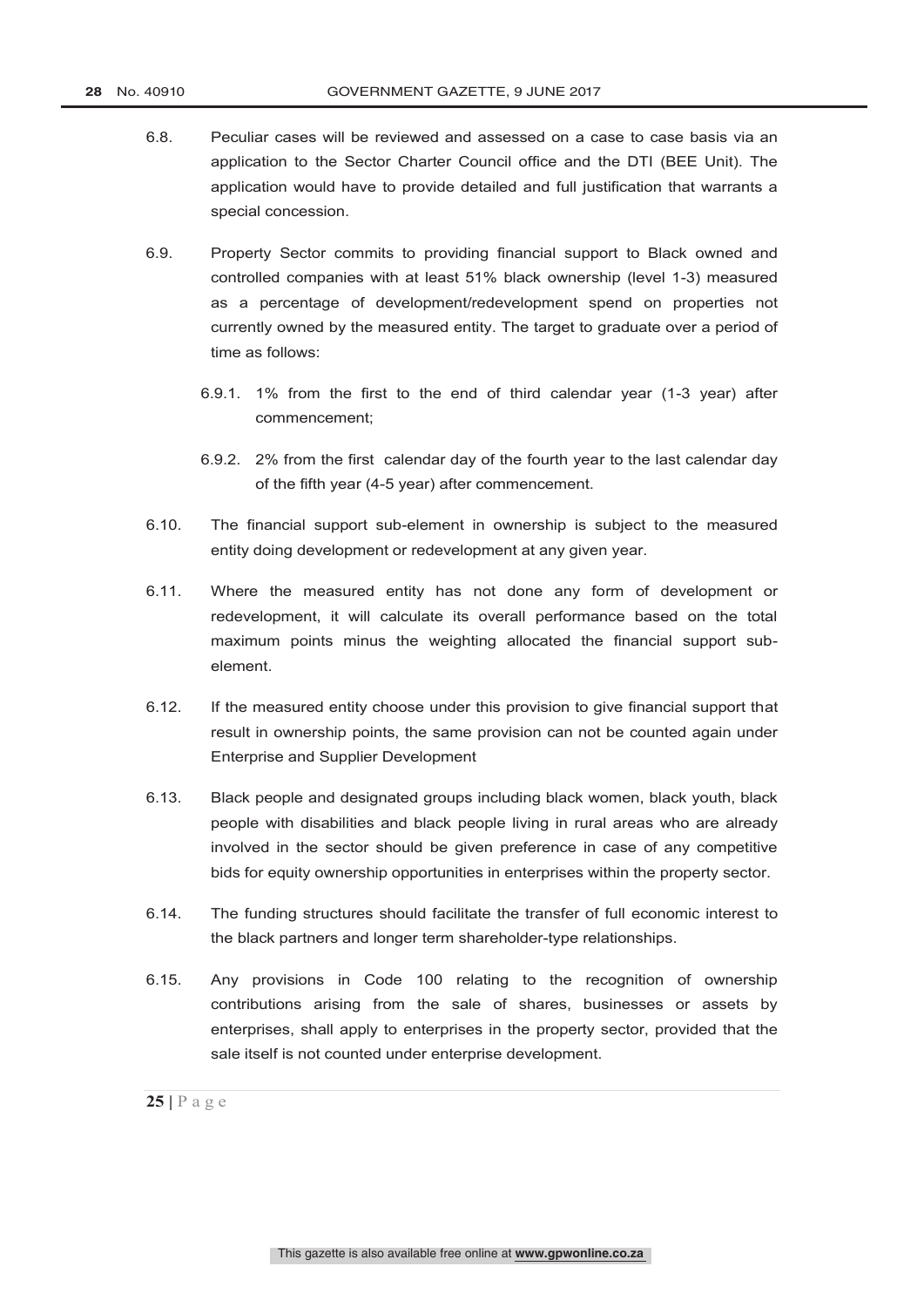- 6.16. The parties to the code commit to devise mechanisms to remove the obstacles that restrict the ability of black people to own property and to participate in the property market. These would include but not be limited to the following:
	- 6.16.1. Address administrative and other constraints to ownership, in partnership with the relevant government departments at national, provincial and local level;
	- 6.16.2. Design partnerships with the financial sector and government to enhance access to finance for property ownership and property development initiatives;
	- 6.16.3. Meet asset disposal targets as outlined in the Ownership bonus section of this code;
- 6.17. The Charter Council will follow and apply the DTI Codes regarding indirect ownership. If there is any matter relating to scorecards and/or measuring of enterprises in this codes, the generic DTI Codes shall take precedence over the charter code 100.
- 6.18. All principles under Ownership in the revised codes as amended time to time (for both generic and QSE) are applicable.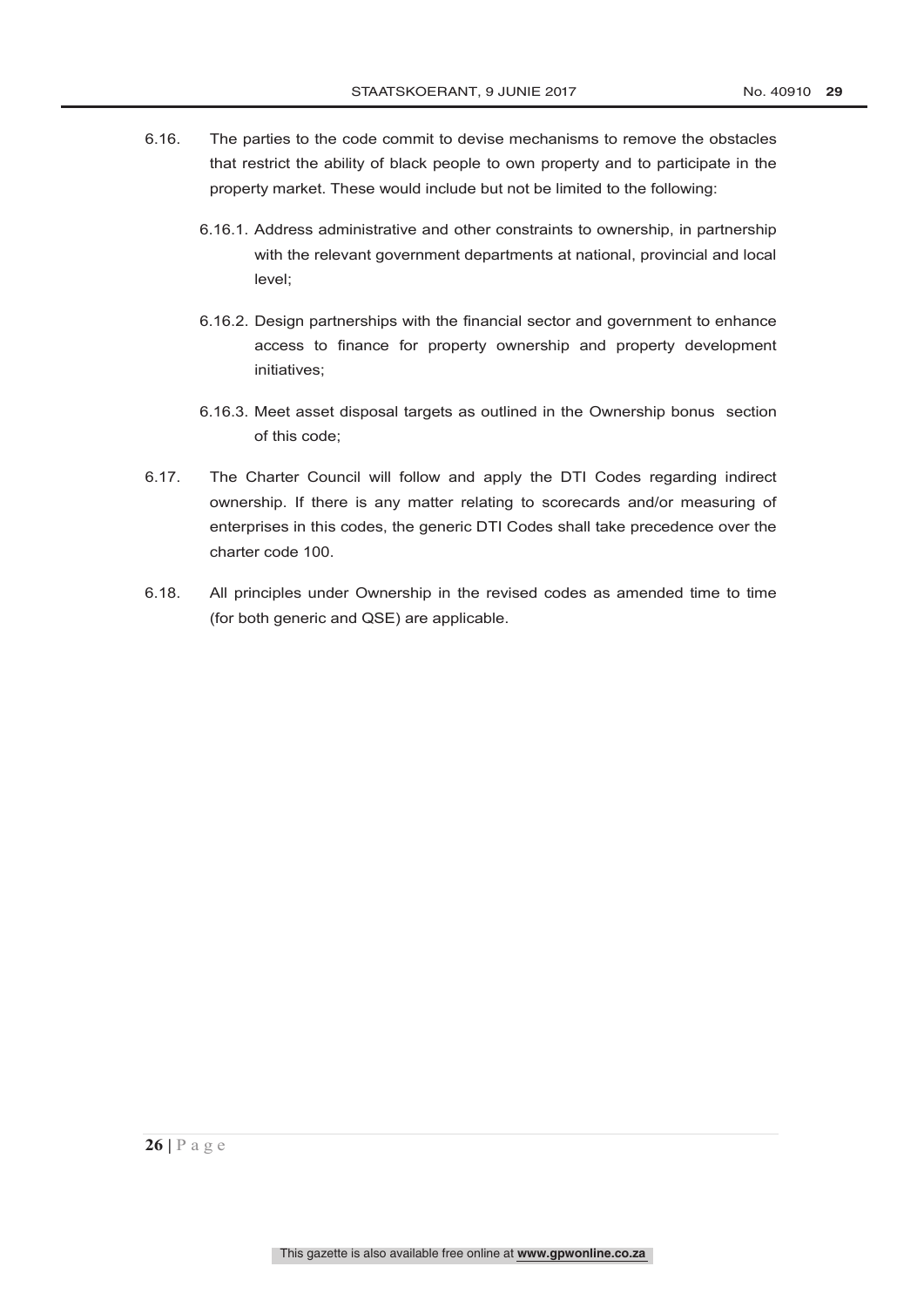## **CODE 100 OWNERSHIP GENERIC SCORECARDS – 30 POINTS**

|                          | <b>OWNERSHIP</b>                                                                                                                                                                                                                                                                                                                   | <b>WEIGHTING</b>                       |                        |                                                                                                                                                         | <b>COMPLIANCE TARGET</b> |                                                                                              |
|--------------------------|------------------------------------------------------------------------------------------------------------------------------------------------------------------------------------------------------------------------------------------------------------------------------------------------------------------------------------|----------------------------------------|------------------------|---------------------------------------------------------------------------------------------------------------------------------------------------------|--------------------------|----------------------------------------------------------------------------------------------|
| <b>CATEGORY</b>          | <b>INDICATOR</b>                                                                                                                                                                                                                                                                                                                   |                                        | <b>POINTS</b>          |                                                                                                                                                         |                          |                                                                                              |
|                          |                                                                                                                                                                                                                                                                                                                                    | Property<br><b>Owning</b><br>companies | All other<br>companies | <b>Property</b><br><b>Owning</b><br><b>Companies</b>                                                                                                    |                          | All other<br>companies                                                                       |
|                          | <b>Exercisable Voting Rights</b><br>in the Enterprise in the<br>hands of Black people                                                                                                                                                                                                                                              | 4                                      | 5                      | 27%                                                                                                                                                     |                          | $25% +1$<br>vote                                                                             |
| <b>Voting Rights</b>     | <b>Exercisable Voting Rights</b><br>in the Enterprise in the<br>hands of Black women                                                                                                                                                                                                                                               | 2                                      | 2                      | 10%                                                                                                                                                     |                          | 10%                                                                                          |
|                          | Economic Interest of Black<br>people in the Enterprise                                                                                                                                                                                                                                                                             | 4                                      | 5                      | 27%                                                                                                                                                     |                          | 25%                                                                                          |
|                          | Economic Interest of Black<br>women in the Enterprise                                                                                                                                                                                                                                                                              | $\overline{2}$                         | $\overline{2}$         | 10%                                                                                                                                                     |                          | 10%                                                                                          |
| Economic Interest        | Economic interest of the<br>following black natural<br>persons in the measured<br>entity<br>1. Black designated<br>groups;<br>2. Black participants in<br>Employee share ownership<br>Schemes Programme:<br>3. Black beneficiaries of<br><b>Broad based Ownership</b><br>Schemes; or<br>4. Black participants in<br>Co-operatives. | 4                                      | 4                      | 2.5%                                                                                                                                                    |                          | 2.5%                                                                                         |
|                          | <b>New Entrants</b>                                                                                                                                                                                                                                                                                                                | $\overline{2}$                         | 2                      | 2%                                                                                                                                                      |                          | 2%                                                                                           |
| Realization points       | Net equity Value                                                                                                                                                                                                                                                                                                                   | 8                                      | 10                     | $Yr 1 - 3%$<br>$Yr 2 - 7%$<br>$Yr 3 - 10%$<br>$Yr 4 - 15%$<br>$Yr 5 - 19%$<br>$Yr 6 - 24%$<br>$Yr 7 - 30%$<br>$Yr 8 - 36%$<br>$Yr9 - 43%$<br>Yr 10 -50% |                          | $Yr 1 = 10%$<br>$Yr 2 = 20%$<br>$Yr 3 = 40%$<br>$Yr 5 = 60%$<br>$Yr 7 = 80\%$<br>$Yr = 100%$ |
| <b>Financial Support</b> | Financial support to Black<br>property owned and<br>controlled companies with<br>at least 51% black<br>ownership (level1-3)<br>measured as a % of<br>development/<br>redevelopments spend on<br>properties not currently<br>owned by the measured<br>entity                                                                        | 4                                      |                        | <u>1-3yrs</u><br>$1\%$                                                                                                                                  | $4-5$ vrs<br>2%          |                                                                                              |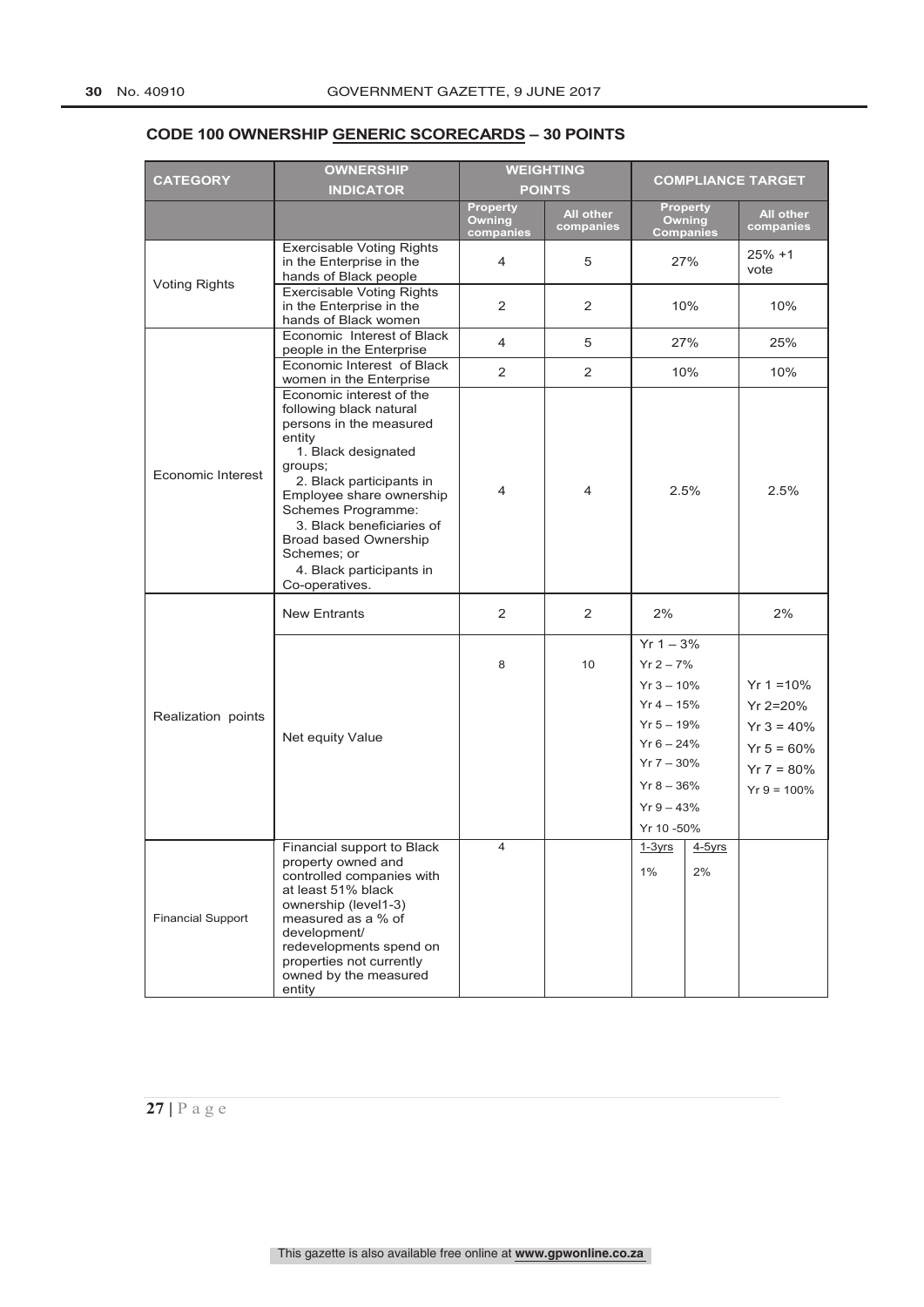#### **OWNERSHIP BONUS POINTS FOR GENERIC SCORECARD**

- 6.19. .There has been limited support by the sector of entrepreneurial development and both public and private sector disposal strategies have in general inadequately incorporated B-BBEE objectives.
- 6.20. The sector commits to utilise property disposals to increase property ownership amongst black people and to contribute towards the growth of sustainable enterprises. In pursuit of this commitment, when an enterprise engages in the above activity in the sector, it commits to target 35% of total disposals to Level One (1) to Level Three (3) B-BBEE enterprises which are 51% black owned over a five year period from the effective date of this sector code. The enterprises should be independent from the measured entity and the disposed assets must result in the creation of sustainable businesses or business opportunities in the hands of black people as well as the transfer of specialised skills or productive capacity to black people. **C**ontributions will be measured using a rolling 5 year period commencing on the effective date of the revised Codes of Good Practice being 2015. This means that the 35% target must be achieved at any time in a rolling 5 year period as a percentage of the total disposal of assets during that same period. A sale of fixed property may not be simultaneously counted towards the ownership score under sale of Assets, regardless of the fact that an actual business unit may have been sold.
- 6.21. In each year a sub-minimum of 20% of 35% i.e 7% must be achieved before any bonus points are awarded.
- 6.22. Where greater disposal on any year are achieved, they can be carried forward as contribution to the next years.
- 6.23. The bonus points will be calculated for the organisation that make disposal in line with clause 6.20 above.

| <b>CRITERIA</b>                                                                                                                         | <b>BONUS</b><br><b>POINTS</b> | <b>BONUS</b><br><b>TARGETS</b> |
|-----------------------------------------------------------------------------------------------------------------------------------------|-------------------------------|--------------------------------|
| Disposal of assets to Black owned and controlled company with at least<br>51% Black ownership (level1-3) as a % of total asset disposal |                               | 35%                            |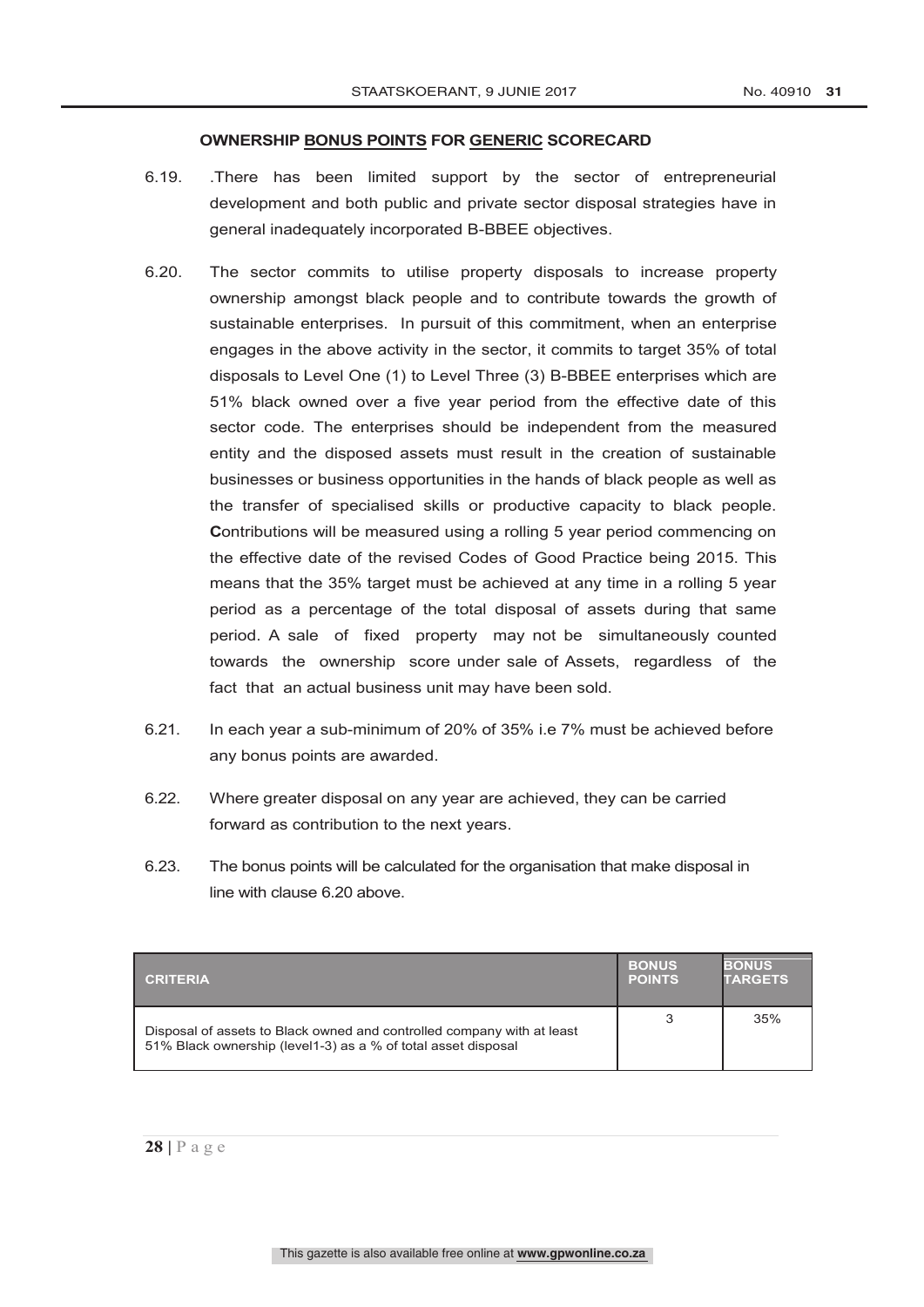#### **CODE 701: OWNERSHIP QSE SCORECARD - 27 POINTS**

The following table represents the indicators and method for calculating score for Ownership used this statement:

| <b>MEASUREMENT</b><br><b>CATEGORY</b>                   | <b>WEIGHTING POINTS</b>           |                  | <b>COMPLIANCE</b><br><b>TARGETS</b> | <b>COMPLIANCE</b><br><b>TARGETS</b> |
|---------------------------------------------------------|-----------------------------------|------------------|-------------------------------------|-------------------------------------|
| <b>INDICATOR</b>                                        | <b>Property</b>                   | <b>All other</b> | <b>Property owning</b>              | <b>All other</b>                    |
|                                                         | <b>Owning</b><br><b>Companies</b> | companies        | companies                           | companies                           |
| 1.1 Voting Rights                                       |                                   |                  |                                     |                                     |
|                                                         |                                   |                  |                                     |                                     |
| 1.1.1 Exercisable voting<br>rights in the enterprise    | 5                                 | 5                | $25% + 1$ vote                      | $25% + 1$ vote                      |
| in hands of Black people<br>1.1.2 Exercisable voting    | 2                                 | 2                | 10%                                 | 10%                                 |
| rights in the enterprise                                |                                   |                  |                                     |                                     |
| in the hands of Black                                   |                                   |                  |                                     |                                     |
| women                                                   |                                   |                  |                                     |                                     |
| <b>1.2 Economic interest</b><br>1.2.1 Economic Interest | 5                                 | 5                | 25%                                 | 25%                                 |
| of Black people in the                                  |                                   |                  |                                     |                                     |
| enterprise                                              |                                   |                  |                                     |                                     |
| 1.2.3 Economic Interest                                 | $\mathcal{P}$                     | $\mathcal{P}$    | 10%                                 | 10%                                 |
| of Black women in the                                   |                                   |                  |                                     |                                     |
| enterprise<br>1.2.3 New entrants or                     | $\overline{3}$                    | $\overline{3}$   | 2%                                  | 2%                                  |
| <b>Black designated</b>                                 |                                   |                  |                                     |                                     |
| groups                                                  |                                   |                  |                                     |                                     |
| <b>1.3 Realisation Points</b>                           |                                   |                  |                                     |                                     |
| 1.3.1 Net Value                                         | 10                                | 10               | $Y 1 = 3%$                          | $Y$ 1 = 10%                         |
|                                                         |                                   |                  | $Y$ 2= 7%                           | $Y$ 2 = 20%                         |
|                                                         |                                   |                  | $Y$ 3 = 10%                         | $Y$ 3 = 40%                         |
|                                                         |                                   |                  | $Y 4 = 15%$                         | $Y 5 = 60%$                         |
|                                                         |                                   |                  | $Y 5 = 19%$                         | $Y$ 7 = 80%                         |
|                                                         |                                   |                  | $Y_6 = 24\%$                        | $Y$ 9 = 100%                        |
|                                                         |                                   |                  | $Y$ 7 = 30%                         |                                     |
|                                                         |                                   |                  | $Y$ 8 = 36%                         |                                     |
|                                                         |                                   |                  | $Y$ 9 = 43%                         |                                     |
|                                                         |                                   |                  | $Y$ 10 = 50%                        |                                     |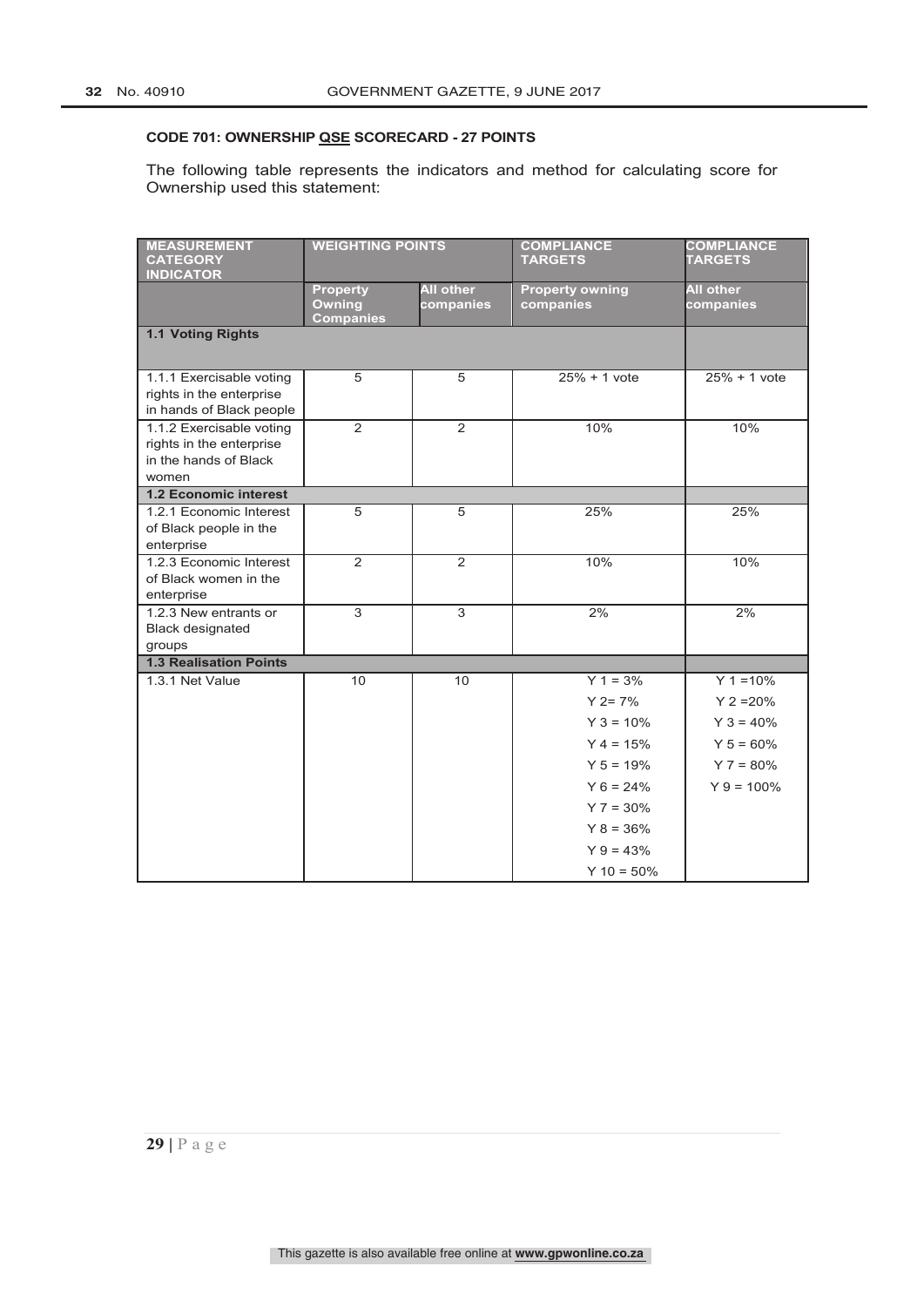#### 7. **MANAGEMENT CONTROL**

- 7.1. Black people, Black women and designated groups continue to be underrepresented at board level and in executive management in the sector.
- 7.2. Enterprises in the sector therefore commit to achieve the following
	- 7.2.1 50% of voting rights for Black people at board level;
	- 7.2.2 25% of voting rights for Black females at board level;
	- 7.2.3 50% Black executive directors as a percentage of all executive directors;
	- 7.2.4 25% Black female executive directors as a percentage of all executive directors;
	- 7.2.5 60% Black executive management as a percentage of all executive management; and
	- 7.2.6 30% Black female executive management as a percentage of all executive management.
- 7.3. All principles under Management Control that covers Board Participation and other Executive Management in the revised codes as amended from time to time (for both generic and QSE) are applicable.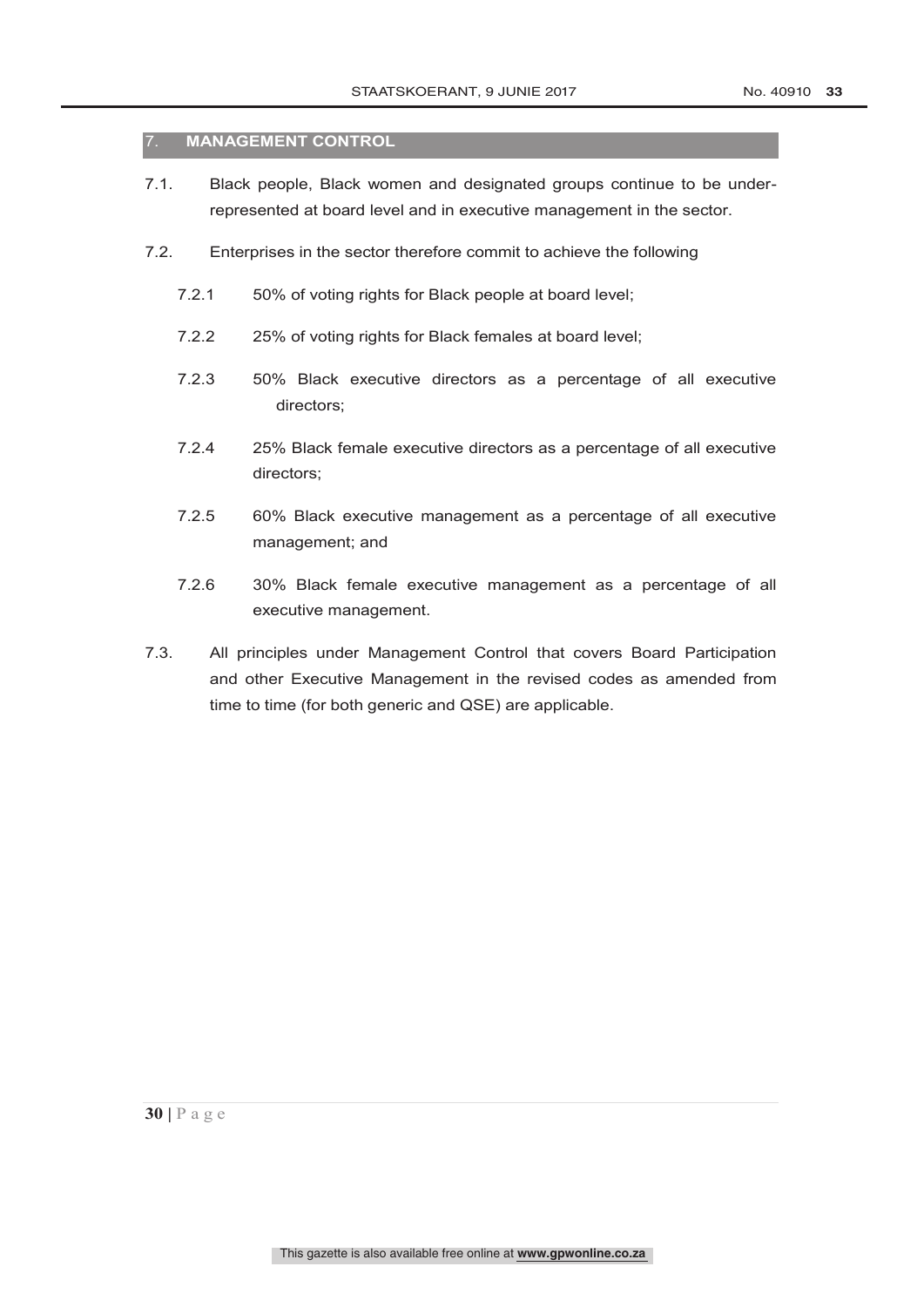| <b>MEASUREMENT CATEGORY &amp; CRITERIA</b>                                                            | <b>POINTS</b>  | <b>WEIGHTING COMPLIANCE</b><br><b>TARGETS</b> |
|-------------------------------------------------------------------------------------------------------|----------------|-----------------------------------------------|
| 2.1 Board participation:                                                                              |                |                                               |
| 2.1.1, Exercisable voting rights of Black Board members as a percentage of<br>all Board members       | 2              | 50%                                           |
| 2.1.2 Exercisable voting rights of black Female Board members as a<br>percentage of all Board members |                | 25%                                           |
| 2.1.3 Black executive directors as a percentage of all executive directors                            | 2              | 50%                                           |
| 2.1.4 Black female executive directors as a percentage of all executive<br>directors                  |                | 25%                                           |
| 2.2 Other executive management                                                                        |                |                                               |
| 2.2.1 Black other executive management as a percentage of all executive<br>management                 | $\mathfrak{p}$ | 60%                                           |
| 2.2.2 Black other female executive management as a percentage of all<br>executive management          |                | 30%                                           |

#### **CODE 200A: MANAGEMENT CONTROLS GENERIC ENTITIES – 9 POINTS**

#### **MANAGEMENT CONTROL BONUS POINT FOR GENERIC ENTITIES - 2 POINTS**

| <b>MEASUREMENT CATEGORY &amp; CRITERIA</b>                                  | <b>WEIGHTING</b><br><b>POINTS</b> | <b>TARGET</b> |
|-----------------------------------------------------------------------------|-----------------------------------|---------------|
| 2.1 Board participation:                                                    |                                   |               |
| Black executive directors as a percentage of all executive directors        |                                   | 70%           |
| Black female executive directors as a percentage of all executive directors |                                   | 35%           |

- 7.4. Recognising that residential estate agencies, Broking and valuation companies do not differentiate various board level participation, these segments therefore commit to achieve the board participation targets in line Code 200A as shown below.
- 7.5. In the Management Control, all entire Property Sector will not be broken down into the 6 demographic sub targets.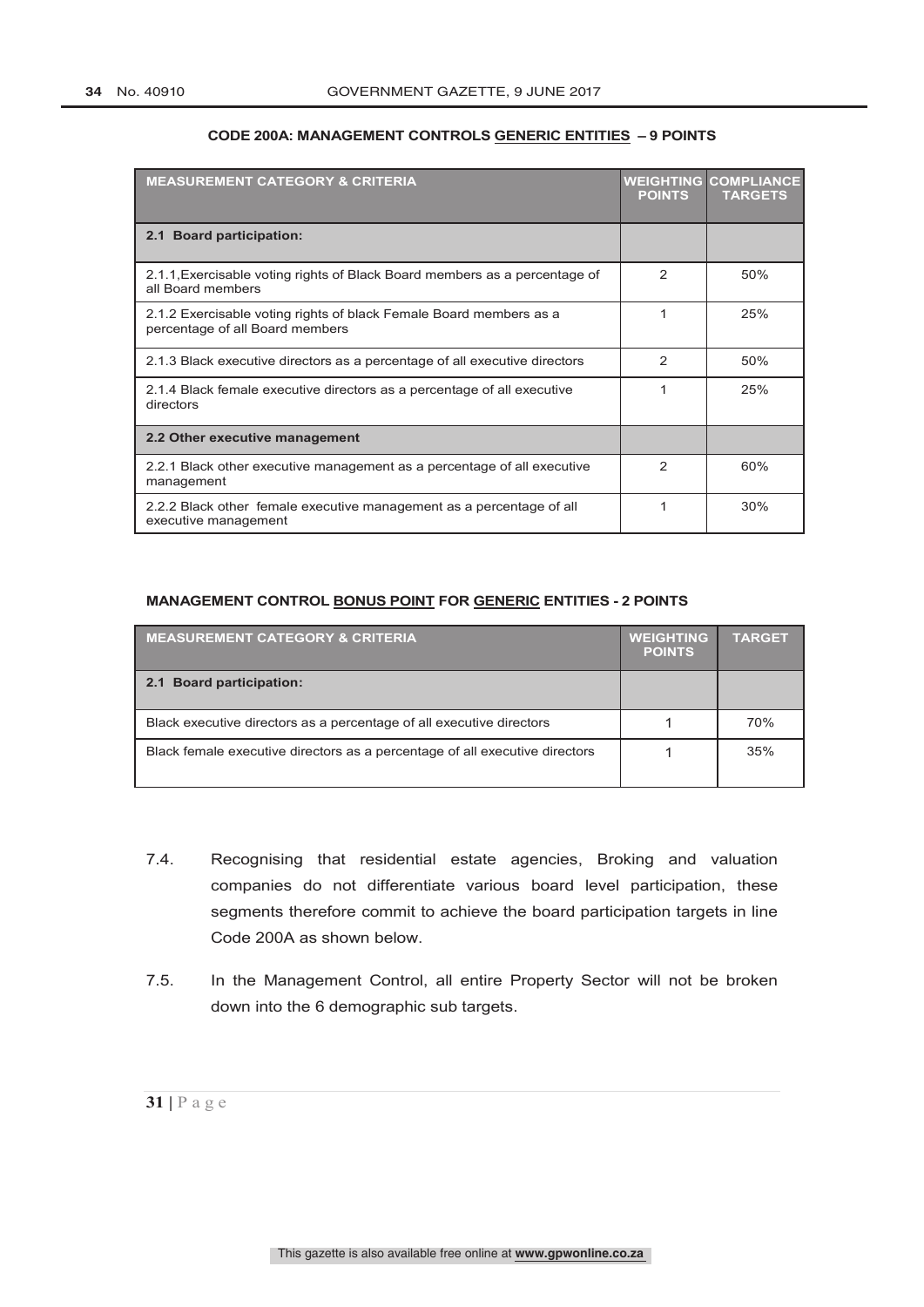## **MANAGEMENT CONTROL FOR ESTATE AGENCIES, PROPERTY BROKERS, VALUATION COMPANIES – 9 POINTS**

| <b>MANAGEMENT CONTROL INDICATOR</b>                                                                    | <b>WEIGHTING</b><br><b>POINTS</b> | <b>COMPLIANCE</b><br><b>TARGETS</b> |
|--------------------------------------------------------------------------------------------------------|-----------------------------------|-------------------------------------|
| <b>Board participation</b>                                                                             |                                   |                                     |
| Exercisable voting rights of Black Board members as a percentage of<br>all voting Board members        | 4                                 | 50%                                 |
| Exercisable voting rights of Black Female board members as a<br>percentage of all voting Board members | 2                                 | 25%                                 |
| <b>Other executive management</b>                                                                      |                                   |                                     |
| Black executive management as a percentage of all executive<br>management                              | 2                                 | 60%                                 |
| Black Female executive management as a percentage of all executive<br>management                       |                                   | 30%                                 |

#### **MANAGEMENT CONTROL BONUS POINTS FOR ESTATE AGENCIES, PROPERTY BROKERING, VALUATION COMPANIES – 2 POINTS**

| <b>MEASUREMENT CATEGORY &amp; CRITERIA</b>                                       | <b>WEIGHTING</b><br><b>POINTS</b> | <b>COMPLIANCE</b><br><b>TARGET</b> |
|----------------------------------------------------------------------------------|-----------------------------------|------------------------------------|
| <b>Other executive management</b>                                                |                                   |                                    |
| Black Executive Management as a percentage of all executive<br>Management        |                                   | 70%                                |
| Black Female executive Management as a percentage of all<br>executive management |                                   | 40%                                |

#### **CODE 702A: MANAGEMENT CONTROLS FOR QSE SCORECARD – 9 POINTS**

| <b>MEASUREMENT CATEGORY &amp; CRITERIA</b>                                                                 | <b>WEIGHTING</b><br><b>POINTS</b> | <b>COMPLIANCE</b><br><b>TARGET</b> |
|------------------------------------------------------------------------------------------------------------|-----------------------------------|------------------------------------|
| <b>Executive management</b>                                                                                |                                   |                                    |
| Black representation at executive management as a percentage of all                                        |                                   |                                    |
| executive management                                                                                       | 4                                 | 50%                                |
| Black Female representation at executive management as a percentage<br>of all executive management         |                                   |                                    |
|                                                                                                            | 2                                 | 25%                                |
| <b>Non-Executive management</b>                                                                            |                                   |                                    |
| Black representation at non-executive management as a percentage of<br>all non- executive management       |                                   |                                    |
|                                                                                                            | 2                                 | 60%                                |
| Black Female representation at non-executive management as a<br>percentage of all non-executive management |                                   |                                    |
|                                                                                                            |                                   | 30%                                |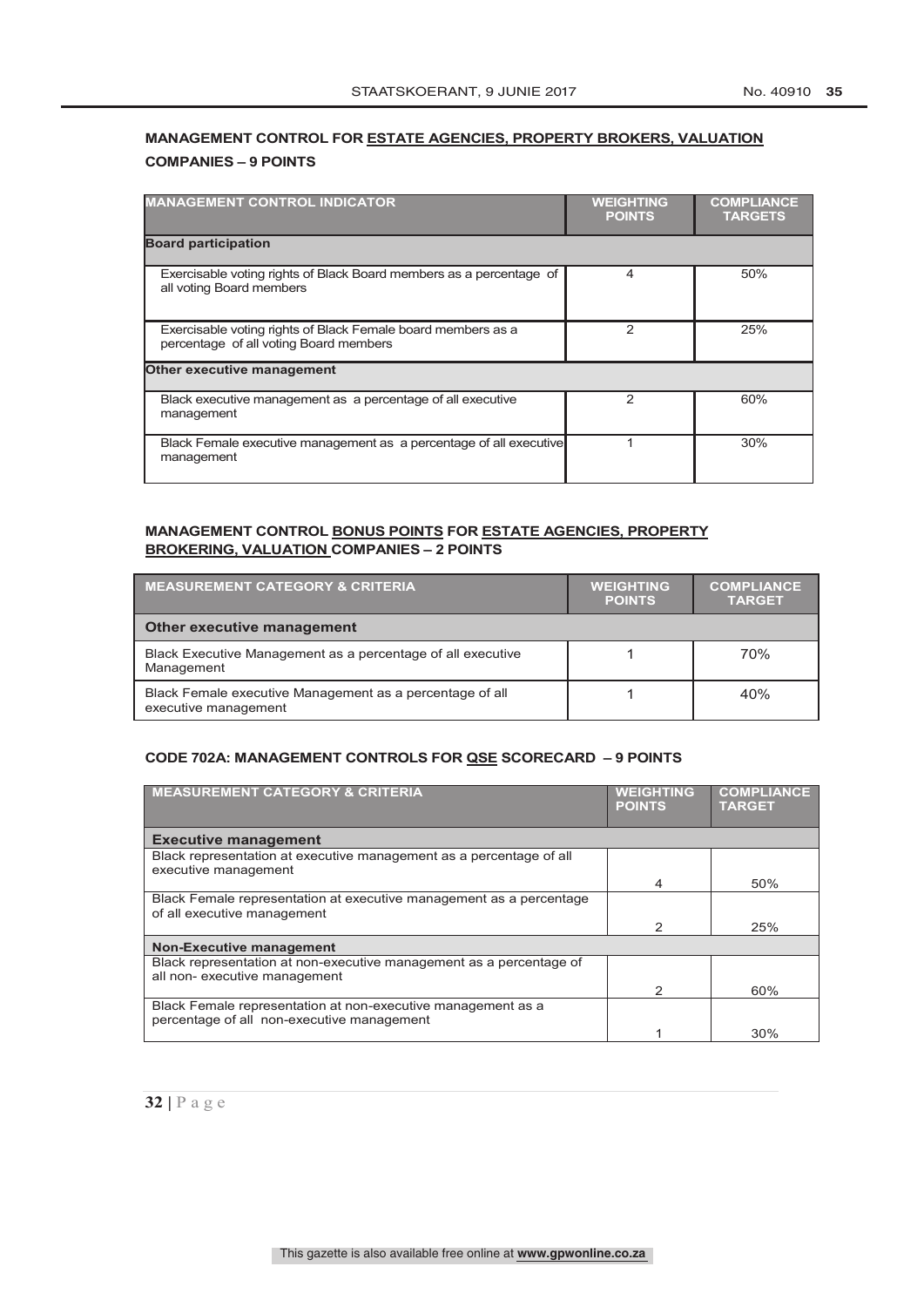#### 8. **EMPLOYMENT EQUITY**

- 8.1 Despite the introduction of the Employment Equity Act, 55 of 1998, racial and gender representation in the property sector, especially in the various management categories, is not representative of the demographics of the country.
- 8.2 Consequently, each property sector enterprise undertakes to:
	- 8.2.1 Implement transformation programme in its workplace and eradicate inequalities and disparities;
	- 8.2.2 Promote a non-racial, non-sexist environment and enhance cultural diversity and gender sensitivity; and
	- 8.2.3 Ensure reasonable accommodation and access for applicants of employment and employees with disabilities within the sector.
- 8.3 In addition to obligations in terms of employment equity, enterprises in the sector commit to achieve the following targets of the draft aligned sector code:
	- 8.3.1 60% Black senior management employees as a percentage of all senior management;
	- 8.3.2 30% Black female senior management employees as a percentage of all senior management;
	- 8.3.3 75% Black employees in middle management as a percentage of all middle management;
	- 8.3.4 38% Black female employees in middle management as a percentage of all middle management;
	- 8.3.5 88% Black employees in junior management as a percentage of all junior management;
	- 8.3.6 44% Black female employees in junior management as a percentage of all junior management;
	- 8.3.7 2% Black disabled employees as a percentage of all employees.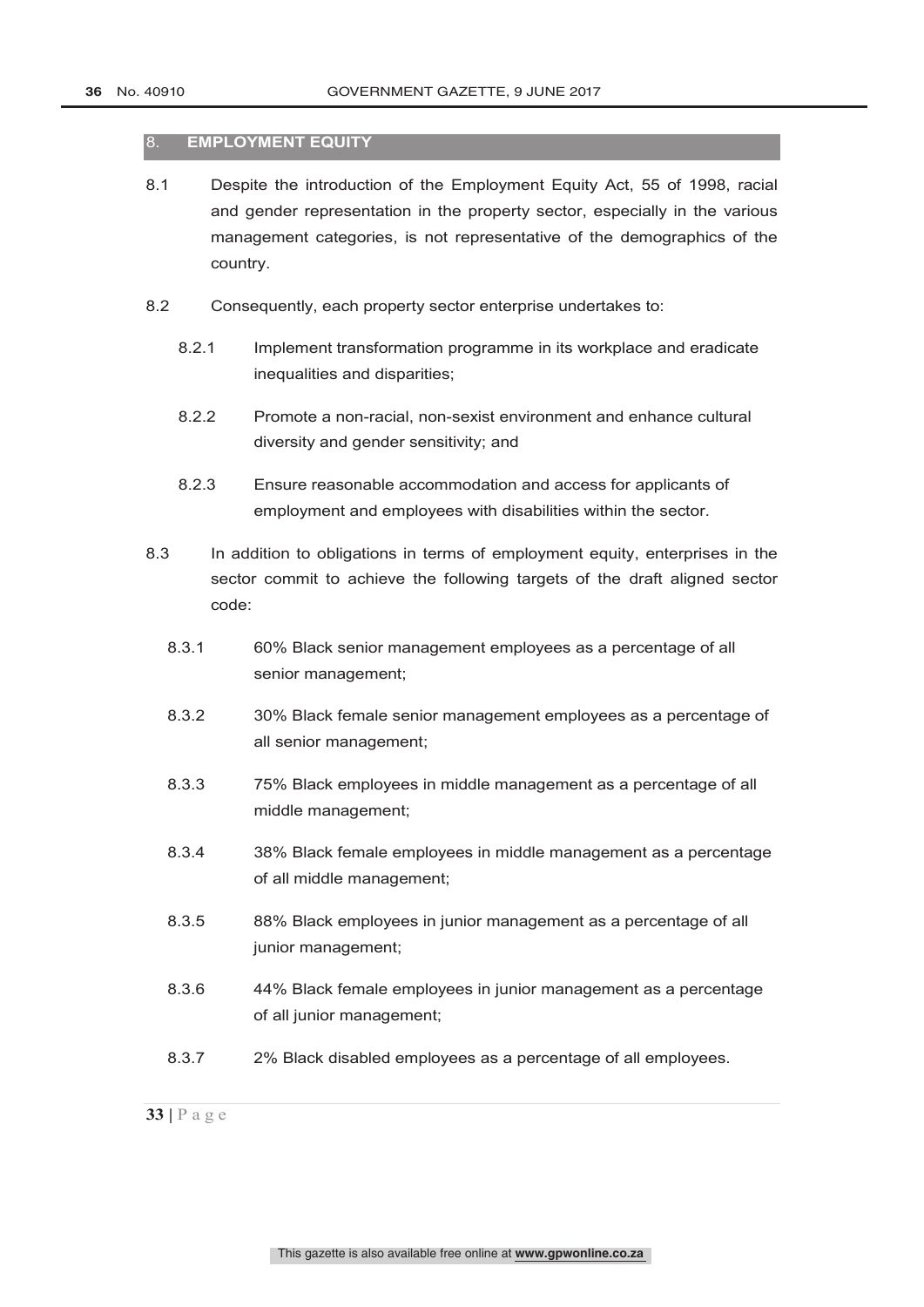- 8.4 All principles under management control that covers Senior, Middle, Junior management as well as black employees with disability in the revised codes as amended from time to time (for both generic and QSE) are applicable.
- 8.5 EAP targets and calculations apply in the Employment Equity as per code of Good practice unless otherwise stated.

#### **CODE: 200B EMPLOYMENT EQUITY FOR GENERIC ENTITIES - 13 POINTS**

| <b>MEASUREMENT CATEGORY &amp; CRITERIA</b>                                              | <b>WEIGHTING</b><br><b>POINTS</b> | <b>COMPLIANCE</b> |
|-----------------------------------------------------------------------------------------|-----------------------------------|-------------------|
| <b>SENIOR MANAGEMENT</b>                                                                |                                   |                   |
| Black employees in Senior Management as a percentage of<br>all Senior Management        | 4                                 | 60%               |
| Black Female employees in Senior Management as a<br>percentage of all Senior Management | 2                                 | 30%               |
| <b>MIDDLE MANAGEMENT</b>                                                                |                                   |                   |
| Black employees in Middle Management as a percentage of<br>all Middle Management        | 3                                 | 75%               |
| Black Female employees in Middle Management as a<br>percentage of all Middle Management | 1                                 | 38%               |
| <b>JUNIOR MANAGEMENT</b>                                                                |                                   |                   |
| Black employees in Junior management as a percentage of<br>all Junior Management        | 1                                 | 88%               |
| Black Female employees in Junior Management as a<br>percentage of all Junior Management | 1                                 | 44%               |
| <b>EMPLOYEES WITH DISABILITY</b>                                                        |                                   |                   |
| Black Disabled Employees as a percentage of all employees                               | 1                                 | 2%                |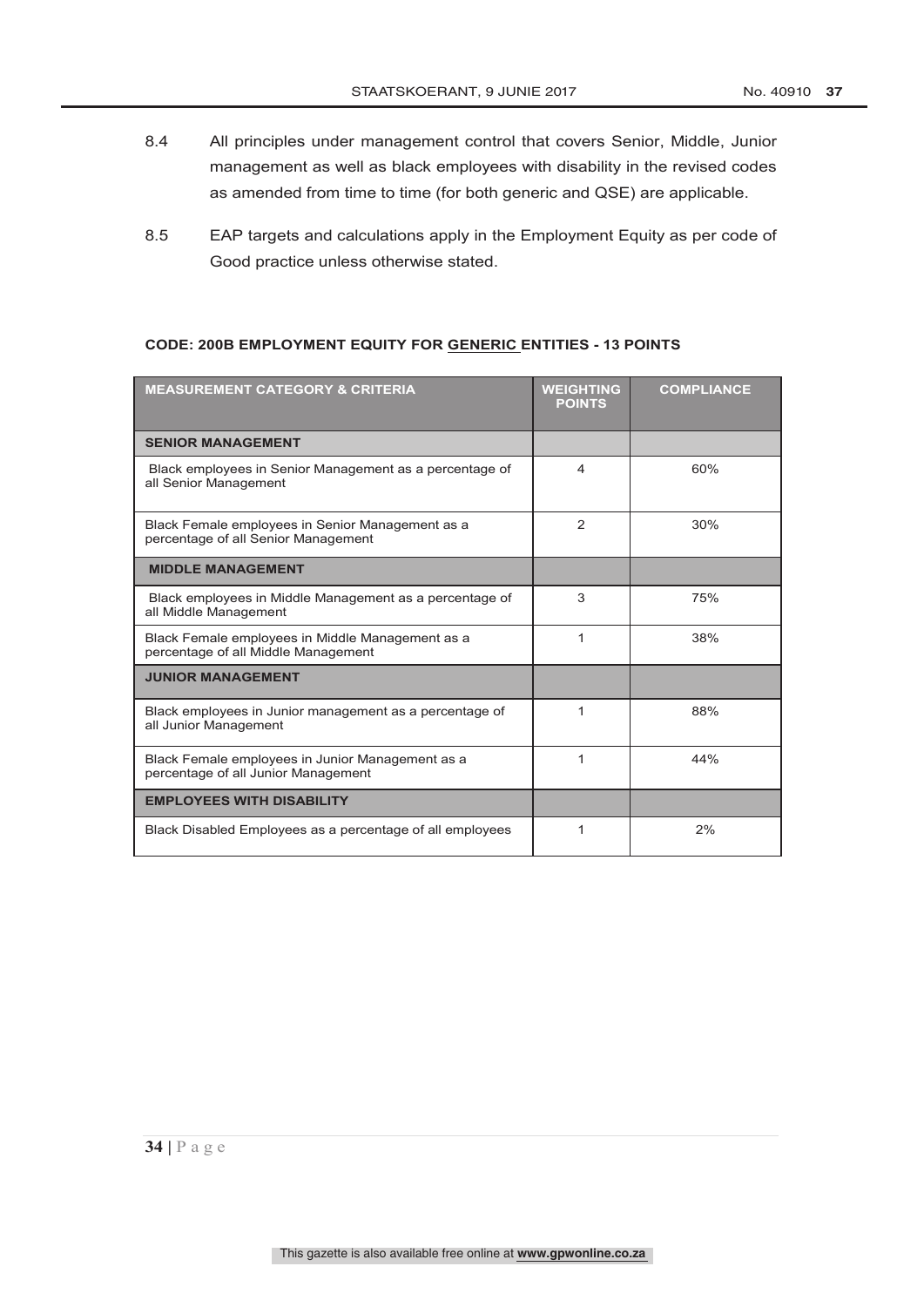#### **EMPLOYMENT EQUITY BONUS POINTS FOR GENERIC ENTITIES– 3 POINTS**

| <b>MEASUREMENT CATEGORY &amp; CRITERIA</b>                                              | <b>BONUS</b><br><b>POINTS</b> | <b>COMPLIANCE</b><br><b>TARGET</b> |
|-----------------------------------------------------------------------------------------|-------------------------------|------------------------------------|
| <b>SENIOR MANAGEMENT</b>                                                                |                               |                                    |
| Black employees in Senior Management as a percentage of all<br>Senior Management        |                               | 70%                                |
| Black Female employees in Senior Management as a<br>percentage of all senior management |                               | 40%                                |
| <b>MIDDLE MANAGEMENT</b>                                                                |                               |                                    |
| Black employees in Middle Management as a percentage of all<br>Middle Management        | 0.5                           | 85%                                |
| Black Female employees in Middle Management as a<br>percentage of all Middle Management | 0.5                           | 50%                                |

- 8.6 Recognising that residential estate agencies, property brokers and valuation companies do not differentiate various management levels, residential estate agencies, Brokers and valuation companies in the sector commit to achieve the following targets from the effective date of the sector code.
	- 8.6.1 50% Black practitioners as a percentage of total practitioners;
	- 8.6.2 35% Black female practitioners as a percentages of total practitioners;
	- 8.6.3 35% Black people in management as a percentage of total Management;
	- 8.6.4 18% Black women in management as a percentage of total Management ;
	- 8.6.5 30% Black people in administration as a percentage of total administrators; and
	- 8.6.6 40% Black female in administration as a percentage of total administrators.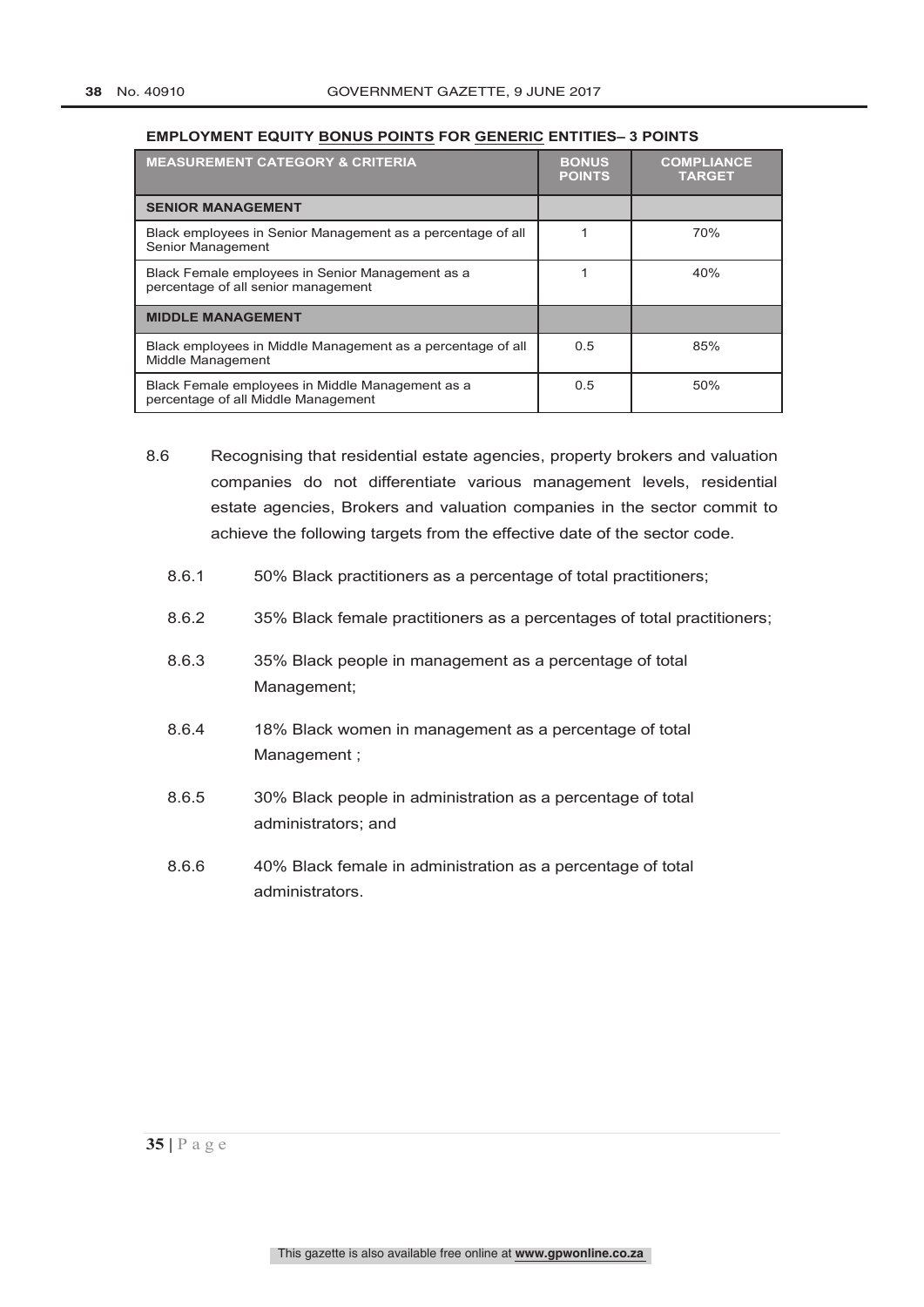### **CODE 200B: EMPLOYMENT EQUITY FOR ESTATE AGENCIES, BROKERS AND VALUATION COMPANIES -13 POINTS**

| <b>MEASUREMENT CATEGORY &amp; CRITERIA</b>                                 | <b>WEIGHTING</b><br><b>POINTS</b> | <b>COMPLIANCE</b><br><b>TARGET</b> |
|----------------------------------------------------------------------------|-----------------------------------|------------------------------------|
| Black practitioners as a percentage of total practitioners                 | 4                                 | 50%                                |
| Black Female practitioners as a percentage of total<br>practitioners       | 3                                 | 35%                                |
| Black people in Management as a percentage of total<br>Management          | 2                                 | 35%                                |
| Black female in Management as a percentage of total<br>Management          |                                   | 18%                                |
| Black people in administration as a percentage of total<br>administrators  | 1                                 | 30%                                |
| Black Females in administration as a percentage of total<br>administrators | 2                                 | 40%                                |

#### **EMPLOYMENT EQUITY BONUS POINTS FOR ESTATE AGENCIES, PROPERTY BROKERS AND VALUATION COMPANIES – 2 POINTS**

| <b>MEASUREMENT CATEGORY &amp; CRITERIA</b>                | <b>WEIGHTING</b><br><b>POINTS</b> | <b>COMPLIANCE</b><br><b>TARGET</b> |
|-----------------------------------------------------------|-----------------------------------|------------------------------------|
| Black practitioners as a % of total practitioners         |                                   | 60%                                |
| Black people in management as a % of total<br>management  | 0.5                               | 45%                                |
| Black Females in Management as a % of total<br>Management | 0.5                               | 35%                                |

## 8.6.7 For only Estate Agencies, Property Broking companies and Valuation companies - the Employment Equity will not be broken down into the 6 demographic sub targets.

#### **CODE 702B: EMPLOYMENT EQUITY FOR QSE – 11 POINTS**

The following table represents the indicators and method for calculating score for Employment Equity used this statement:

| <b>MEASUREMENT CATEGORY &amp; CRITERIA</b>                                                               | <b>WEIGHTING</b><br><b>POINTS</b> | <b>COMPLIANCE</b><br><b>TARGET</b> |
|----------------------------------------------------------------------------------------------------------|-----------------------------------|------------------------------------|
| Black representation at Junior, Middle and Senior management as<br>a percentage of all management        |                                   |                                    |
|                                                                                                          | 8                                 | 60%                                |
| Black Female representation at Junior, Middle and Senior<br>management as a percentage of all management |                                   |                                    |
|                                                                                                          | ↷                                 | 30%                                |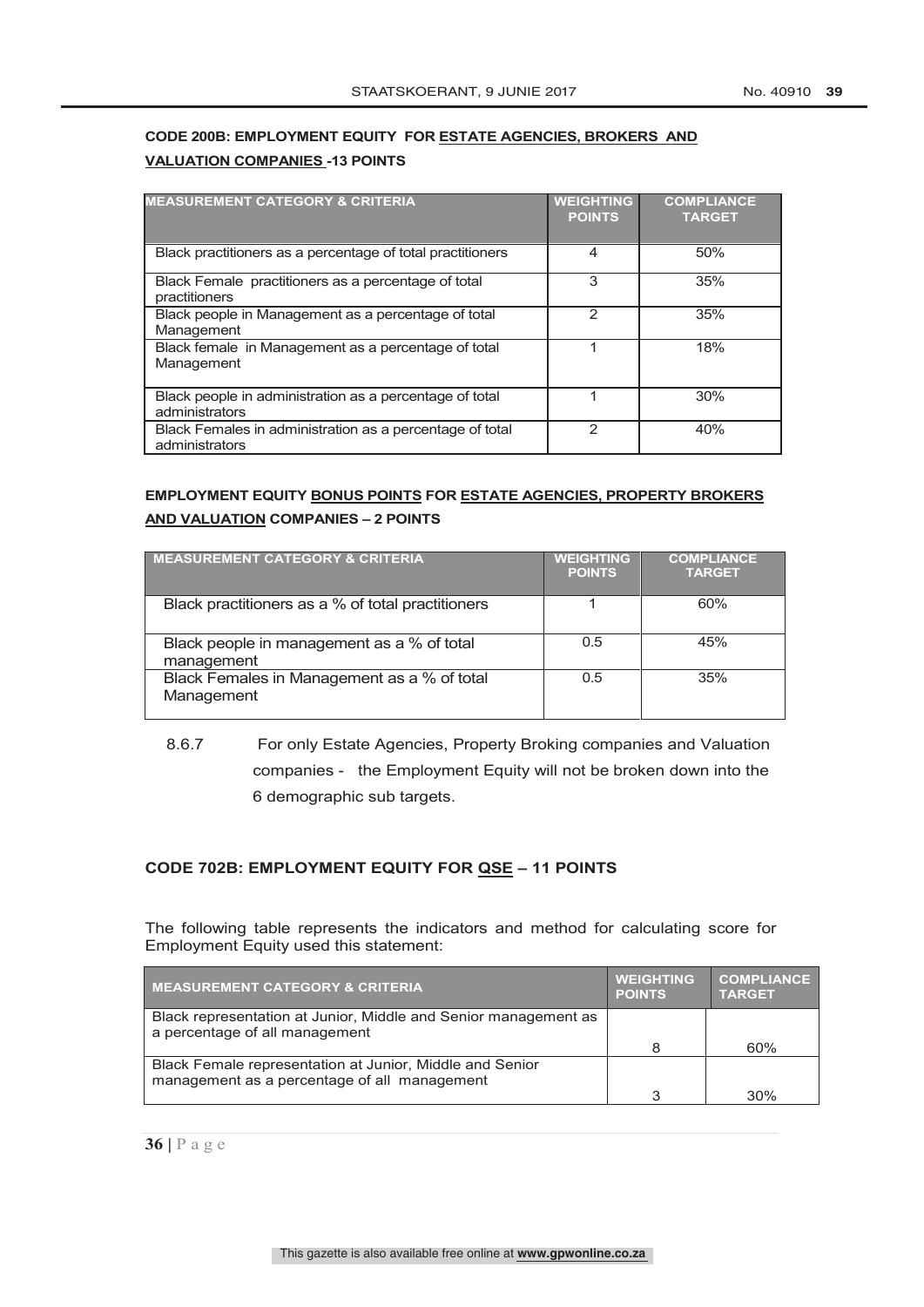- 8.6.8 60% Black representation at junior, middle and Senior management as a percentage of all management
- 8.6.9 30% Black female representation at junior, middle and Senior management as a percentage of all management

#### **EMPLOYMENT EQUITY BONUS POINTS FOR QSE SCORECARD– 2 POINTS**

| <b>MEASUREMENT CATEGORY &amp; CRITERIA</b>                                                               | <b>BONUS</b><br><b>POINTS</b> | <b>COMPLIANCE</b><br><b>TARGET</b> |
|----------------------------------------------------------------------------------------------------------|-------------------------------|------------------------------------|
| Black representation at Junior, Middle and Senior<br>management as a percentage of all management        |                               | 80%                                |
| Black female representation at Junior, Middle and Senior<br>management as a percentage of all management |                               | 40%                                |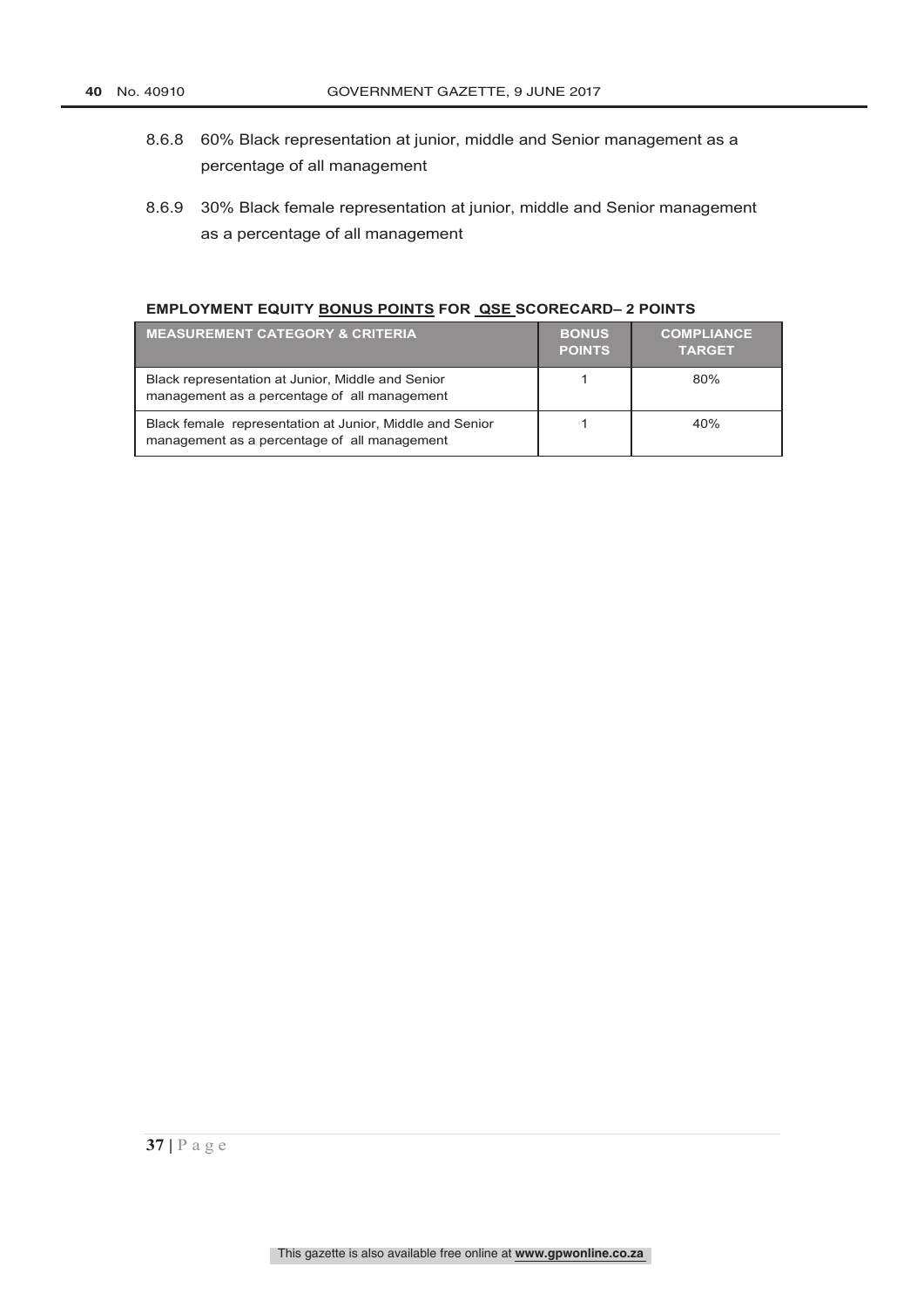#### 9. **SKILLS DEVELOPMENT**

- 9.1 Enterprises in the sector are not adequately investing in skills development and consequently there are limited levels of workplace development and continued professional training. There are also an insufficient number of structured and accredited training programmes or curricula in property related professions.
- 9.2 The parties to the charter commit by gazetting the amended sector code to address the backlog in structured skills development. This programme will be designed in partnership with the sector, the SETA, the Estate Agency Affairs Board ("*the EAAB*") the South African Council of Property Valuers Profession (SACPVP) and any other sector regulatory bodies, academic institutions and government.
- 9.3 Enterprises in the sector commit to achieve the following targets:
	- 9.3.1 5% of leviable expenditure of learning programmes, specified in the learning matrix for black people as a percentage of leviable amount and, in addition to the skills development levy;
	- 9.3.2 0.3% skills development expenditure on learning programmes, specified in the learning matrix for black employees with disabilities as a percentage of leviable amount;
	- 9.3.3 2.5% of the total employees that are black people participating in Learnerships, Apprenticeships and Internships; and
	- 9.3.4 2.5% of total employees that are unemployed black people participating in Learnerships, Apprenticeships and Internships.
	- 9.3.5 You may not count individuals you counted in 9.3.4 under 9.3.3
- 9.4 In addition to the above, enterprises in the sector will:
	- 9.4.1 Implement internships in terms of which academically qualified individuals work under supervision of qualified professionals to upgrade the professionalism in the sector;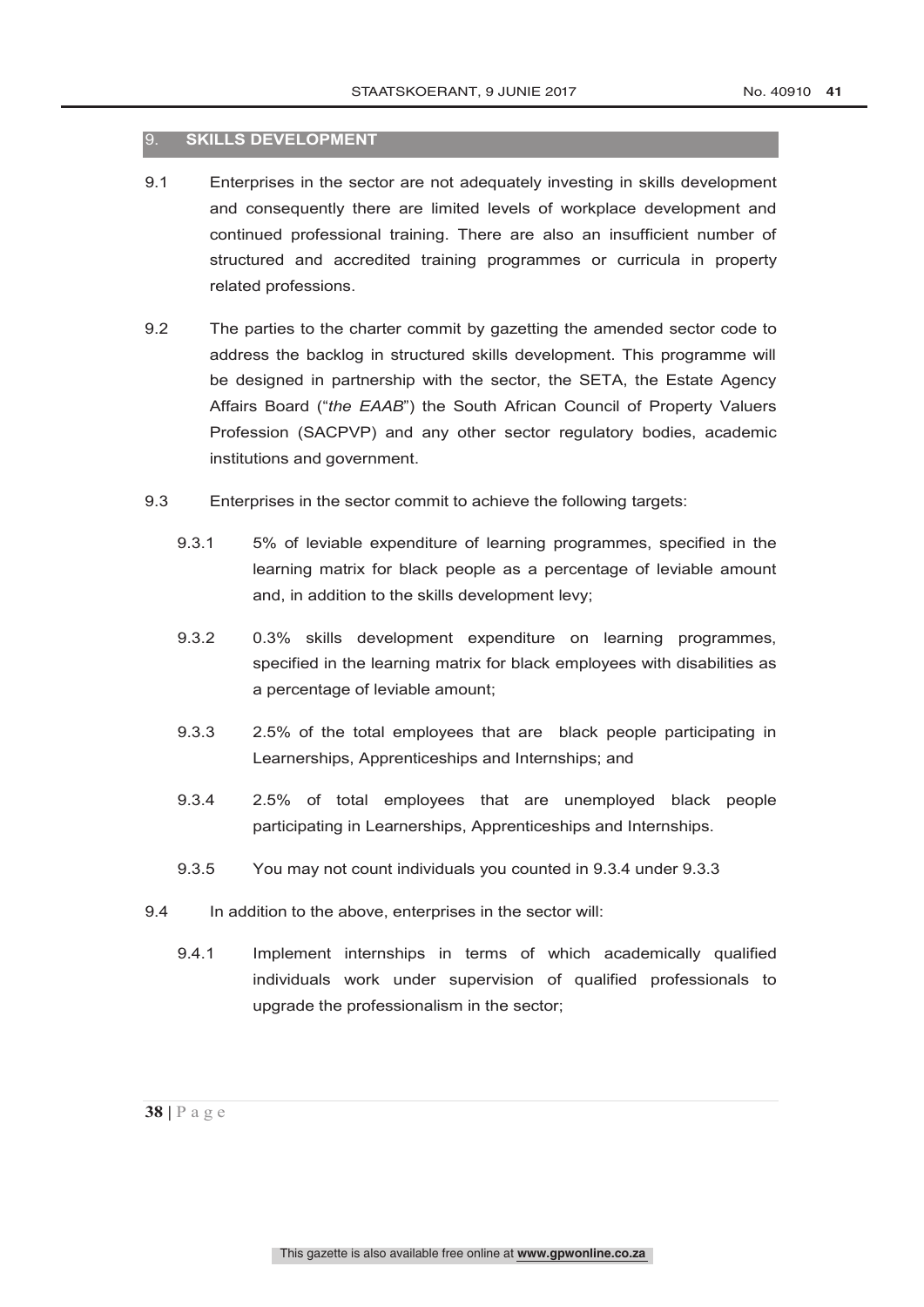- 9.4.2 Focus on recognition of prior learning to determine the level of competency in the sector and promote further development and training to improve the level of competency in the sector; and
- 9.4.3 Promote continuous professional development in the sector.
- 9.4.4 Mandatory training for the "Estate agents" or "Property practitioners" only as defined by Estate Agency Affairs Board (EAAB) regulator's Act, similarly the SACPVP qualification for valuers, will qualify as skill development contribution.
- 9.5 All other principles under Skill Development (Code 300) in the revised codes as amended time to time (for both generic and QSE) are applicable.
- 9.6 In the instance where an unemployed learner has completed at least 6 months of a program as per clause 9.3.4 and obtained permanent, long term employment (longer than 12 months), they are eligible for recognition for absorption in the current measurement period.

| <b>MEASUREMENT</b><br><b>CATEGORY &amp; CRITERIA</b> | <b>SKILLS DEVELOPMENT ELEMENT</b>                                                                                                                                                   | <b>WEIGHTING</b><br><b>POINTS</b> | <b>COMPLIANCE</b><br><b>TARGET</b> |
|------------------------------------------------------|-------------------------------------------------------------------------------------------------------------------------------------------------------------------------------------|-----------------------------------|------------------------------------|
|                                                      | Skill Development expenditure on any programme specified in the learning programme<br>matrix for Black people as a percentage of leviable amount                                    |                                   |                                    |
| Matrix                                               | Skills Development Expenditure on<br>Learning Programmes, specified in<br>the Learning Programme Matrix for<br>Black people as a percentage of<br>leviable amount                   | 8                                 | 5%                                 |
| <b>Matrix</b>                                        | Skills Development Expenditure on<br>Learning Programmes, specified in<br>the Learning Programme Matrix for<br>black people with disabilities as a<br>percentage of Leviable Amount | 3                                 | 0.3%                               |
|                                                      | Learnerships, apprenticeships and internship                                                                                                                                        |                                   |                                    |
| Learnerships/Appre                                   | Number of black employees<br>participating in Learnerships,<br>Apprenticeships and Internships as<br>a percentage of total employees                                                | 4                                 | 2.5%                               |
| nticeship and<br>Internship                          | Number of previously unemployed<br>black people participating in<br>Learnerships, Apprenticeships and<br>Internships as a percentage of total<br>employees                          | 4                                 | 2.5%                               |

#### **CODE 300: SKILLS DEVELOPMENT GENERIC ENTITIES – 19 POINTS**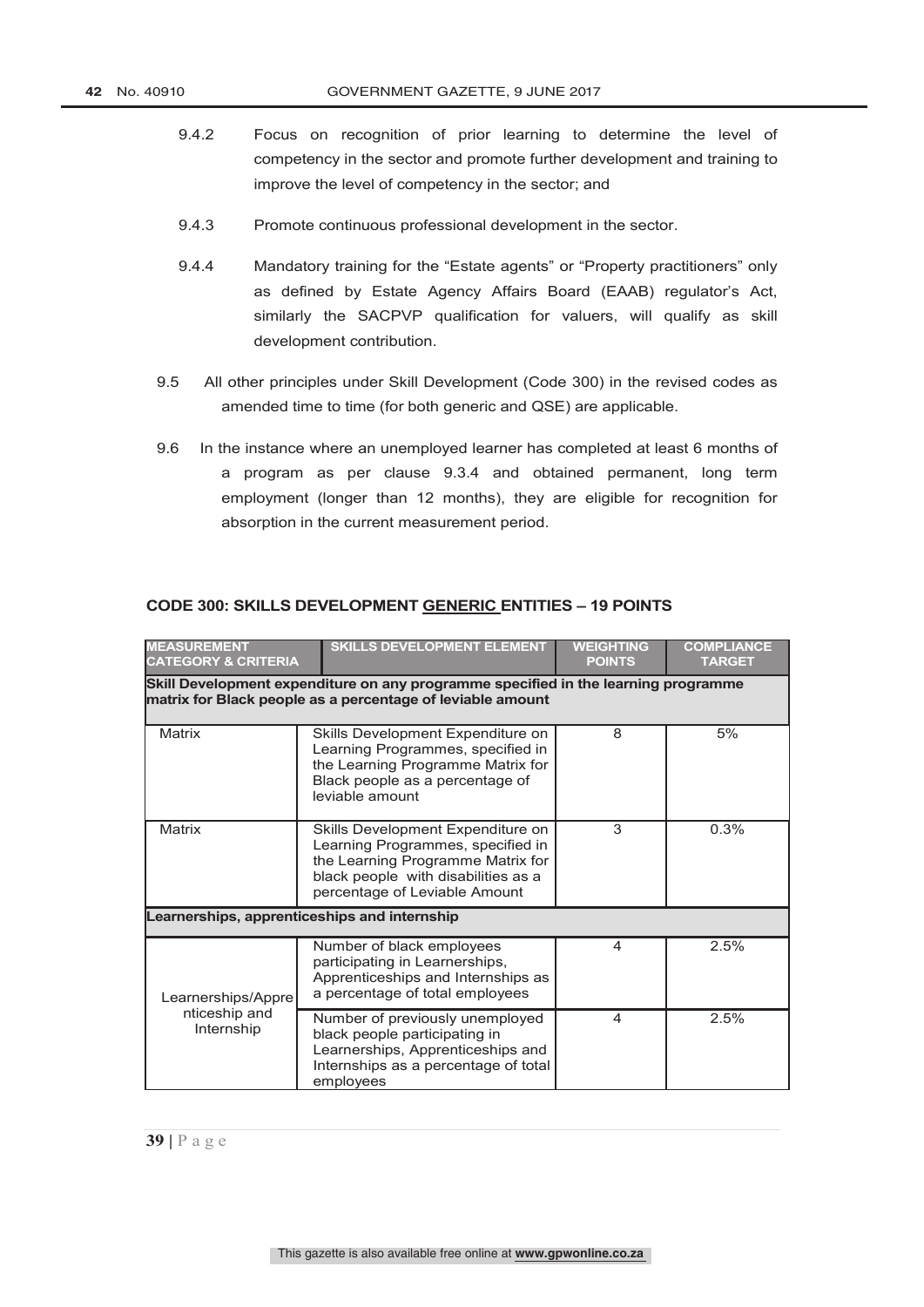Refer and use as specified in the Learning programme Matrix in the amended Codes of Good Practice.

#### **SKILL DEVELOPMENT BONUS POINTS FOR GENERIC ENTITIES – 3 POINTS**

| <b>MEASUREMENT CATEGORY &amp; CRITERIA</b>                                                                                                                           | <b>BONUS</b><br><b>POINTS</b> | <b>COMPLIANCE</b><br><b>TARGET</b> |
|----------------------------------------------------------------------------------------------------------------------------------------------------------------------|-------------------------------|------------------------------------|
| Number of black people in any sector absorbed by the<br>measured entity and industry entity at the end of the<br>learnership, internship or apprenticeship programme |                               | 100%                               |

#### **CODE 703: SKILLS DEVELOPMENT FOR QSE ENTITIES- 17 POINTS**

The following table represents the indicators and method for calculating score for Skill Development used this statement:

| <b>MEASUREMENT CATEGORY &amp; CRITERIA</b>                                                                                                                  | <b>WEIGHTING</b><br><b>POINTS</b> | <b>COMPLIANCE</b><br><b>TARGET</b> |
|-------------------------------------------------------------------------------------------------------------------------------------------------------------|-----------------------------------|------------------------------------|
| Skills development expenditure on learning programmes<br>specified in the learning programme matrix for Black<br>people as a percentage of leviable amount  | 12                                | 3%                                 |
| Skills development expenditure on learning programmes<br>specified in the learning programme matrix for Black<br>Females as a percentage of leviable amount | 5                                 | 1%                                 |

#### **SKILL DEVELOPMENT BONUS POINTS FOR QSE ENTITIES – 3 POINTS**

| <b>MEASUREMENT CATEGORY &amp; CRITERIA</b>                                                                                                                           | <b>BONUS</b><br><b>POINTS</b> | <b>COMPLIANCE</b><br><b>TARGET</b> |
|----------------------------------------------------------------------------------------------------------------------------------------------------------------------|-------------------------------|------------------------------------|
| Number of black people in any sector absorbed by the<br>measured entity and industry entity at the end of the<br>learnership, internship or apprenticeship programme |                               | 100%                               |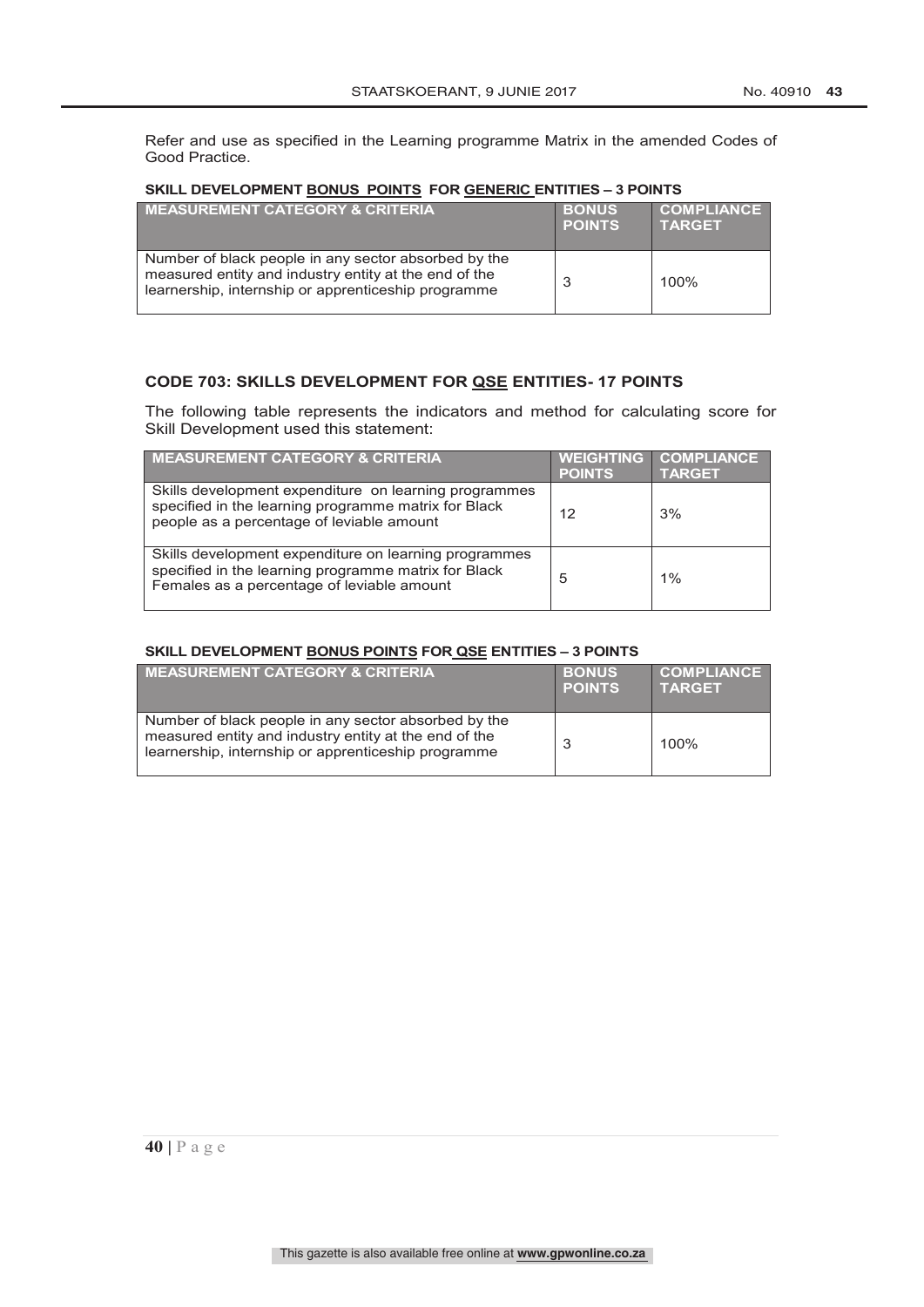#### 10. **ENTERPRISE AND SUPPLIER DEVELOPMENT**

- 10.1 To date there has been limited implementation of preferential procurement practices in the sector: The signatories to this sector code commit themselves to:
	- a) 80% of B-BBEE Procurement Spend from all Empowering Suppliers based on the B-BBEE Procurement Recognition Levels as a percentage of Total Measured Procurement Spend;
	- b) 15% B-BBEE Procurement Spend from all Empowering Suppliers that are Qualifying Small Enterprises based on the applicable B-BBEE Procurement Recognition Levels as a percentage of Total Measured Procurement Spend;
	- c) 15% of B-BBEE Procurement Spend from all Empowering Suppliers that are Exempted Micro-Enterprises based on the applicable B-BBEE Procurement Recognition Levels as a percentage of Total Measured Procurement Spend;
	- d) 40% of BBEE Procurement Spend from all Empowering Suppliers that are at least 51% black owned;
	- e) 12% of B-BBEE Procurement Spend from all Empowering Suppliers that are more than 30% black women-owned based on the applicable B-BBEE Procurement Recognition Levels as a percentage of Total Measured Procurement and
	- f) Spend 40% of procurement spend on property service Enterprises that are 51% black owned (level 1-3) as a percentage of total property Services spend.
- 10.2 There are numerous micro and small businesses in the sector; however few of these have significant levels of black ownership and control.
- 10.3 The property sector commits itself to invest in, support, facilitate and foster new and existing small and micro enterprises possessing that are black owned*,* through the implementation of comprehensive enterprise development programmes. The parties to the charter therefore commit to achieve the following targets: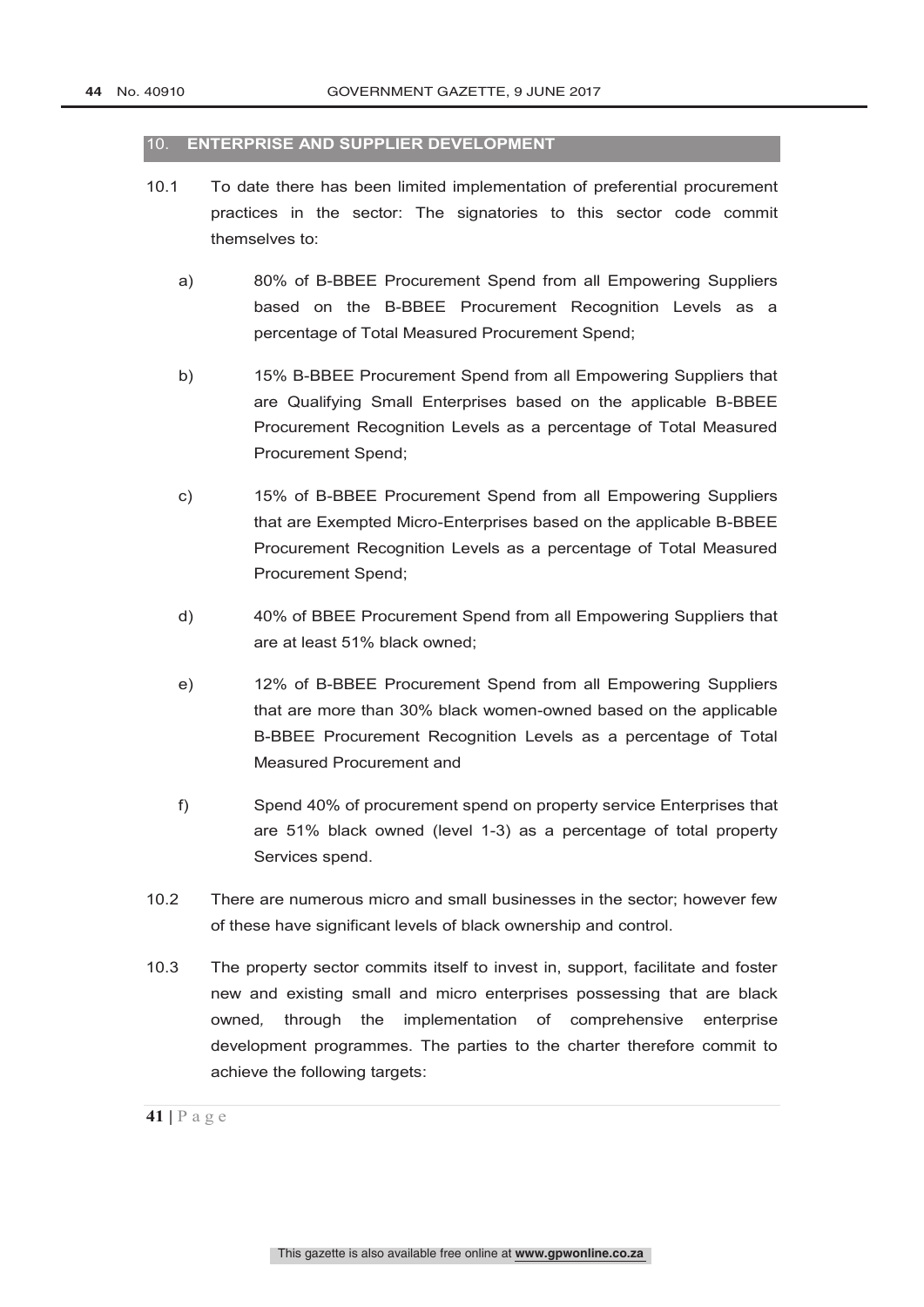- 10.3.1. 2% of annual value of NPAT on all Supplier Development contributions;
- 10.3.2. Consequently each enterprise in the sector commits to achieve a target of 1% of annual value NPAT on Enterprise Development contributions and sector specific .
- 10.4 All principles under Supplier and Enterprise Development (Code 400) in the revised codes as amended time to time (for both generic and QSE) are applicable

#### **CODE 400: ENTERPRISE and SUPPLIER DEVELOPMENT GENERIC ENTITIES – 39 POINTS**

| <b>MEASUREMENT CATEGORY &amp; CRITERIA</b>                                                                                                                                                                                 | <b>WEIGHTING</b><br><b>POINTS</b> | <b>COMPLIANCE</b><br><b>TARGETS</b> |
|----------------------------------------------------------------------------------------------------------------------------------------------------------------------------------------------------------------------------|-----------------------------------|-------------------------------------|
| <b>2.1 PREFERENTIAL PROCUREMENT</b>                                                                                                                                                                                        |                                   |                                     |
| BBEE Procurement Spend from all Empowering Suppliers based<br>on the B-BBEE Procurement Recognition Levels as a percentage<br>of Total Measured Procurement Spend                                                          | $\overline{2}$                    | 80%                                 |
| B-BBEE Procurement Spend from all Empowering Suppliers that<br>are Qualifying Small Enterprises based on the applicable B-BBEE<br>Procurement Recognition Levels as a percentage of Total<br>Measured Procurement Spend    | 2                                 | 15%                                 |
| B-BBEE Procurement Spend from all Empowering Suppliers that<br>are Exempted Micro-Enterprises based on the applicable B-BBEE<br>Procurement Recognition Levels as a percentage of Total<br>Measured Procurement Spend      | $\overline{2}$                    | 15%                                 |
| B-BBEE Procurement Spend from all Empowering Suppliers that<br>are at least 51% black owned based on the applicable B-BBEE<br>Procurement Recognition Levels as a percentage of Total<br>Measured Procurement Spend        | 8                                 | 40%                                 |
| B-BBEE Procurement Spend from all Empowering Suppliers that<br>are more than 30% black women-owned based on the applicable<br>B-BBEE Procurement Recognition Levels as a percentage of Total<br>Measured Procurement Spend | 4                                 | 12%                                 |
| Percentage of procurement spend with at least 51% Black owned<br>Property Service enterprises (level 1-3) as a percentage of the total<br>property services spend                                                          | 6                                 | 40%                                 |
| <b>2.2 SUPPLIER DEVELOPMENT</b>                                                                                                                                                                                            |                                   |                                     |
| Annual value of all Supplier Development Contributions made by<br>the Measured Entity as a percentage of the target.                                                                                                       | 10                                | 2% of NPAT                          |
| <b>2.3 ENTERPRISE DEVELOPMENT</b>                                                                                                                                                                                          |                                   |                                     |
| 2.3.1 Annual value of Enterprise Development Contributions and<br>Sector Specific Programmes made by the Measured Entity as a<br>percentage of the target.                                                                 | 5                                 | 1% of NPAT                          |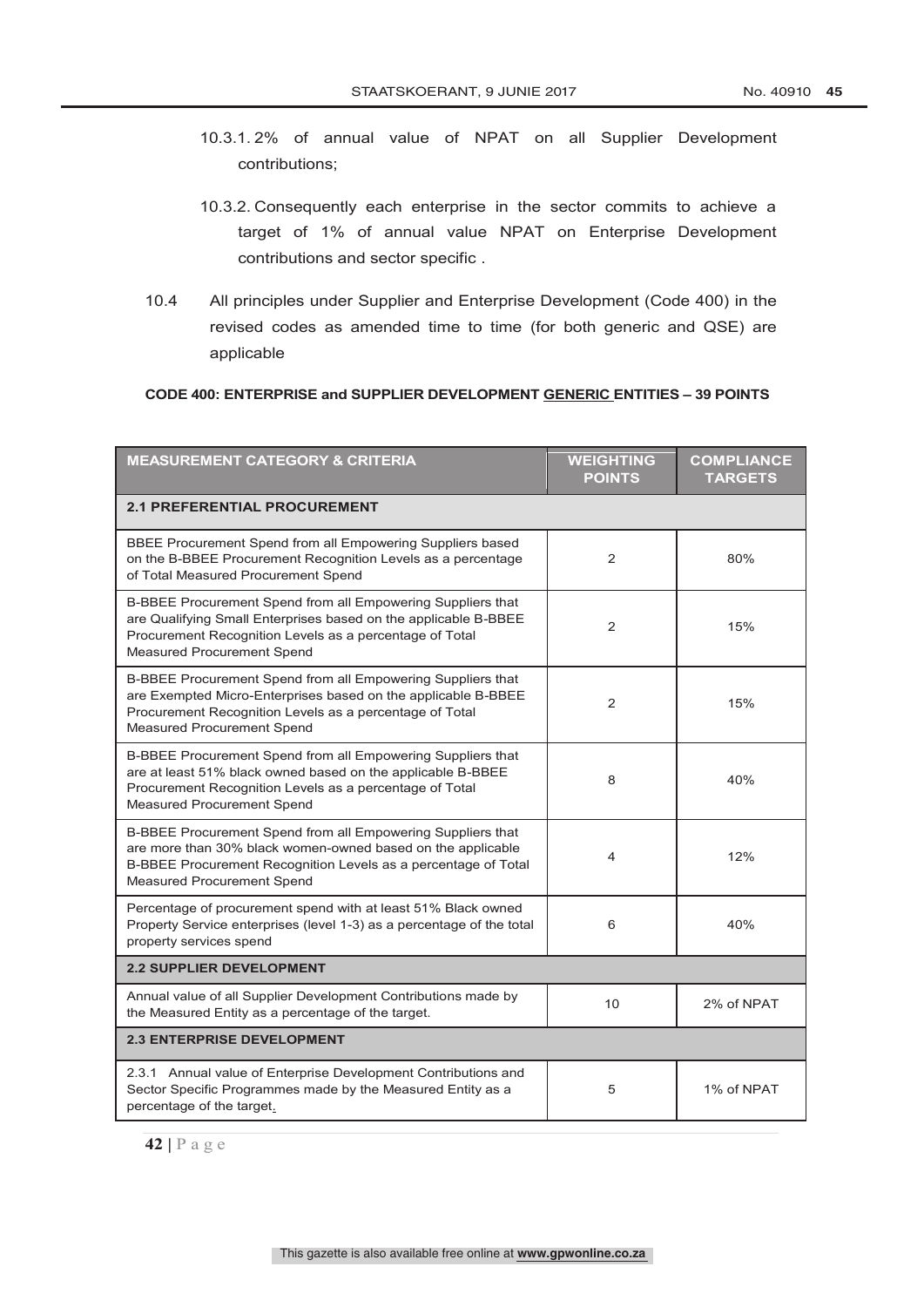#### **ENTERPRISE & SUPPLIER DEVELOPMENT BONUS POINTS FOR GENERIC ENTITIES - 4 POINTS**

| <b>MEASUREMENT CATEGORY &amp; CRITERIA</b>                                                                                                                                             | <b>BONUS POINTS</b> | <b>COMPLIANCE</b><br><b>TARGETS</b> |
|----------------------------------------------------------------------------------------------------------------------------------------------------------------------------------------|---------------------|-------------------------------------|
| BEE Procurement Spent from designated group<br>suppliers that are at least 51% Black Owned                                                                                             |                     | 2%                                  |
| Bonus points for graduation of one or more Enterprise<br>Development beneficiaries to the Supplier Development<br>level                                                                |                     |                                     |
| Bonus points for creating one or more job directly in the<br>beneficiary entity as a result of supplier Development or<br>enterprise development initiatives by the measured<br>entity |                     |                                     |

#### **CODE 704: ENTERPRISE AND SUPPLIER DEVELOPMENT FOR QSE- 35 POINTS**

| <b>MEASUREMENT CATEGORY &amp; CRITERIA</b>                                                                                                                                                                      | <b>WEIGHTING</b><br><b>POINTS</b> | <b>COMPLIANCE</b><br><b>TARGETS</b> |
|-----------------------------------------------------------------------------------------------------------------------------------------------------------------------------------------------------------------|-----------------------------------|-------------------------------------|
| <b>PREFERENTIAL PROCUREMENT</b>                                                                                                                                                                                 |                                   |                                     |
| B-BBEE Procurement Spend from all Empowering<br>Suppliers based on the B-BBEE procurement Recognition<br>Levels as a percentage of a Total measured Procurement<br>Spend                                        | 10                                | 60%                                 |
| B-BBEE Procurement Spend from Empowering Suppliers<br>that are at least 51% black owned based on the<br>applicable B-BBEE Procurement Recognition Levels as a<br>percentage of Total Measured Procurement Spend | 15                                | 15%                                 |
| <b>SUPPLIER DEVELOPMENT</b>                                                                                                                                                                                     |                                   |                                     |
| Annual value of all Supplier Development Contributions<br>made by the Measured Entity as a percentage of the<br>target                                                                                          | 5                                 | 1% of NPAT                          |
| <b>ENTERPRISE DEVELOPMENT</b>                                                                                                                                                                                   |                                   |                                     |
| Annual value of Enterprise Development Contributions<br>and Sector Specific Programmes made by the Measured<br>Entity as a percentage of the target                                                             | 5                                 | 1% of NPAT                          |

### 10.5 Enterprise development programmes may include but are not limited to the following

- a) Management, business development and technical skills transfer;
- b) Technology transfer, establishment of administrative systems, cost control systems and infrastructure support;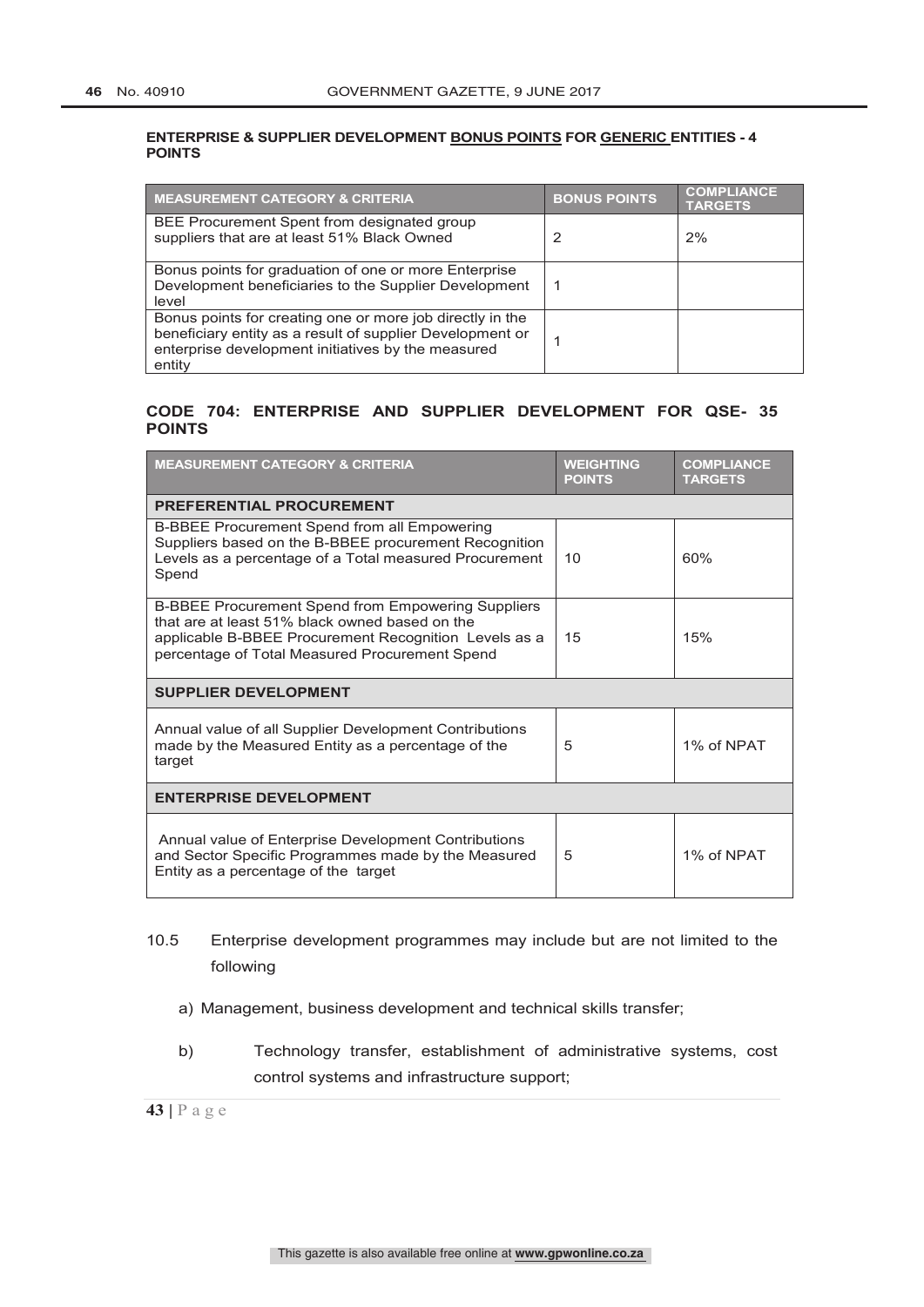- c) Development of entity credit resources with suppliers; and
- d) Development of entity financial capacity and/or financial assistance.
- 10.6 Enterprise development plans should promote sustainability and must provide for the measurement of enterprise growth.
- 10.7 Refer to the enterprise matrix in the revised codes of good practice for a comprehensive list enterprise development programmes that are calculated for points
- 10.8 Empowering supplier is currently not a requirement, but the Property Sector Charter Council reserves the right to implement sector specific Empowering Supplier requirements and would include but not limited to:
- 10.9 At least 25% of cost of sales excluding labour cost and depreciation must be procured from local producers or local supplier in SA, for service industry labour cost are included but capped to 15%.
- 10.10 Have a current approved BBBEE Enterprise and Supplier Development plan as defined in the COGP for your company (signed by board and/or CEO and/or CFO) which commits to improvement/s of at least one level higher than previously recorded and the plan should be current-not older than 12 months from verification.
- 10.11 Job creation 50% of jobs created are for Black people provided that the number of Black employees since the immediate prior verified B-BBEE measurement is maintained.
- 10.12 At least 25% transformation of raw material/beneficiation which include local manufacturing, production and/or assembly, and/or packaging.
- 10.13 Skill transfer at least spend 12 days per annum of productivity deployed in assisting Black EMEs and QSEs beneficiaries to increase their operation of financial capacity.
- 10.14 At least 85% of labour costs should be paid to SA employees by services industry entities.
- 10.15 An Empowering Supplier within a context of B-BBEE is a B-BBEE compliant entity, which is a good citizen South African entity, comply with all regulatory requirements of the country and until the list of possible relevant activities to the property sector is extended, an entity should meet at least two if it is a large enterprise with employees and at least one if it is large enterprise without people or one if it is a QSE.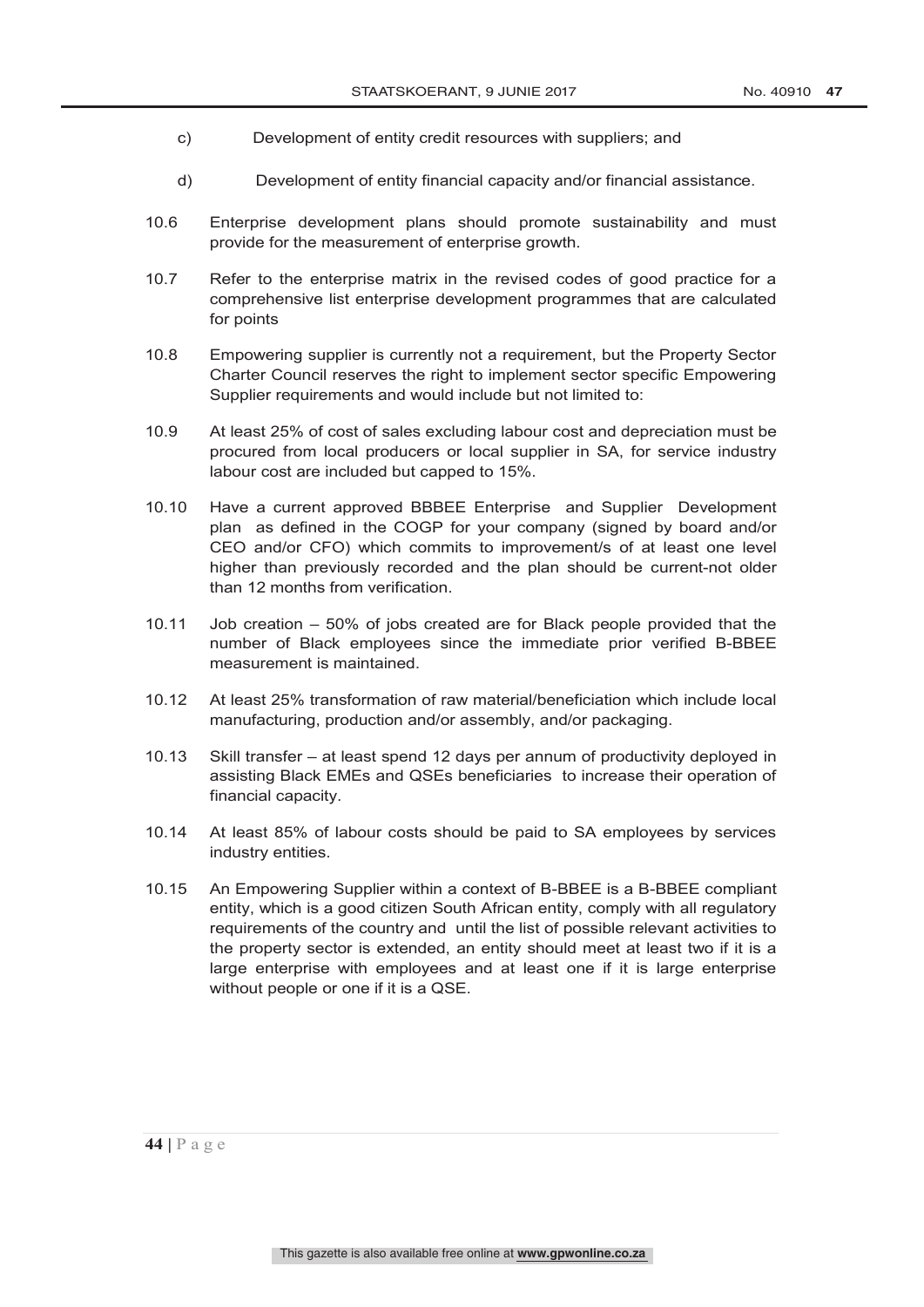#### 11. **SOCIO-ECONOMIC DEVELOPMENT**

- 11.1 The property sector has but reasonable effort towards implementation of socio economic development initiatives, although more can be done.
- 11.2 The parties to this charter commit to utilising the resources at their disposal to initiate and contribute to socio economic development projects that benefit black groups, communities and individuals and that promote transformation and development.
- 11.3 In the planning of socio economic development projects, the parties undertake to consult with beneficiaries and in particular immediate communities to ensure that their developmental needs will be met.
- 11.4 The parties commit to ensuring that projects go beyond the financial contribution by including monitoring and evaluation of impact in their socio economic development.
- 11.5 The parties to this charter undertake to form partnerships with other appropriate private sector organisations, within and outside the property sector, and with government structures to enhance assistance and support to communities.
- 11.6 Parties to this charter will commit a target of 1% of NPAT of average annual value of all socio-economic development contributions made by the measured entity.

| <b>MEASUREMENT CATEGORY &amp; CRITERIA</b>                                                                              | <b>WEIGHTING</b><br><b>POINTS</b> | <b>COMPLIANCE</b><br><b>TARGET</b> |
|-------------------------------------------------------------------------------------------------------------------------|-----------------------------------|------------------------------------|
| Annual value of all socio-Economic<br>Development Contribution made by measured<br>entity as a percentage of the target |                                   | 1% of NPAT                         |

#### **CODE 500: SOCIO-ECONOMIC DEVELOPMENT FOR GENERIC ENTITIES – 2 POINTS**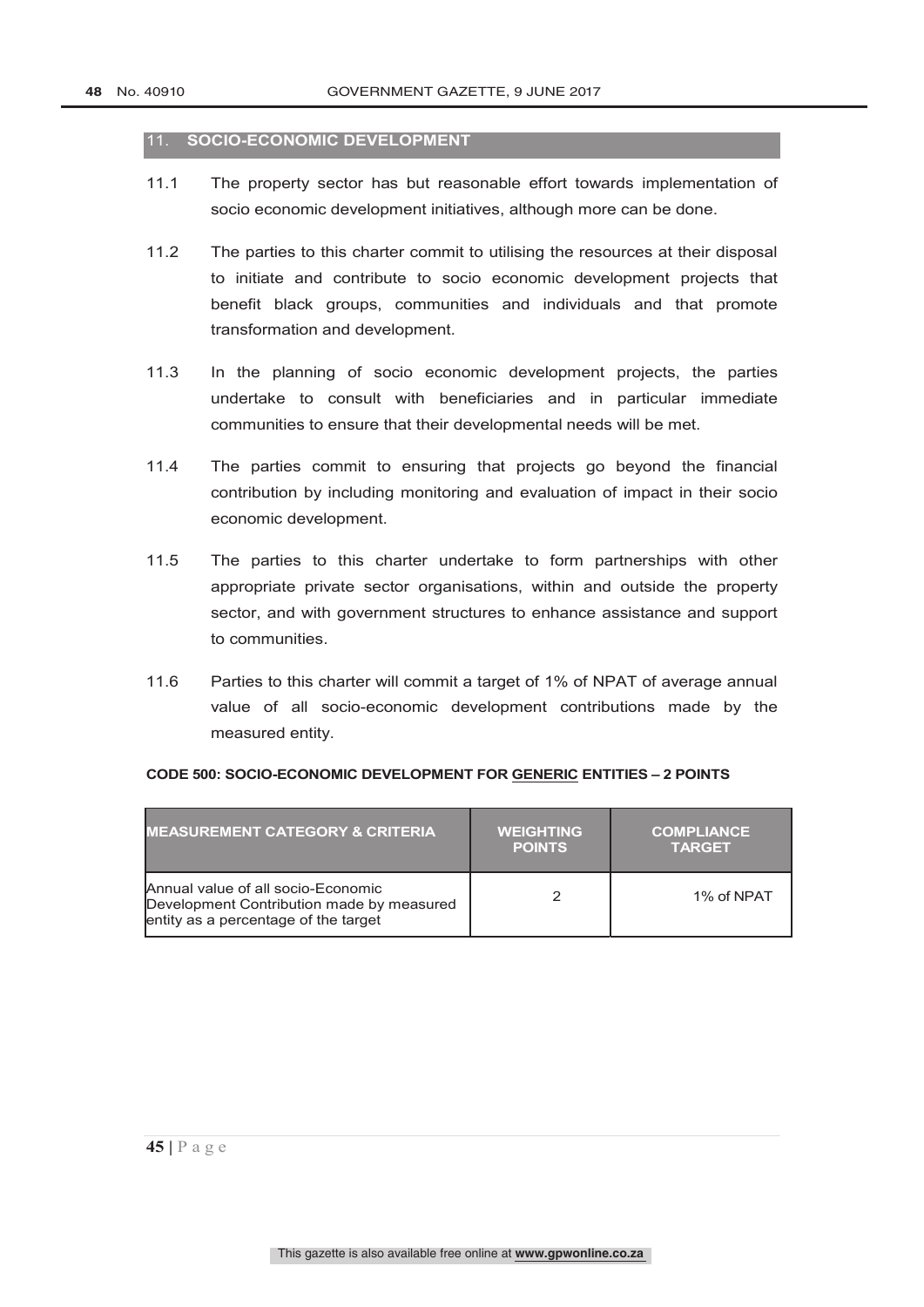#### **CODE 705: SOCIO-ECONOMIC DEVELOPMENT FOR QSE ENTITIES - 2 POINTS**

| <b>I MEASUREMENT CATEGORY &amp; CRITERIA</b>                                                                                 | <b>WEIGHTING</b><br><b>POINTS</b> | <b>COMPLIANCE</b><br><b>TARGET</b> |
|------------------------------------------------------------------------------------------------------------------------------|-----------------------------------|------------------------------------|
| Annual value of all Socio-Economic Development<br>Contributions made by the Measured Entity as a<br>percentage of the target | っ                                 | 1% of NPAT                         |

- 11.7 Socio-economic development projects may include but will not be limited to:
	- 11.7.1 Support for community education facilities;
	- 11.7.2 Programmes at secondary and tertiary education level which promote the sector;
	- 11.7.3 Bursaries and scholarships which are oriented towards property related professions;
	- 11.7.4 Consumer education and information on property ownership and property practice;
	- 11.7.5 Training : community training, building related trades and skills development for unemployed school leavers and adult basic education and training in communities;
	- 11.7.6 Development programmes for black youth and other black designated groups;
	- 11.7.7 Environment: support of conservation projects, community clean-up projects, urban agriculture and food security, garden initiatives; environmental preservation of flora and fauna in areas where the biodiversity is put at risk due to property development;
	- 11.7.8 Arts & culture: support of development programmes for new talent and provision of more public culture centres;
	- 11.7.9 Health: HIV and AIDS awareness, support of community clinics and access to health care;
	- 11.7.10 Sport: support of developmental programmes; and
	- 11.7.11 Job creation.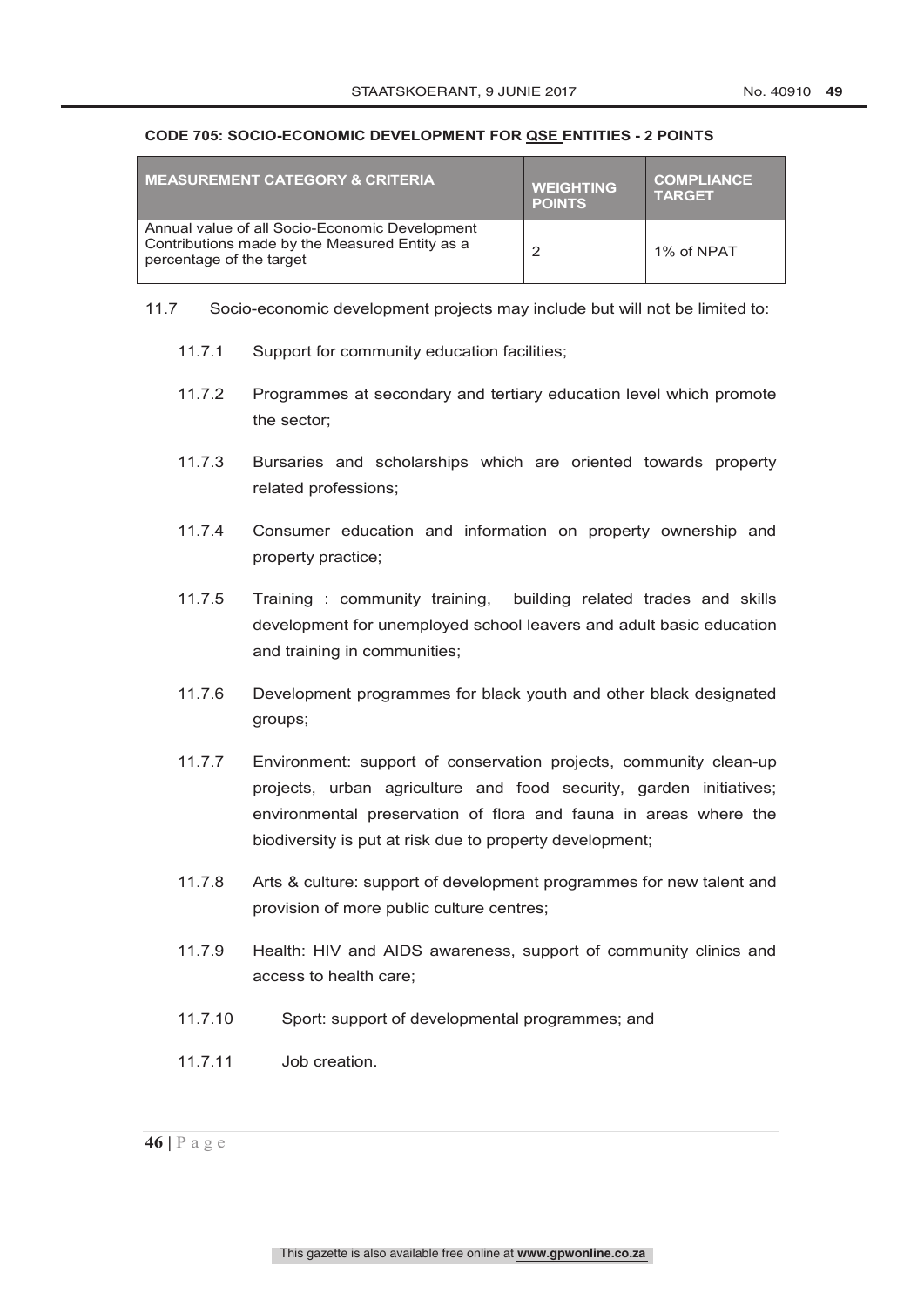#### 12. **ECONOMIC DEVELOPMENT**

- 12.1 There is a lack of investment and property development in under-resourced areas, perpetuating service inequalities and exacerbating the limited tradability of properties in these areas.
- 12.2 The parties to the charter acknowledge their role in directing investment into under-resourced areas. Consequently, property enterprises will participate in property development and transformational infrastructure projects that support development and empowerment of micro and small enterprises and contribute towards equitable access to economic resources in under-resourced areas.
- 12.3 An enterprise that engages in property development commits to spend 10% of its total new property development in under-resourced areas. The amended Property Sector Code must use the Transformational Infrastructure Index to categorise under resourced areas as referred to in the Financial Sector Code (FSC) over a five-year period.
- 12.4 A measured entity can contribute 5% of cumulative total annual investment activities to Economic Development projects that stimulates development i.e. infrastructure bulk services as defined on average over a five-year period.
- 12.4 Where an enterprise chooses to apply both sub-elements, the entity can spend 5% of new property development in under resourced areas for 3 weighting points and 2.5% for economic development projects that stimulates development i.e infrastructure bulk services, for 2 weighting points.
- 12.5 There has been limited support by the sector of entrepreneurial development and both public and private sector disposal strategies have in general inadequately incorporated B-BBEE objectives.
- 12.6 As part of the process, the parties will design appropriate risk mitigating measures and risk sharing arrangements with Government and its development finance institutions and the Financial Sector Charter Council.
- 12.7 National, provincial and local government will identify property for development purposes in line with integrated development plans and combine zoning rights with development requirements.
- 12.8 For defining under resourced area, we will use the infrastructure municipality index developed by Financial Draft sector code (FSC) as amended. The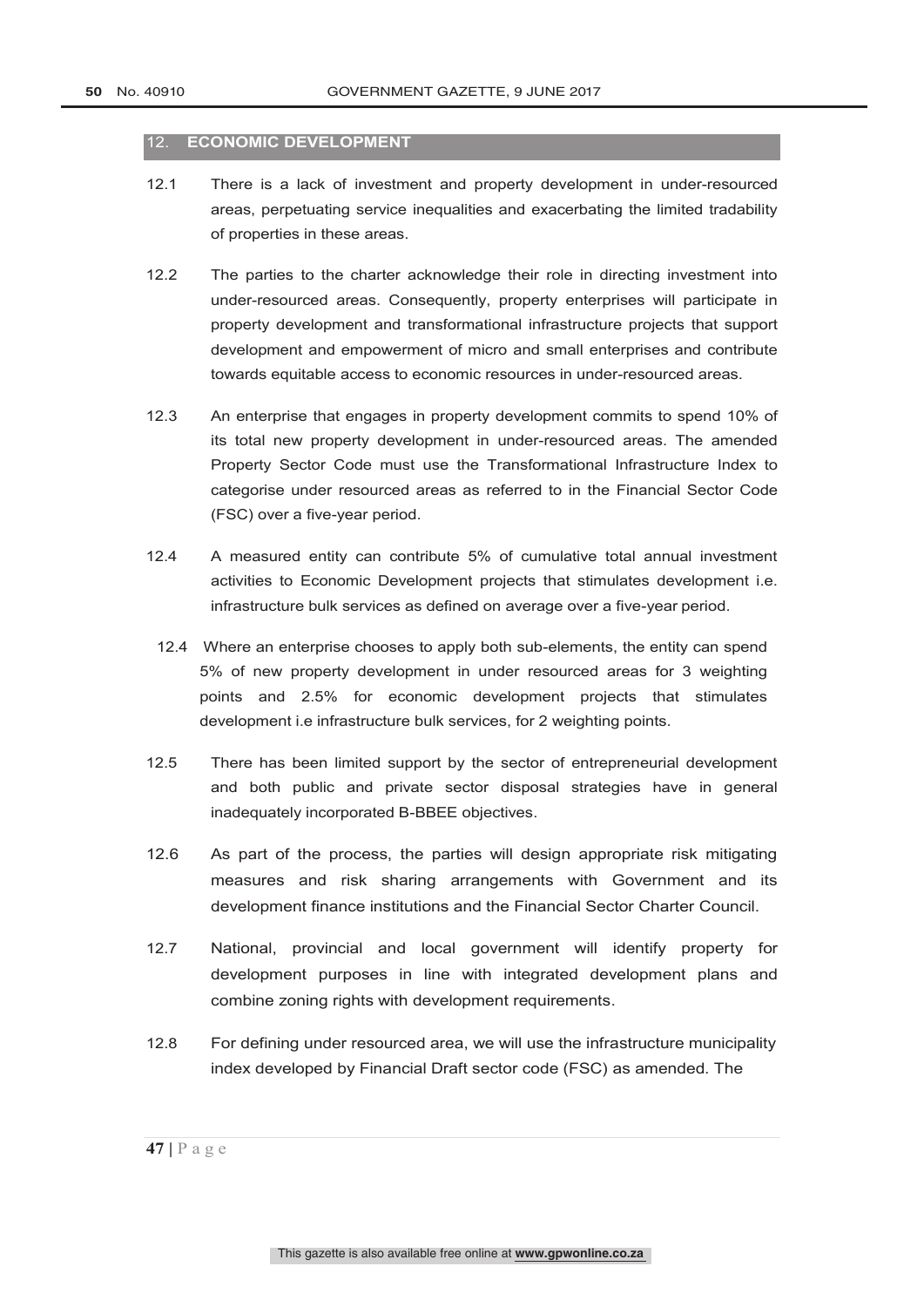Infrastructure municipality index to be published in the Property Sector Charter Council website. www.propertycharter.co.za.

- 12.9 If the Measured Entity only undertakes Economic Development under one of the above indicators, then the points of the two indicators are aggregated and the Compliance Target for that indicator is doubled.
	- For example:
	- If an organisation only contributes to 6.1 then the points are 5 and the target is 10%.
	- If an organisation only contributes to 6.2 then the points are 5 and the target is 5%.
- 12.10 A recognised amount counted towards the target of one of the above indicators cannot be recognised under the other i.e. no double counting.
- 12.11 Economic Development Investments and contributions are recognised based on the percentages contained in the latest Infrastructure Municipality Index contained in the Financial Services Sector Code.

| CODE 600: ECONOMIC DEVELOPMENT FOR GENERIC ENTITIES - 5 POINTS |  |
|----------------------------------------------------------------|--|
|                                                                |  |
|                                                                |  |
|                                                                |  |

| <b>MEASUREMENT CATEGORY &amp; CRITERIA</b>                                                                   | <b>WEIGHTING</b><br><b>POINTS</b> | <b>COMPLIANCE</b><br><b>TARGET</b> |
|--------------------------------------------------------------------------------------------------------------|-----------------------------------|------------------------------------|
| 6.1 Economic Development Investment in under-resourced areas<br>as a % of total annual investment            | 3                                 | 10%                                |
| 6.2 Contribution towards any Economic Development Programme<br>as a % of total annual investment activities. |                                   | 5%                                 |

#### **CODE 706: ECONOMIC DEVELOPMENT SCORECARD FOR QSE – 4 POINTS**

#### **THE ECONOMIC DEVELOPMENT SCORECARD FOR QSE – 4 POINTS**

| <b>MEASUREMENT CATEGORY &amp; CRITERIA</b>                                                    | <b>POINTS</b> | <b>WEIGHTING COMPLIANCE</b><br><b>TARGET</b> |
|-----------------------------------------------------------------------------------------------|---------------|----------------------------------------------|
| Economic Development Investment in under-resourced areas as<br>a % of total annual investment |               | 10%                                          |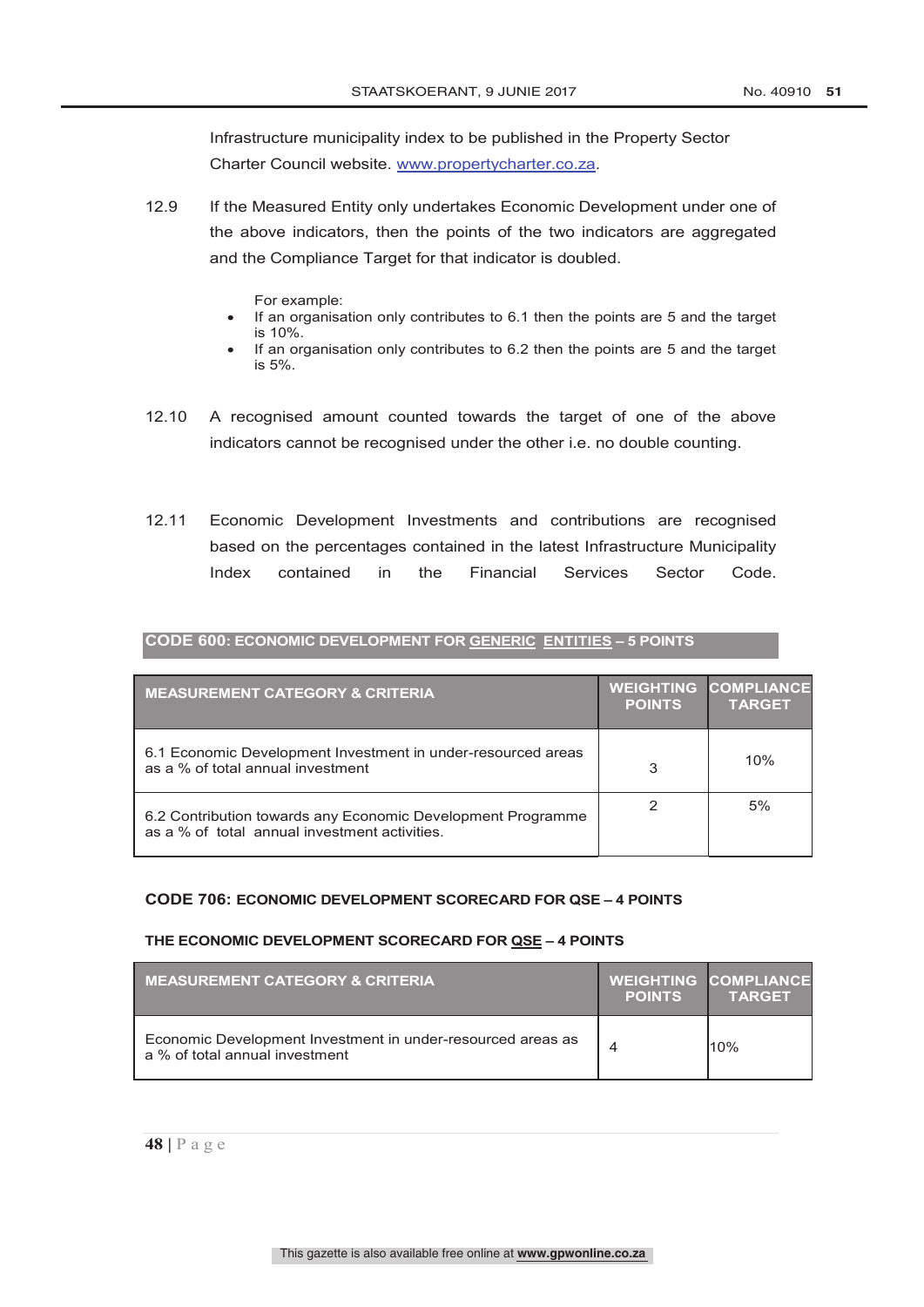- 12.12 For QSE's, the Economic Development element will be subject the measured engaging in property development.
- 12.1. Where the QSE measured entity, has not done any form of property development that year, it will calculate its overall performance based on the total maximum points minus the weighting allocated to the Economic Development element.

#### 13. **COMPLEX STRUCTURE**

- 13.1. Where an enterprise is exempt from an indicator in the scorecard because of the nature of its trade it will calculate its overall performance based on total maximum points minus the weighting allocated to the indicator from which it is exempt. For example any enterprise that does not do development and thus will not be able to make investments in property related developments will be exempt from performing under that category of the scorecard and consequently scored out of commensurately less. This is illustrated on the table below.
- 13.2. Each tick represents an indicator of the scorecard that an enterprise needs to comply with.

|                                         | Property Unit<br>Trust/REITS<br><b>APUTS</b> | PLSA Property<br>Loans Stock<br>external | Management<br>Asset | <b>Owners/REITS</b><br>Management<br>External<br>Property | <b>Managers</b><br>Services<br>Property | Management<br><b>PLSA/REITS</b><br>Internal<br>with | <b>Unlisted Public</b><br>Investment<br>Collective<br>Mandated<br>Scheme | Estate Agents          | organs<br>Entities incl<br>Specialised<br>state |
|-----------------------------------------|----------------------------------------------|------------------------------------------|---------------------|-----------------------------------------------------------|-----------------------------------------|-----------------------------------------------------|--------------------------------------------------------------------------|------------------------|-------------------------------------------------|
| Ownership                               |                                              |                                          | $\mathcal{L}$       |                                                           | ٦                                       | ٦                                                   | $\mathcal{L}$                                                            | $\gamma$               | X                                               |
| Management<br>Control                   |                                              | ᄾ                                        | $\mathbf \Lambda$   |                                                           | $\boldsymbol{\Lambda}$                  | $\boldsymbol{\Lambda}$                              | ٦                                                                        | $\boldsymbol{\Lambda}$ | X                                               |
| Employment<br>Equity                    | $\times$                                     | X                                        | ٦                   | X                                                         | ٦                                       | ٦                                                   | ٦                                                                        | ٦                      | ٦                                               |
| Skill<br>Development                    | $\times$                                     | $\times$                                 | ٦                   | X                                                         | ٦                                       | $\boldsymbol{\mathcal{A}}$                          | ٦                                                                        | ٦                      | ٦                                               |
| Enterprise &<br>supplier<br>Development |                                              | $\boldsymbol{\mathcal{A}}$               | $\mathbf \Lambda$   |                                                           | ٦                                       | $\boldsymbol{\mathcal{A}}$                          | ٦                                                                        | $\mathcal{L}$          | ٦                                               |
| Socio-<br>Economic<br>Development       | X                                            |                                          | ٦                   |                                                           | ٦                                       | $\boldsymbol{\mathcal{A}}$                          | ٦                                                                        | $\mathcal{L}$          | X                                               |
| Economic<br>Development                 | ٦                                            | ᄾ                                        | X                   | $\mathbf{v}$                                              | X                                       | $\boldsymbol{\mathcal{A}}$                          | ٦                                                                        | X                      | X                                               |

#### **COMPLEX STRUCTURE TABLE**

13.3. ESD under specialised equals Preferential procurement only.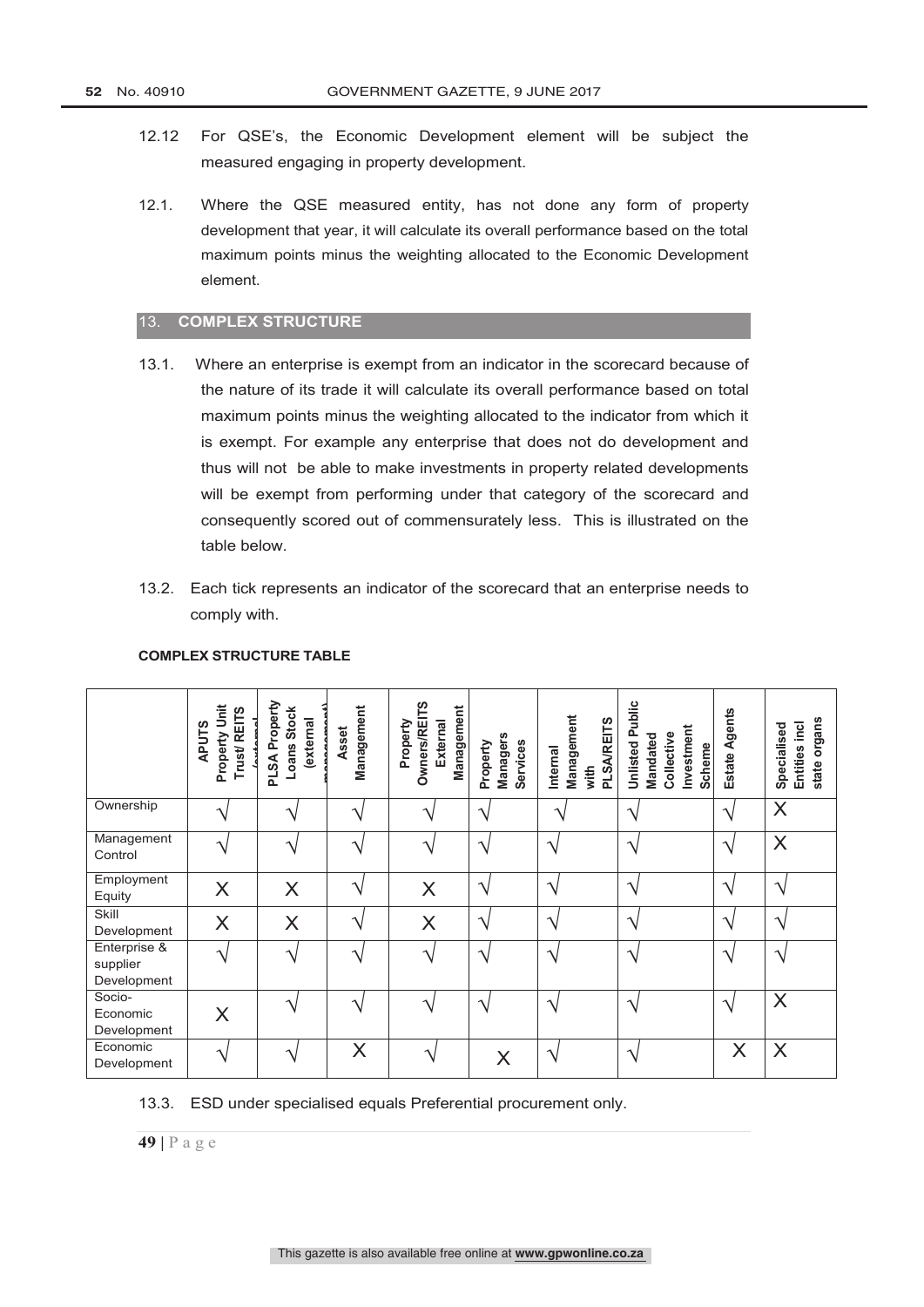#### 14. **COMPLEX STRUCTURE AND PRIORITY ELEMENTS**

- 14.1. Following the complex structure application as described above there are entities that can not do skill development as a priority element because they do not have employees due to the nature of its trade;
- 14.2. As described in section 3 –it is a requirement that Skill Development is one of the priority elements. And in cases where there are no employees and thus no Skill Development, the additional element will be Management Control where:

#### 14.2.1. Management Control

The sub-minimum requirement for Management Control is 40% of the total weighting points for skill Development excluding bonus points.

14.3. Each tick represents an indicator of the scorecard that an enterprise needs to comply with under priority elements.

|                                         | Property<br>Trust<br><b>APUTS</b><br>Š | management)<br>external<br><b>REITS</b> | Asset Management | ÎЯ<br>Management<br>Owners/REI<br>External<br>Property | Property Managers<br>Services | Management with<br>Internal<br><b>REITS</b> | <b>Mandated Collective</b><br>Investment Scheme<br><b>Unlisted Public</b> | Agents<br>Estate           | Scorecard incl state<br>Specialised<br>organs |
|-----------------------------------------|----------------------------------------|-----------------------------------------|------------------|--------------------------------------------------------|-------------------------------|---------------------------------------------|---------------------------------------------------------------------------|----------------------------|-----------------------------------------------|
| Ownership                               | へ                                      | へ                                       |                  |                                                        | $\boldsymbol{\mathcal{A}}$    | ٦                                           | $\mathbf \Lambda$                                                         | $\boldsymbol{\mathcal{A}}$ |                                               |
| Management<br>Control                   |                                        |                                         |                  |                                                        |                               |                                             |                                                                           | ٦                          |                                               |
| Skill<br>Development                    |                                        |                                         |                  |                                                        | $\boldsymbol{\Lambda}$        | へ                                           | $\triangleleft$                                                           | $\mathcal{L}$              | $\overline{\phantom{a}}$                      |
| Enterprise &<br>supplier<br>Development |                                        |                                         |                  |                                                        | ٦                             | ٦                                           | ᄾ                                                                         |                            | $\triangleleft$                               |
| Socio-<br>Economic<br>Development       |                                        |                                         |                  |                                                        |                               |                                             |                                                                           |                            |                                               |
| Economic<br>Development                 |                                        |                                         |                  |                                                        |                               |                                             |                                                                           |                            |                                               |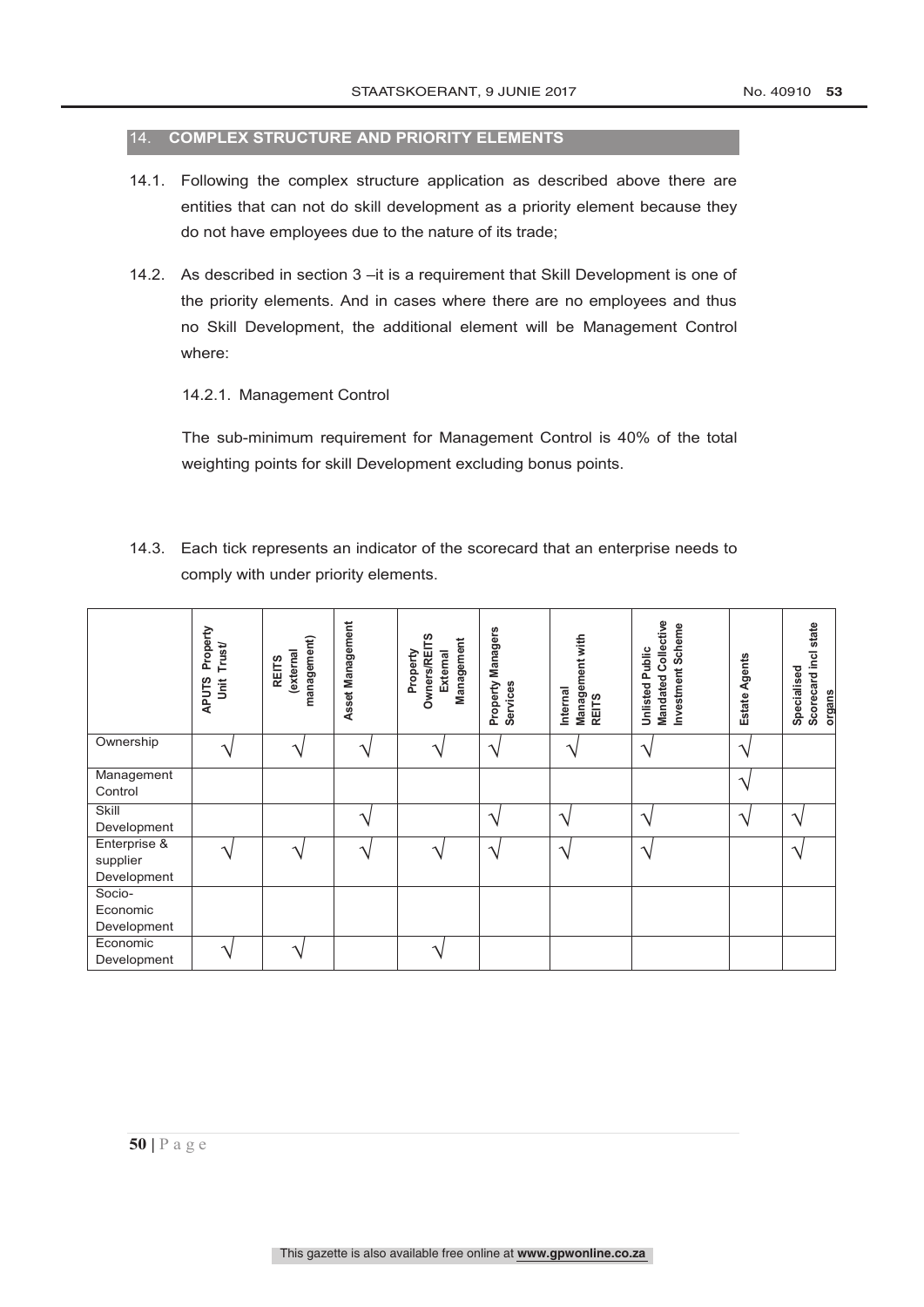#### 15. **THE SCORECARD**

- 15.1. The scorecard provides an objective and broad-based set of measurement indicators for purposes of measuring B-BBEE progress in and between property enterprises, in different sub-sectors and in the property sector as a whole.
- 15.2. The scorecard contains the following:
	- 15.2.1. Elements: The core elements of the amended sector code, derived from the B-BBEE Act as amended and DTI Codes;
	- 15.2.2. Indicators: The area of measurement pertaining to an element of B-BBEE;
	- 15.2.3. Targets: Quantifiable measurement of transformational initiatives;
	- 15.2.4. Weightings: A number on the scorecard against which an enterprise's performance in terms of a particular target will be calculated; and
	- 15.2.5. Bonus points: It is possible to earn bonus points. In all instances these bonus points are aimed at incentivising enterprises to broaden the effect of their transformation programmes.
- 15.3. The B-BBEE status of a property sector enterprise, after calculating its score in terms of this scorecard, will be classified as per the BEE status matrix in this sector code.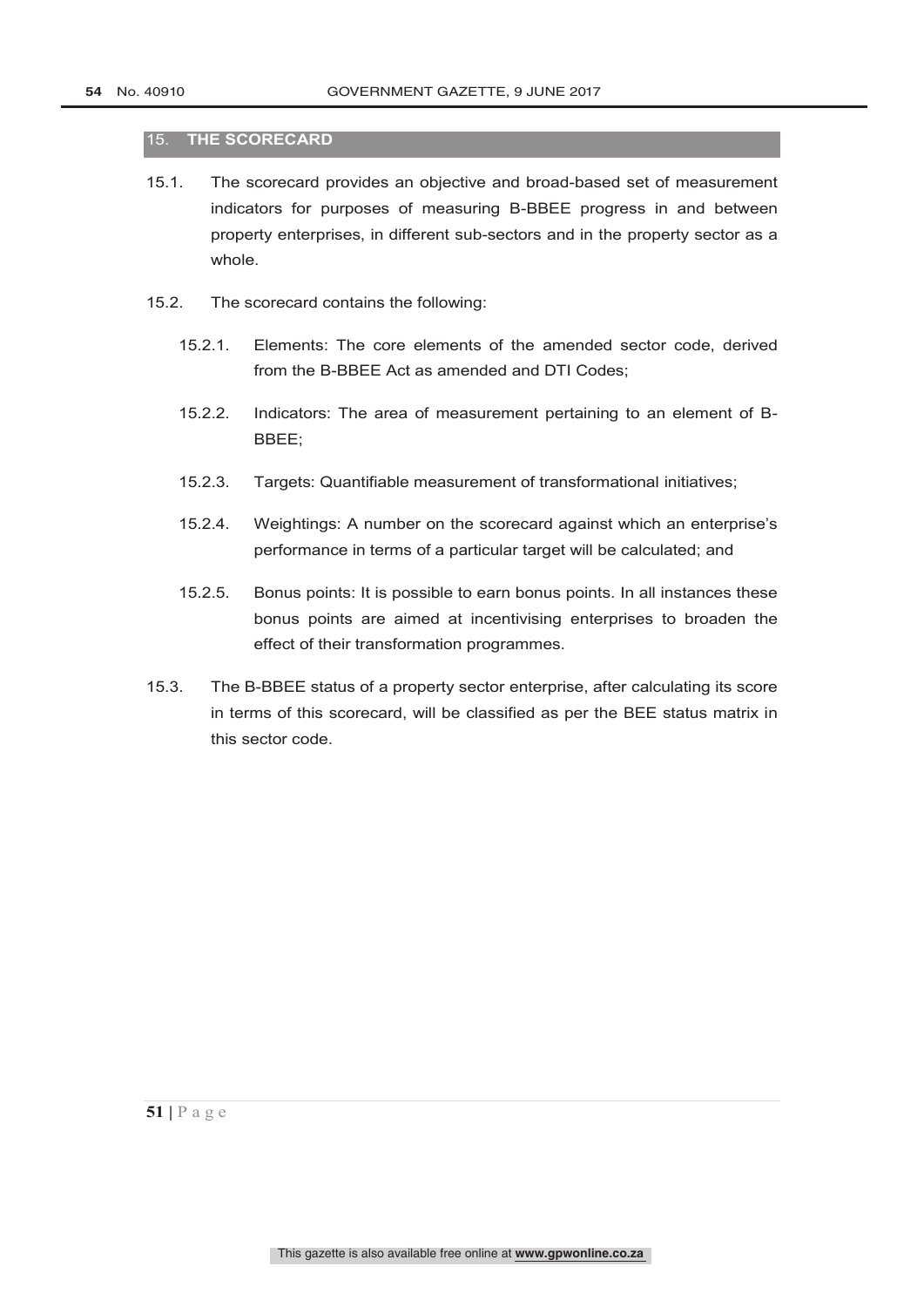#### 16. **MEMBERS OF THE PROPERTY CHARTER COUNCIL ARE:**

- 1. Association of Property Unit Trust Management Companies (APUTMC);
- 2. Black Professional Valuers Association (BPVA);
- 3. Estate Agencies Affairs Board (EAAB);
- 4. Institute of Estate Agents of South Africa (IEASA);
- 5. National Association of Managing Agents (NAMA)
- 6. National Association of Youth Empowerment in Construction (NAYEC)
- 7. National Department of Public Works (NDPW);
- 8. National Economic Development and Labour Council (NEDLAC);
- 9. National Property Forum (NPF)
- 10. Property Loan Stock Association (PLSA);
- 11. Public Investment Corporation- Property (PIC);
- 12. Real Estate Business Owners of South Africa (REBOSA
- 13. Real Estate Investment Trusts) (REITS)
- 14. South African Black Technical and Allied Career Organisation (SABTACO);
- 15. South African Council of Property Valuers Profession (SACPVP);
- 16. South African Council of Shopping Centres (SACSC);
- 17. South African Facilities Managers Association (SAFMA);
- 18. South African Forum of Real Estate (SAFRE);
- 20. South African Institute of Black Property Practitioners (SAIBPP);
- 21. South African Property Owners Association (SAPOA);
- 22. Services Skills Education Training Authorities (SSETA); And
- 23. Women's Property Network (WPN).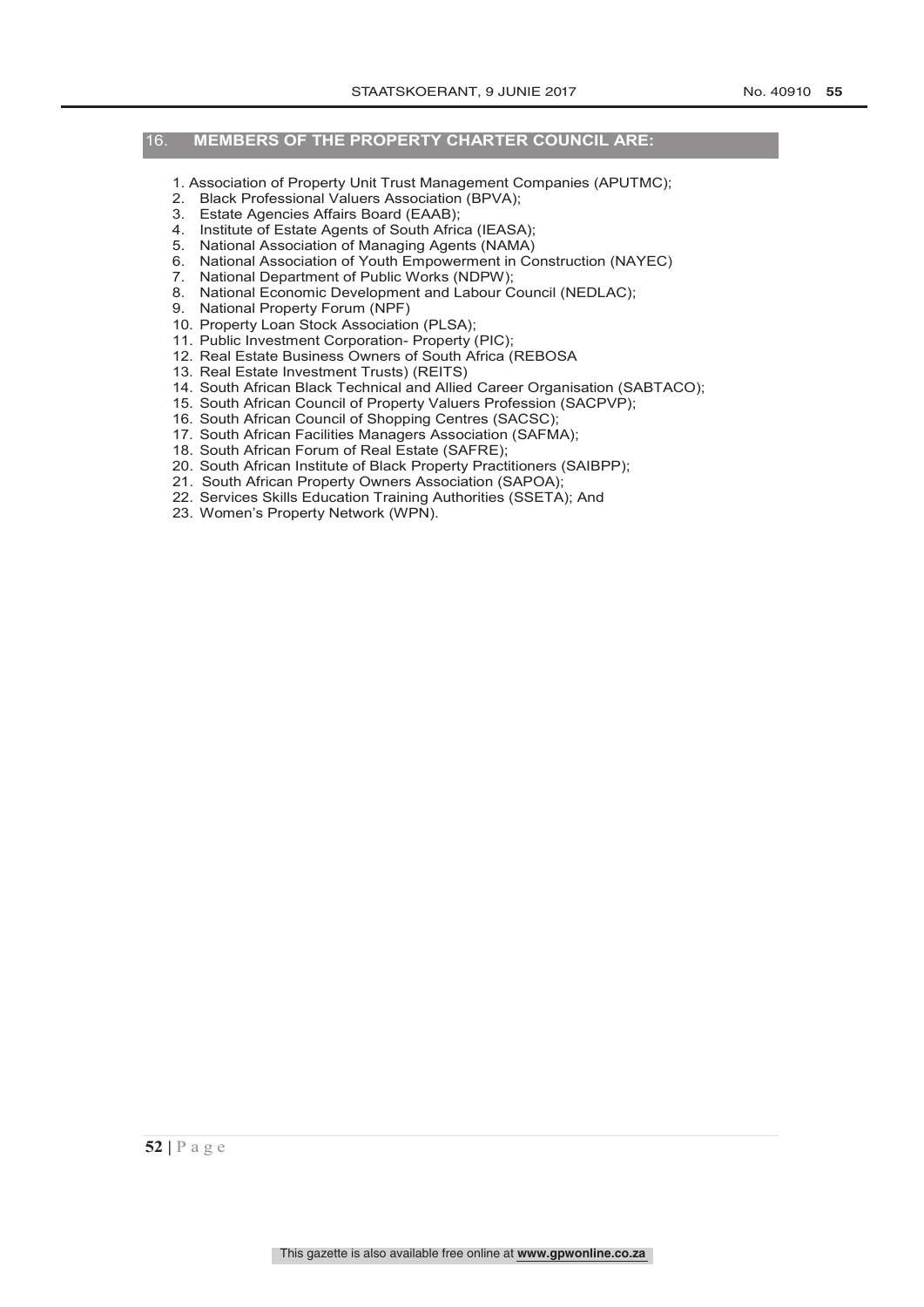| <b>DEFINITIONS</b><br>17.                             |                                                                                                                                                                                                                                                                                                                                                                                                                                                                                                                                           |
|-------------------------------------------------------|-------------------------------------------------------------------------------------------------------------------------------------------------------------------------------------------------------------------------------------------------------------------------------------------------------------------------------------------------------------------------------------------------------------------------------------------------------------------------------------------------------------------------------------------|
|                                                       |                                                                                                                                                                                                                                                                                                                                                                                                                                                                                                                                           |
| Absorption                                            | A measure of the learners ability to successfully secure formal<br>permanent or long-term contract employment for the learner or to<br>assist the learners proceed with further education and training.                                                                                                                                                                                                                                                                                                                                   |
| <b>Acceptable Valuation</b><br><b>Standard</b>        | Valuation of an asset, an economic interest, an enterprise or any other<br>instrument or right relevant to measurement under Statement 100 of<br>the Codes. All such valuations shall be undertaken in accordance with<br>normal valuation methods that represent standard market practice.                                                                                                                                                                                                                                               |
| <b>Accredited BEE</b><br><b>Verification Agencies</b> | An enterprise that has been accredited by SANAS, or any other body<br>authorised by the Minister to undertake accreditation of verification<br>agencies, on behalf of the DTI, who meet the minimum technical and<br>black economic empowerment criteria for rating agencies and whose<br>main role is to provide an independent opinion on the BBBEE status of<br>an enterprise.                                                                                                                                                         |
| <b>BBBEE</b> enterprises                              | Enterprises whose BBBEE score in terms of a sector scorecard which<br>has been issued as a code of practice or in terms of the DTI's generic<br>scorecard is greater than or equal to 40% and has been verified by an<br>accredited verification agency.                                                                                                                                                                                                                                                                                  |
| <b>Benefit scheme</b>                                 | A Broad-Based Ownership Scheme in which more than 50 natural<br>persons:<br>-are intended to benefit from an Economic Interest received by<br>the scheme or by the fiduciaries of the scheme; and<br>- the economic benefits paid from the Economic Interest                                                                                                                                                                                                                                                                              |
|                                                       | received is not distributed but rather applied to the benefit of<br>the scheme's Deemed Participants.                                                                                                                                                                                                                                                                                                                                                                                                                                     |
| <b>Black Aged People</b>                              | Black people who are also aged people as defined in the Aged<br>Persons Act 81 of 1967, as amended or substituted.                                                                                                                                                                                                                                                                                                                                                                                                                        |
| <b>Black disabled people</b>                          | Black people who also satisfy the criteria in the definition of<br>'persons with disabilities' set forth in paragraph 5.1 of the "code of<br>good practice on the employment of people with disabilities" (as<br>amended or substituted from time to time) issued in terms of section<br>54(1)(a) of the Employment Equity Act, 1998;                                                                                                                                                                                                     |
| <b>Black New Entrant</b>                              | A black participant(s) (which includes without limitation, black<br>participants in broad-based ownership schemes) holding in aggregate<br>in excess of 2% of the total voting rights and economic interest in a<br>measured enterprises who has not, prior to their acquisition of their<br>equity interest in a measured enterprise, concluded similar transactions<br>in respect of any other enterprise, which in aggregate have a<br>cumulative value of R50million measured in accordance with an<br>acceptable valuation standard. |
| <b>Black people</b>                                   | Is a generic term that means Africans, Coloureds and Indians<br>a. Who are citizens of the Republic of South Africa by birth or decent;<br>or<br>b. Who become citizens of the Republic of South Africa by<br>naturalisation<br>i. Before 27 April 1994<br>ii. On or after 27 April 1994 and who would have been<br>entitled to acquire citizenship by naturalisation prior to<br>that date.                                                                                                                                              |
| <b>Black Unemployed</b><br>People                     | Black people who are unemployed and are not attending or are not<br>required by law to attend an educational institution and who are not<br>awaiting admission to an educational institution.                                                                                                                                                                                                                                                                                                                                             |
| <b>Black Women</b>                                    | Black people who are women.                                                                                                                                                                                                                                                                                                                                                                                                                                                                                                               |
| <b>Black Youth</b>                                    | Black persons who are also youth as defined in the National Youth<br>Development Agency Act 54 of 2008, as amended or substituted from<br>time to time:                                                                                                                                                                                                                                                                                                                                                                                   |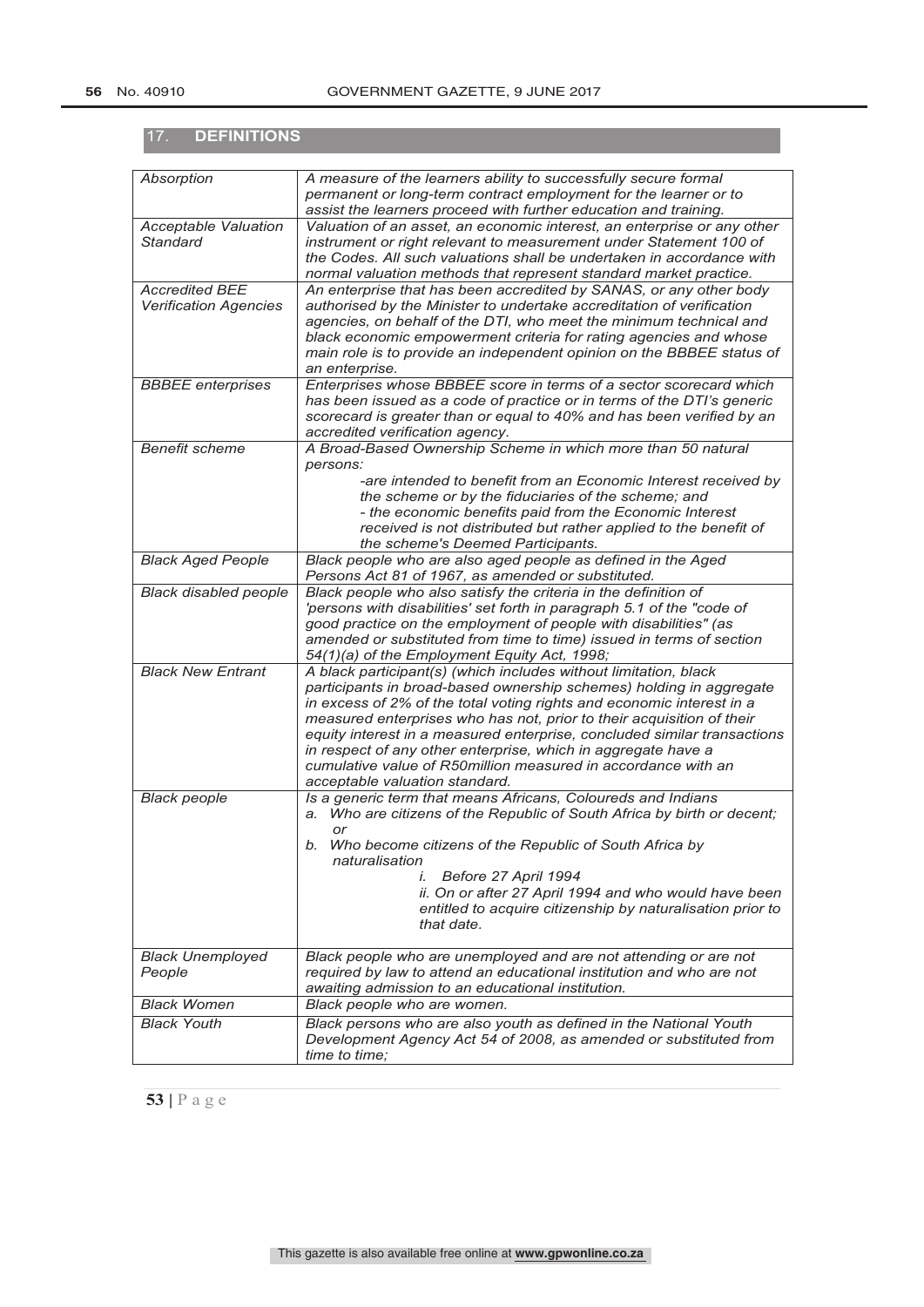| <b>Broad-based Black</b>   | The economic empowerment of all black people including women,              |
|----------------------------|----------------------------------------------------------------------------|
| Economic                   | workers, Youth, people with disabilities and people living in rural areas  |
|                            |                                                                            |
| Empowerment                | through diverse but integrated socio-economic strategies that include,     |
|                            | but are not limited to -                                                   |
|                            | -Increasing the number of black people that manage, own and                |
|                            | control enterprises and productive assets;                                 |
|                            |                                                                            |
|                            | - Facilitating Ownership and management of enterprises and                 |
|                            | productive assets by communities, workers, co-operatives and               |
|                            | other collective enterprises;                                              |
|                            |                                                                            |
|                            | - Targeted procurement; and investment in enterprises that are             |
|                            | owned or managed by black people;                                          |
|                            | - Human resources and skills development;                                  |
|                            | - Achieving equitable representation in all occupational                   |
|                            |                                                                            |
|                            | categories and levels in the workforce;                                    |
|                            | - Facilitating the provision of additional skills to black                 |
|                            | employees at all levels in the workforce.                                  |
|                            |                                                                            |
| Commissioned agent         | A person who only earns commission, receives no salary.                    |
| <b>Community Scheme</b>    | Any scheme or arrangement in terms of which the shared use of and          |
|                            | responsibility for part of land and building, including but not limited to |
|                            |                                                                            |
|                            | sectional title development scheme, share block company, home              |
|                            | owners association and a housing scheme for retired persons. And           |
|                            | scheme has the same meaning.                                               |
| <b>Deemed current</b>      | The result of the formula in paragraph 17.6 of DTI Code 100,               |
|                            |                                                                            |
| value                      | Statement 100. The formula is: the value of the instrument(s) to which     |
|                            | a black Participant's Economic Interest attaches minus the carrying        |
|                            | value of any third party rights or claims that may exist against that      |
|                            |                                                                            |
|                            | black Participant as a result of the financing of the acquisition of the   |
|                            | instrument(s) divided by the current value of the Measured Enterprise.     |
|                            | All values to be upon the date of measurement.                             |
|                            |                                                                            |
| Deemed participant         | A natural person entitled to receive a distribution or benefit from a      |
|                            | broad-based ownership scheme.                                              |
| Designated groups          | a) Means unemployment black people not attending and not required          |
|                            | by law to attend an educational institution and not awaiting admission     |
|                            |                                                                            |
|                            | to an educational institution                                              |
|                            | b) Black people who are youth as defined in the National Youth             |
|                            | Commission Act of 1996:                                                    |
|                            |                                                                            |
|                            | c) Black people who are persons with disabilities as defined in the        |
|                            | Codes of Good Practice on employment of people with disability issued      |
|                            | under Employment Equity Act;                                               |
|                            | d) Black people living in rural and under-developed areas.                 |
|                            |                                                                            |
|                            | e)Black military veterans who qualifies to be called a military veteran in |
|                            | terms of Military veterans Act 18 of 2011.                                 |
|                            |                                                                            |
| Development in             | Only new stock is considered in this case as development excluding         |
|                            |                                                                            |
| under resourced            | any upgrades, any improvements and/or extensions of existing stock         |
| areas                      |                                                                            |
| <b>Distribution scheme</b> | A Broad-Based Ownership Scheme in which more than 50 natural               |
|                            | persons are intended to receive distributions from the scheme that are     |
|                            |                                                                            |
|                            | payable from the Economic Interest received by the scheme or by the        |
|                            | fiduciaries of the scheme.                                                 |
|                            |                                                                            |
|                            |                                                                            |
| Economic                   | Investment and property development in under-resourced areas based         |
| Development                | on the infrastructure municipality index developed by Financial Draft      |
|                            | aligned sector code (FSC).                                                 |
|                            | Note: An Economic Development Investment anticipates a return on           |
|                            |                                                                            |
|                            | investment whereas a Contribution is a recognised payment within an        |
|                            | Economic Development Programme with no return expected.                    |
|                            |                                                                            |
|                            |                                                                            |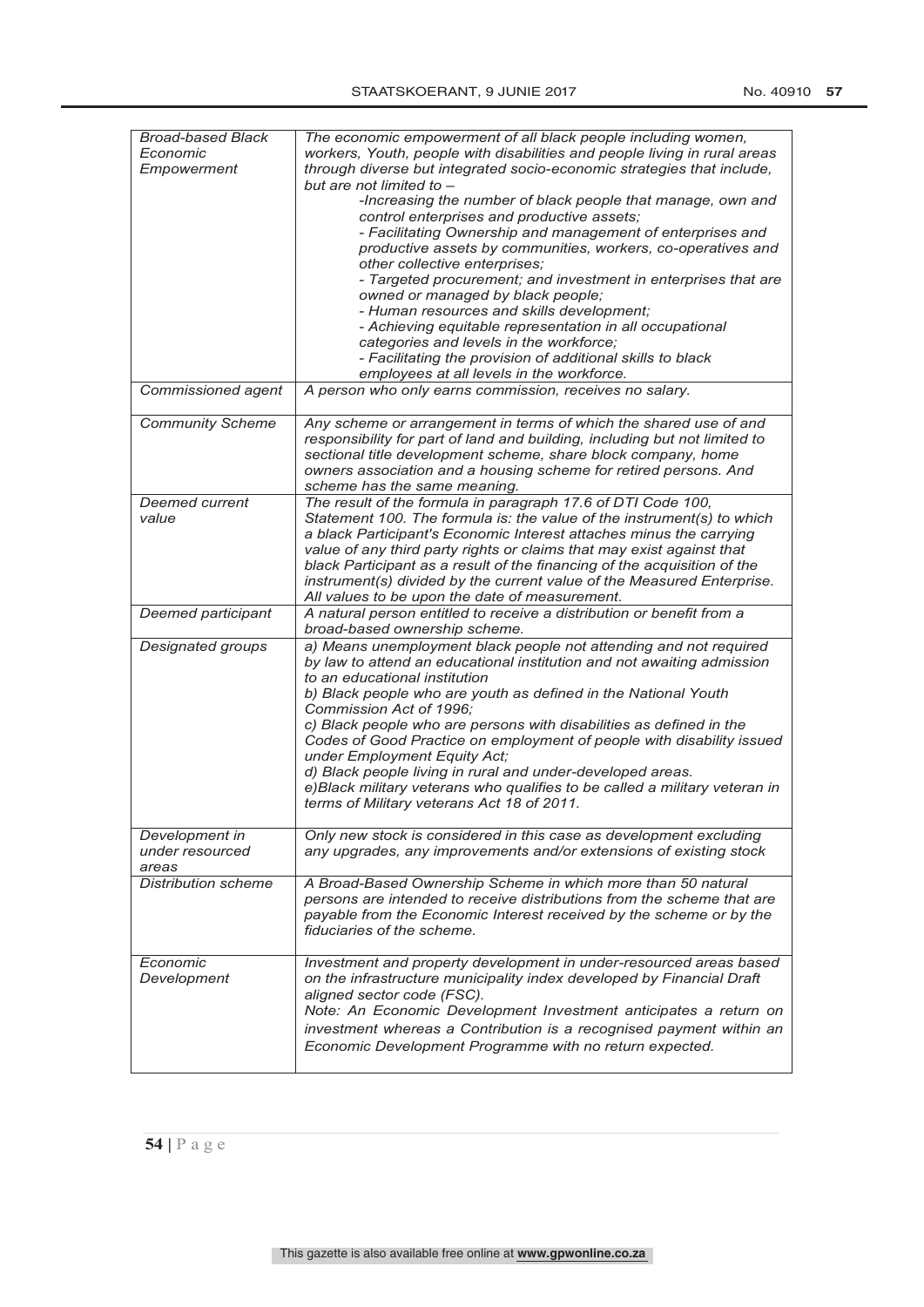| Economic Interest | A Participant's Claim against the Enterprise representing a return on<br>ownership of the Enterprise, measured in accordance with the Flow-<br>Through and Modified Flow-Through Principles. In this regard, a<br>Participant's entitlement to receive any payment or part payment on<br>the Participant's Claim from a Measured Enterprise that is not in the<br>nature of a return on ownership in that Measured Enterprise, will be<br>treated as an Economic Interest if such payment is: |                                               |
|-------------------|-----------------------------------------------------------------------------------------------------------------------------------------------------------------------------------------------------------------------------------------------------------------------------------------------------------------------------------------------------------------------------------------------------------------------------------------------------------------------------------------------|-----------------------------------------------|
|                   |                                                                                                                                                                                                                                                                                                                                                                                                                                                                                               | not arms-length;                              |
|                   |                                                                                                                                                                                                                                                                                                                                                                                                                                                                                               | not market-related:                           |
|                   |                                                                                                                                                                                                                                                                                                                                                                                                                                                                                               | mala fide; or                                 |
|                   |                                                                                                                                                                                                                                                                                                                                                                                                                                                                                               | without a commercial rationale; or            |
|                   |                                                                                                                                                                                                                                                                                                                                                                                                                                                                                               | intended to circumvent the provisions of this |
|                   |                                                                                                                                                                                                                                                                                                                                                                                                                                                                                               | statement or the objectives of the Act.       |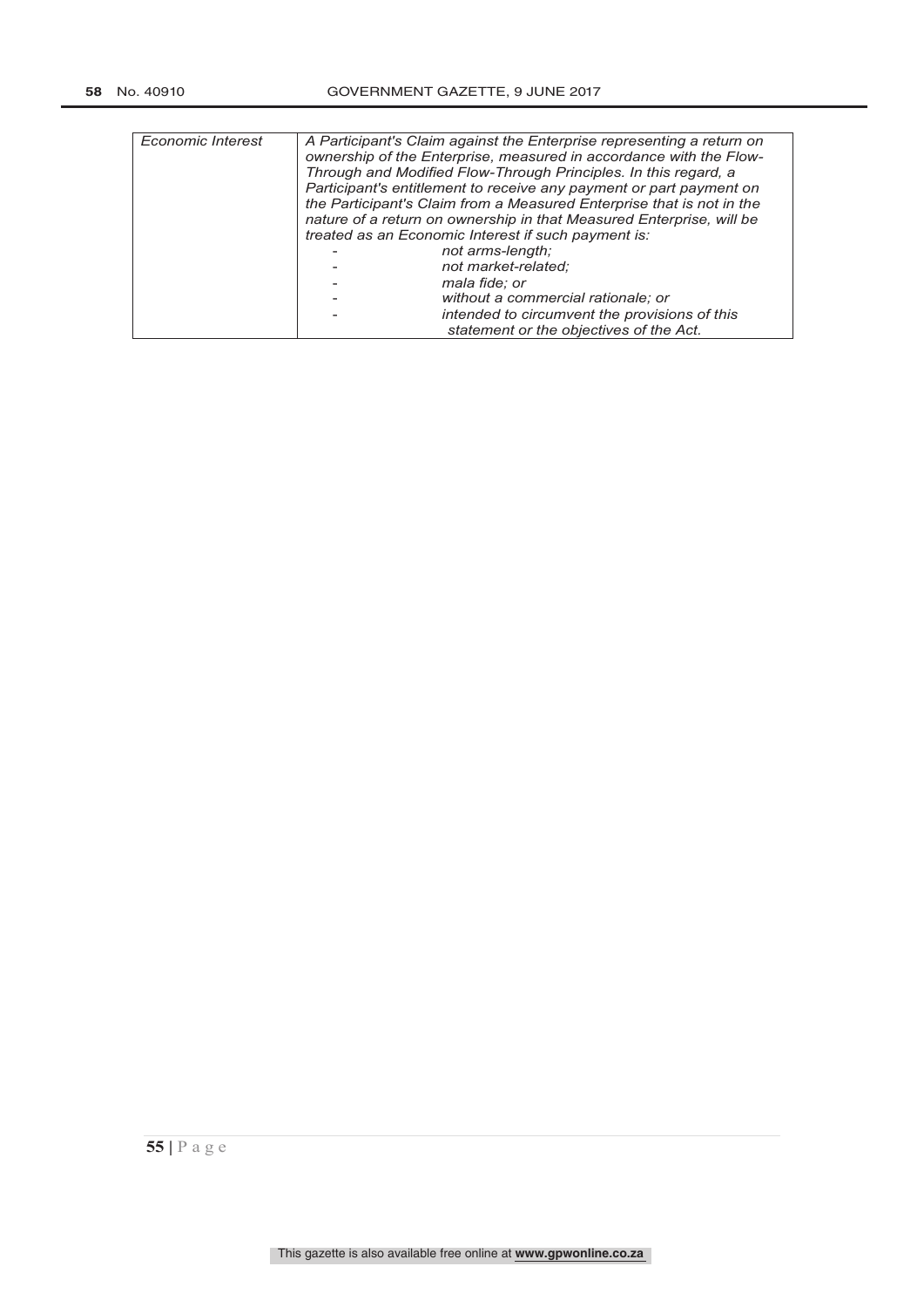| <b>Estate Agent</b> | means any person who for the acquisition of gain on his own<br>a)                                                                                                                                                  |
|---------------------|--------------------------------------------------------------------------------------------------------------------------------------------------------------------------------------------------------------------|
|                     | account or in partnership, in<br>any manner holds himself out as a                                                                                                                                                 |
|                     | person who, or directly or indirectly advertises that he, on the                                                                                                                                                   |
|                     | instructions of or on behalf of any other person:                                                                                                                                                                  |
|                     | Sells or purchases or publicly exhibits for sale immovable<br>$\bullet$                                                                                                                                            |
|                     | property or any business undertaking or negotiates in                                                                                                                                                              |
|                     | connection therewith or canvasses or undertakes or offers to                                                                                                                                                       |
|                     | canvass a seller or purchaser therefor; or                                                                                                                                                                         |
|                     | Let's or hires or publicly exhibits for hire immovable property or                                                                                                                                                 |
|                     | any business undertaking or negotiates in connection therewith                                                                                                                                                     |
|                     | or canvasses or undertakes or offers to canvass a lessee or                                                                                                                                                        |
|                     | lessor therefor; or                                                                                                                                                                                                |
|                     | Collects or receives any moneys payable on account of a<br>$\bullet$                                                                                                                                               |
|                     | lease of immovable property or any business undertaking; or                                                                                                                                                        |
|                     | Renders any such other service as the Minister on the                                                                                                                                                              |
|                     | recommendation of the board may specify from time to time by                                                                                                                                                       |
|                     | notice in the Gazette;                                                                                                                                                                                             |
|                     | b) for purposes of section $3(2)(a)$ , includes any director of a                                                                                                                                                  |
|                     | company or a member who is competent and entitled to take part                                                                                                                                                     |
|                     | in the running of the business and the management, or a manager                                                                                                                                                    |
|                     | who is an officer, of a close corporation which is an estate agent as                                                                                                                                              |
|                     | defined in paragraph (a);                                                                                                                                                                                          |
|                     | for purposes of sections 7, 8, 9, 12, 15, 16, 18, 19, 21, 26, 27,<br>C)                                                                                                                                            |
|                     | 30, 33 and 34B, includes:                                                                                                                                                                                          |
|                     | any director of a company, or a member referred to in                                                                                                                                                              |
|                     | paragraph (b), of a close corporation which is an estate                                                                                                                                                           |
|                     | agent as defined in paragraph(a); and                                                                                                                                                                              |
|                     | any person who is employed by an estate agent as defined                                                                                                                                                           |
|                     | in paragraph (a) and performs on his behalf any act                                                                                                                                                                |
|                     | referred to in subparagraph (i) or (ii) of the said paragraph;                                                                                                                                                     |
|                     | for the purposes of section 7, $9(1)(a)$ , 16, 26, 27, 28 and                                                                                                                                                      |
|                     | 33, includes any person who is employed by an attorney or                                                                                                                                                          |
|                     | a professional company as defined in section 1 of the                                                                                                                                                              |
|                     | Attorneys Act, 1979 (Act No. 53 of 1979), otherwise than                                                                                                                                                           |
|                     | as an attorney or an articled clerk, and whose duties                                                                                                                                                              |
|                     | consist wholly or primarily of the performance of any act                                                                                                                                                          |
|                     | referred to in subparagraph (i) or (ii) of paragraph (a) on                                                                                                                                                        |
|                     | behalf of such attorney or professional company;                                                                                                                                                                   |
|                     | d) does not include an attorney who, on his own account or as partner                                                                                                                                              |
|                     | in a firm of attorneys of as member of a professional company, as<br>defined in section 1 of the Attorneys Act, 1979 (Act No. 53 of 1979), or<br>an articled clerk as defined in the said section of that Act, who |
|                     | performs any act referred to in paragraph (a), in the course of and in<br>the name of and from                                                                                                                     |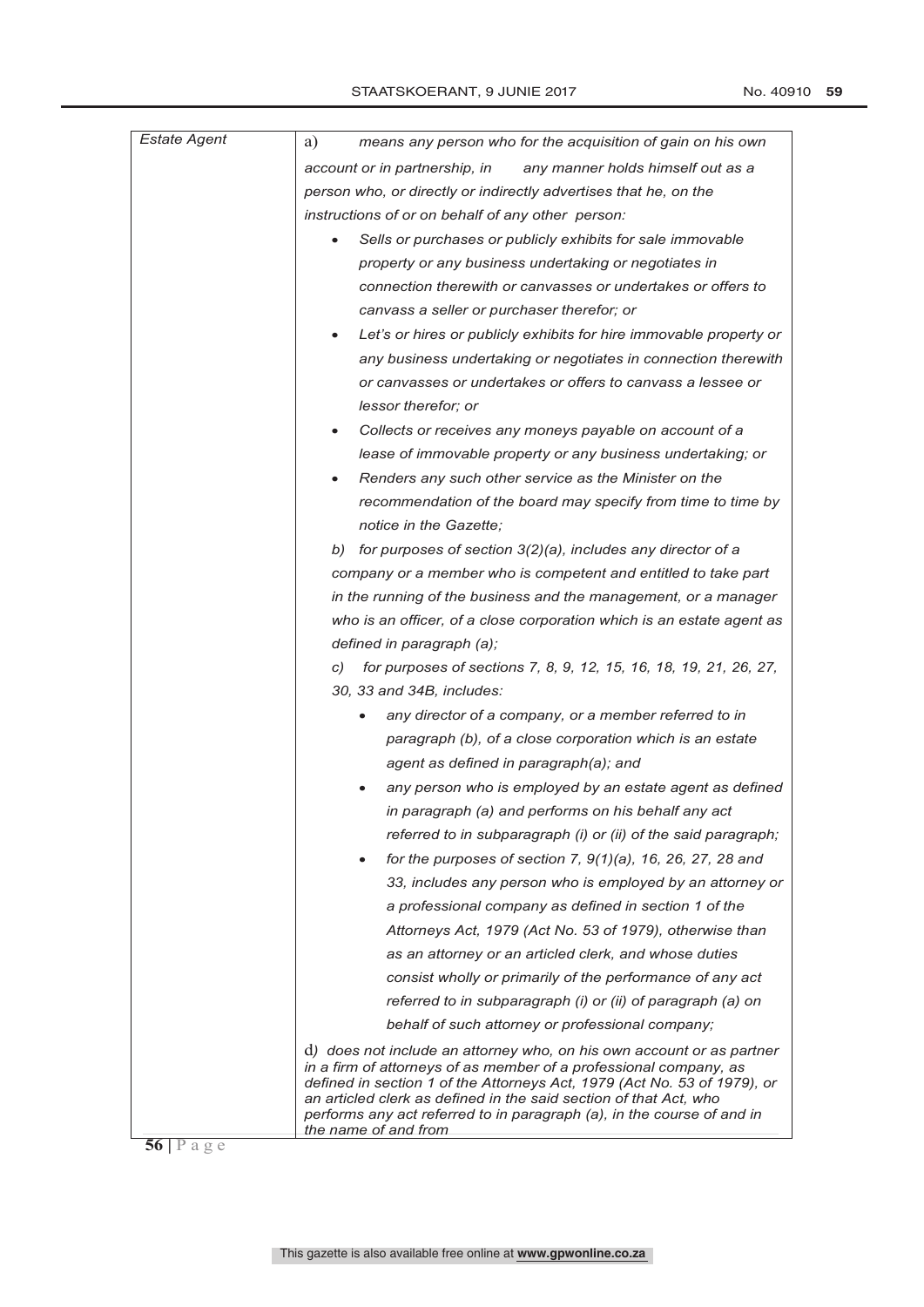| <b>Effective Date</b>        | The date on which this Sector code is gazetted as a sector charter                                                                                                                                                                                                                                                                                                                                                                                                                                                                                                                                                                            |
|------------------------------|-----------------------------------------------------------------------------------------------------------------------------------------------------------------------------------------------------------------------------------------------------------------------------------------------------------------------------------------------------------------------------------------------------------------------------------------------------------------------------------------------------------------------------------------------------------------------------------------------------------------------------------------------|
| <b>Eligible Procurement</b>  | All expenditure to acquire goods and/or services, including capital<br>expenditure, but excluding: procurement spending where there is a<br>monopoly as a result of government regulation; all salaries and wages;<br>investments in or loans to enterprises supported in terms of enterprise<br>development initiatives claimed in a BBBEE scorecard; donation<br>through initiatives measured in terms of the residual element of the<br>scorecard; and importation of all goods and services, including capital<br>goods, provided that it can be demonstrated there is no local<br>production of the specific imported goods or services. |
| Employee scheme              | A Broad-Based Ownership Scheme in which a group of employees<br>representing more than 90% of the employees of an Enterprise or 90%<br>of the employees in a particular occupational category(ies) (as referred<br>to in form EEA9 the Employment Equity Act) within an Enterprise.<br>Employee Schemes may have the characteristics of Benefits Schemes<br>or Distribution Schemes or hybrids of both.                                                                                                                                                                                                                                       |
| <b>Employment Equity</b>     | As defined in the Employment Equity Act 1998 means to promote<br>equal opportunity and fair treatment in employment through the<br>elimination of unfair discrimination and the implementation of<br>affirmative action measures to redress the disadvantages in<br>employment experienced by designated groups, in order to ensure<br>their equitable representation in all occupational categories and levels<br>of the workforce. It obliges employers with over 50 employees to<br>prepare Employment Equity plans and report on a yearly or bi-yearly<br>basis to the Department of Labour (DoL).                                        |
| Enterprise                   | The person(s) conducting a business, trade or profession in the<br><b>Republic of South Africa</b>                                                                                                                                                                                                                                                                                                                                                                                                                                                                                                                                            |
| <b>Equity Interest</b>       | The entitlement of a participant to receive an economic interest and to<br>exercise a voting right in an Enterprise.                                                                                                                                                                                                                                                                                                                                                                                                                                                                                                                          |
| Generic Scorecard            | The balanced BEE scorecard included in the DTI Code 000 Statement<br>000.                                                                                                                                                                                                                                                                                                                                                                                                                                                                                                                                                                     |
| <b>Global Policy</b>         | Globally applied restriction or regulation to which an enterprise is<br>bound, which inhibits the enterprise from selling equity.                                                                                                                                                                                                                                                                                                                                                                                                                                                                                                             |
| <b>Internships</b>           | A process whereby an academically qualified individual performs work<br>for a specified period under the supervision of a qualified professional,<br>with the end result of qualifying as a professional                                                                                                                                                                                                                                                                                                                                                                                                                                      |
| <b>Investment Activities</b> | Activities that consist of buying and selling long-term assets and other<br><i>investments.</i>                                                                                                                                                                                                                                                                                                                                                                                                                                                                                                                                               |
| Joint venture                | Normally, unincorporated bodies, regarded in law as partnerships in<br>which the partners are jointly and severally liable for the acts, neglects<br>and omissions of the partnership. A Joint venture is a venture normally<br>formed ad-hoc for a specific project, in which two or more parties share<br>obligations, risks and rewards. Joint ventures in the Procurement<br>context are formed to realise commercial opportunities made available<br>through the award of contracts                                                                                                                                                      |
| Learnership                  | As defined in the Skills Development Act, a structured learning<br>component which: includes practical work experience of a specified<br>nature and duration; would lead to a qualification registered by the<br>South African Qualifications Authority and related to an occupation;<br>and would be registered with the Director-General in the prescribed<br>manner.                                                                                                                                                                                                                                                                       |
| Listed property              | A listed property fund is a company that derives its income from<br>property and property related sources. A listed property fund is an<br>income fund because it pays out almost all its income, while normal<br>listed companies retain anything up to 80% of their income.                                                                                                                                                                                                                                                                                                                                                                 |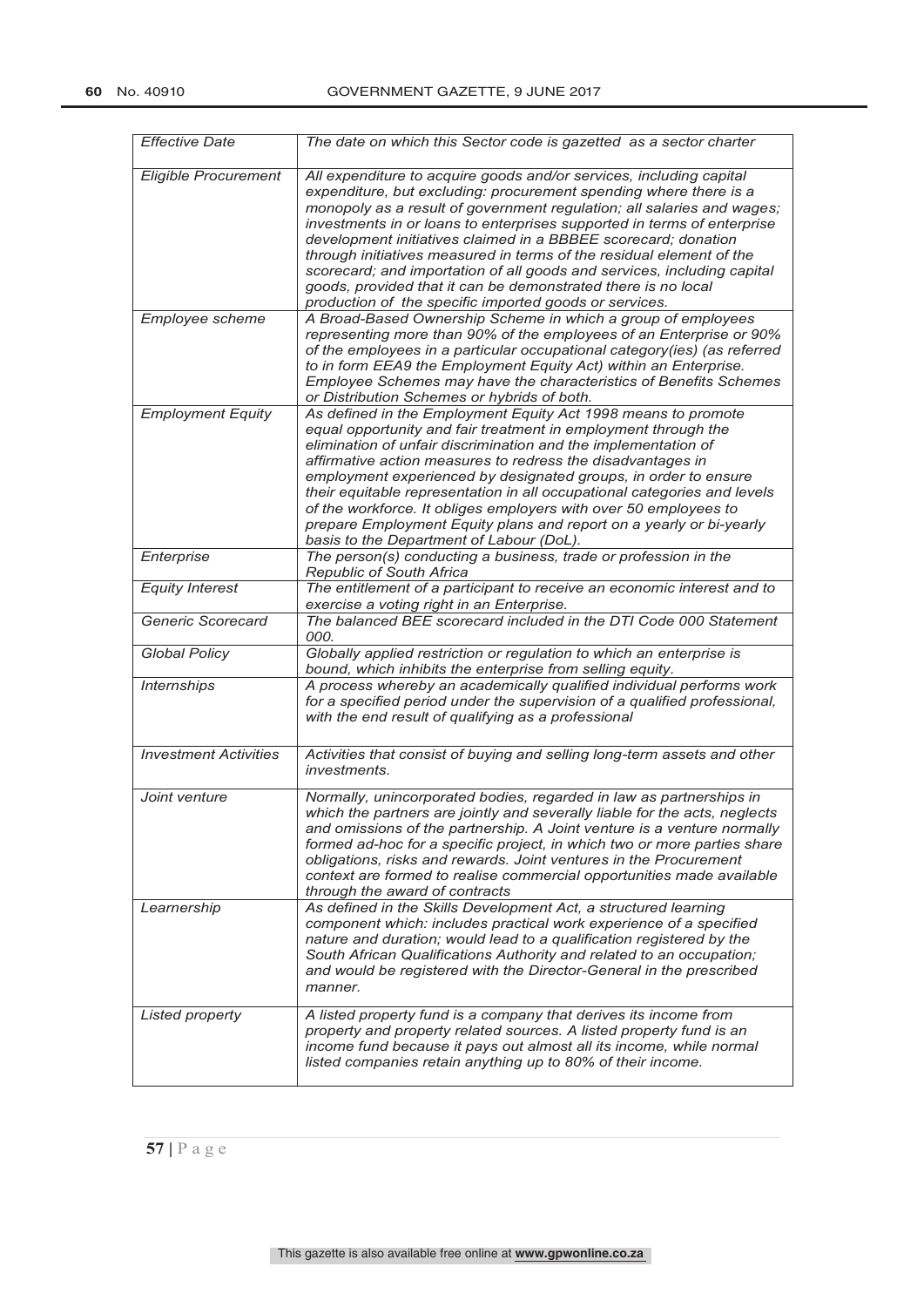| Management (estate<br>agencies only) | For the purposes of this charter, in the case of estate agencies, anyone<br>earning more that R360,000 a year and possessing a level of authority.<br>This salary threshold will be increased in line with the consumer price<br>index ("CPIX") on the first day of January each year.                                                                                                                                                                                          |
|--------------------------------------|---------------------------------------------------------------------------------------------------------------------------------------------------------------------------------------------------------------------------------------------------------------------------------------------------------------------------------------------------------------------------------------------------------------------------------------------------------------------------------|
| Management<br>-Senior Management     | Managers who plan, direct and co-ordinate the activities of a business<br>and who have the authority to hire, discipline and dismiss employees<br>and have a cost to company package (excluding bonuses) to the<br>employer of R450,000 per annum or more, but excludes all employees<br>who fall within the definition of Executive Management. The salary<br>bands will be increased in line with the consumer price index ("CPIX")<br>on the first day of January each year. |
| Management<br>-Middle Management     | The level of management below Senior Management and includes<br>people who possess a high level of professional knowledge and<br>experience in their chosen field with a cost to company package<br>(excluding bonuses) to the employer of between R225,000 and<br>R450,000 per annum. The salary bands will be increased in line with<br>the consumer price index ("CPIX") on the first day of January each<br>vear.                                                           |
| Management<br>-Junior Management     | The level of management below Middle Management and includes<br>academically qualified workers who possess technical knowledge and<br>experience in their chosen field and have a cost to company package<br>(excluding bonuses) to the employer of between R150,000 and<br>R225,000 per annum. The salary bands will be increased in line with<br>the consumer price index ("CPIX") on the first day of January each<br>year.                                                  |
| Mentorship                           | The process of assisting others to gain further knowledge, experience<br>and skills. It is an activity that can be successfully used where senior<br>employees develop people within a company to enhance their job<br>development.                                                                                                                                                                                                                                             |
| Net Asset value                      | Entities 'value minus its liabilities                                                                                                                                                                                                                                                                                                                                                                                                                                           |
| Payroll                              | Means salary and wages or similar remuneration payable by an<br>employer to an employee, but does not include any bonus, incentive or<br>commission.                                                                                                                                                                                                                                                                                                                            |
| <b>Practitioners</b>                 | Practicing commercial property brokers / estate agents                                                                                                                                                                                                                                                                                                                                                                                                                          |
| Property                             | Zoned Land and/or improvements                                                                                                                                                                                                                                                                                                                                                                                                                                                  |
| <b>Property brokerages</b>           | Enterprises participating in the sale and leasing of commercial<br>property.                                                                                                                                                                                                                                                                                                                                                                                                    |
| Property<br>development              | Development of commercial or residential property.                                                                                                                                                                                                                                                                                                                                                                                                                              |
| Property ownership                   | A right or title, in part or whole, either in the form of a unit, land or<br>building, where the owner derives economic benefit. It may include, but<br>is not limited to, freehold title, sectional title, shares, leasehold<br>property.                                                                                                                                                                                                                                      |
| <b>Property sector</b>               | For the purposes of this charter the property sector refers to all<br>enterprises that participate in property ownership including but not<br>limited to all property owning enterprises (and/or the assets<br>themselves), property services enterprises and residential property<br>enterprises.                                                                                                                                                                              |
| Property services<br>enterprises     | Includes but not limited to: Facilities management, Property<br>management, Asset Management, Valuers, Conveyancers and other<br>professional service providers in the property sector                                                                                                                                                                                                                                                                                          |
| <b>Property Unit Trust</b>           | Property Unit Trust, a collective investment scheme in property which<br>invests in a portfolio of investment grade properties that is held for its<br>rental income and capital appreciation.                                                                                                                                                                                                                                                                                  |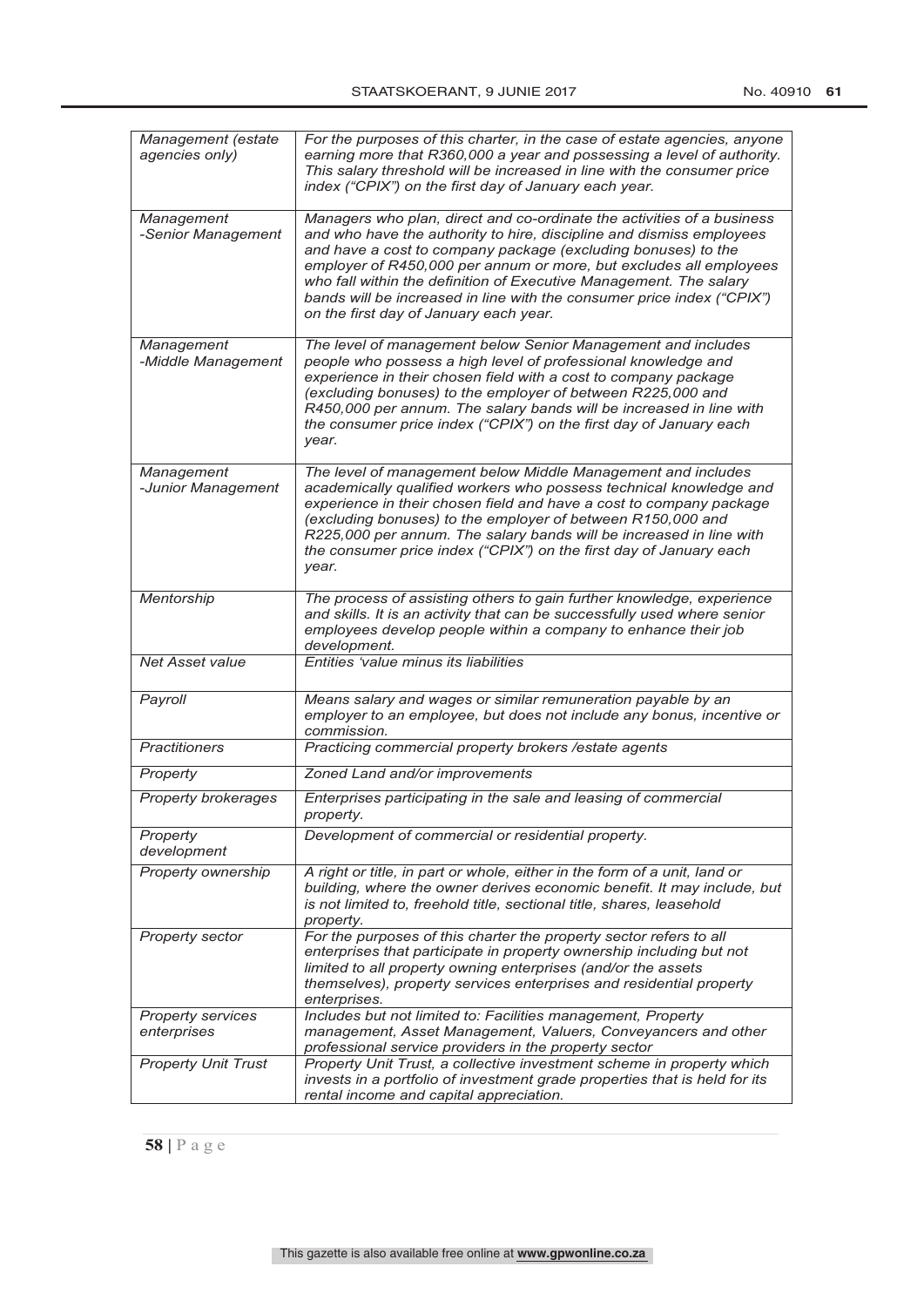| Residential property<br>enterprises                            | Any enterprise involved in facilitating the selling, renting or managing of<br>residential property.                                                                                                                                                                                                                                                                                                                                                                                                                                                                                                                                                                                                                                               |
|----------------------------------------------------------------|----------------------------------------------------------------------------------------------------------------------------------------------------------------------------------------------------------------------------------------------------------------------------------------------------------------------------------------------------------------------------------------------------------------------------------------------------------------------------------------------------------------------------------------------------------------------------------------------------------------------------------------------------------------------------------------------------------------------------------------------------|
| Redevelopment                                                  | Is considered when there is a structural change to the building<br>including the building function.                                                                                                                                                                                                                                                                                                                                                                                                                                                                                                                                                                                                                                                |
| <b>Real Estate</b><br><b>Investment Trust-</b><br><b>REITS</b> | REITS - is a company that owns, and often operates, income-<br>producing property. - is a listed property investment vehicle that is<br>similar to internationally recognised REIT structures from around the<br>world. Listed Company REITs or Trust REITs are publically traded<br>on the JSE REIT board and qualify for the REIT tax dispensation.<br>Company REITs may be internally managed or externally managed.<br>Trust REITs are externally managed.                                                                                                                                                                                                                                                                                     |
| <b>NPAT</b> for REITS                                          | Therefore in defining the terms within the Property Sector<br>Charter which are relevant to REITs, it is important to align                                                                                                                                                                                                                                                                                                                                                                                                                                                                                                                                                                                                                        |
|                                                                | the definitions exactly up as per tax legislation.                                                                                                                                                                                                                                                                                                                                                                                                                                                                                                                                                                                                                                                                                                 |
|                                                                | NPAT is not defined within section 25BB and therefore with<br>respect to REITs, the correct calculation "Taxable Income<br>(as calculated in terms of S25BB of the Income Tax Act)<br>after tax".                                                                                                                                                                                                                                                                                                                                                                                                                                                                                                                                                  |
| <b>SETA</b>                                                    | Means a Sector Education and Training Authority established in terms<br>of section 9(1) of the Skills Development Act 97 of 1998.                                                                                                                                                                                                                                                                                                                                                                                                                                                                                                                                                                                                                  |
| Share register                                                 | A Share registry is an entity that provide the following services to the<br>shareholders on behalf of the listed companies: Share register<br>maintenance, receiving, validating and processing of share transfers,<br>Dividend distribution by all modes. Registration of new shareholders,<br>handling general enquiries and handling IPO's.                                                                                                                                                                                                                                                                                                                                                                                                     |
| Skills Development                                             | The transfer or gaining of technical knowledge, related skills, values<br>and attitudes in order to develop proficiency and to develop a person's<br>natural aptitudes and other abilities to improve his/her capabilities as a<br>worker. Training, which generally takes place outside formal<br>educational institutions, is more often than not directed towards the<br>needs of a specific employer or group of employers. Skills<br>development spend refers to the direct cost, excluding peripheral<br>costs, incurred by a company for accredited or sector acknowledged<br>training and development including costs related to learnerships and<br>bursaries and excluding the skills levy as per the skills development<br>legislation. |
| <b>SOE</b>                                                     | State-owned enterprise, being an enterprise, owned or controlled by<br>government.                                                                                                                                                                                                                                                                                                                                                                                                                                                                                                                                                                                                                                                                 |
| Spend                                                          | The previous 12 months orders at the time of measurement. All<br>expenditure should be counted at the time of invoicing.                                                                                                                                                                                                                                                                                                                                                                                                                                                                                                                                                                                                                           |
| Staff                                                          | Includes all employees and for the purposes of this charter<br>commissioned agents.                                                                                                                                                                                                                                                                                                                                                                                                                                                                                                                                                                                                                                                                |
| Subsidiary                                                     | A company controlled by another usually a large corporation. When<br>that control or ownership is not shared, it is termed a wholly-owned<br>subsidiary. Subsidiaries are distinct legal entities for purposes of<br>taxation and other forms of regulation.                                                                                                                                                                                                                                                                                                                                                                                                                                                                                       |
| Superannuation<br>scheme                                       | A "provident fund", a "pension fund" and a "retirement annuity fund" as<br>defined in Schedule 2 of the Tax Act 58 of 1962.                                                                                                                                                                                                                                                                                                                                                                                                                                                                                                                                                                                                                        |
| Under-resourced<br>areas                                       | Areas, which did not receive adequate infrastructure development<br>investment or attention from the previous dispensation or the private<br>sector. As defined in the Transformational Infrastructure document by<br>Financial Sector Charter).                                                                                                                                                                                                                                                                                                                                                                                                                                                                                                   |